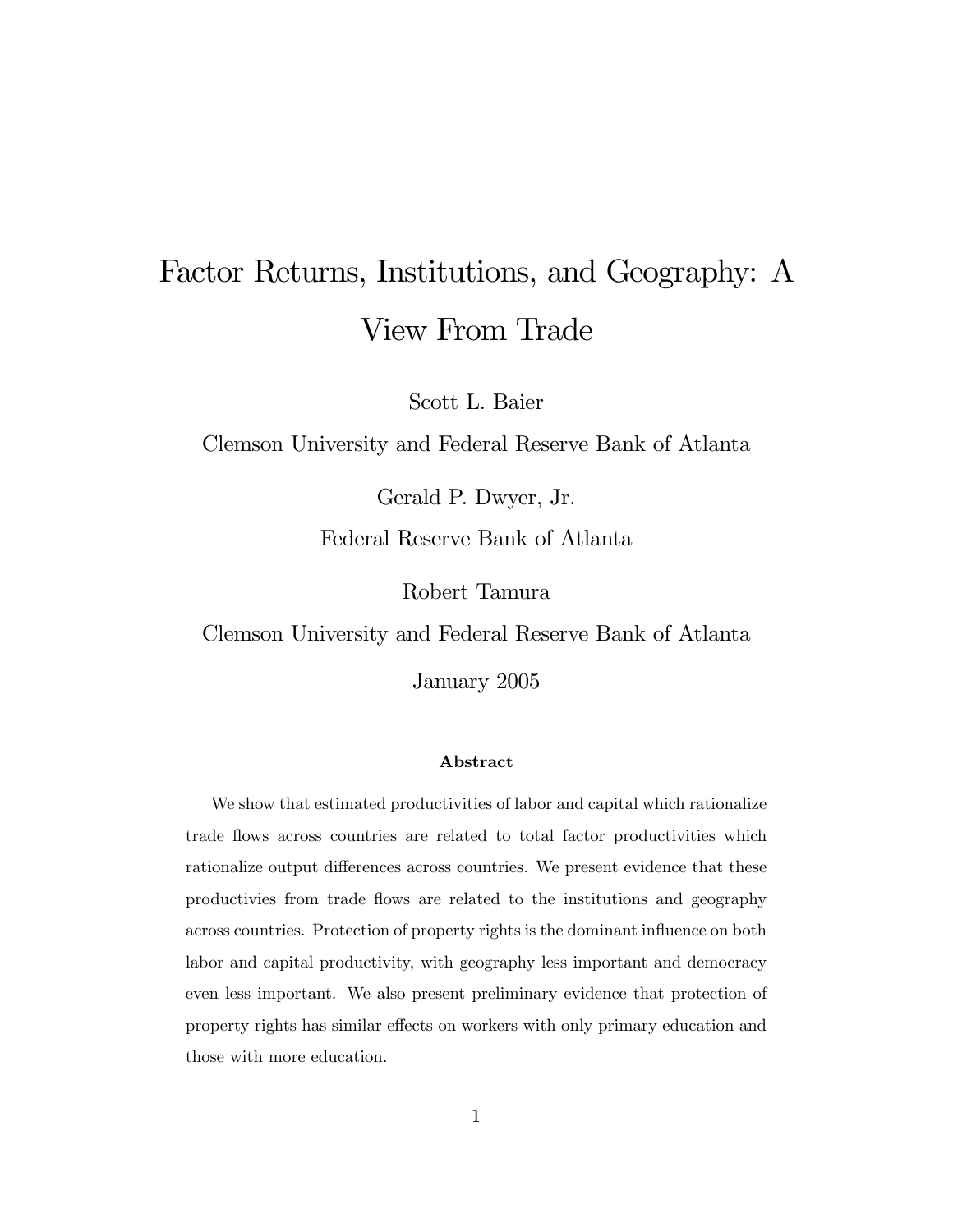Acknowledgement 1 We thank William Dougan, Stanley Engerman, Casey Mulligan, Rowena Pecchenino, Dani Rodrik, Thomas R. Saving, Robert Tollison and Daniel Trefler for comments on earlier drafts of this paper. LindaMundy provided editorial assistance. An earlier version of this paper was presented at the Villa Mondragone International Economic Seminar. Baier appreciates financial support from the BB&T Bank and the Center for Internationl Trade at Clemson University. The views expressed here are the authors' and not necessarily those of the Federal Reserve Bank of Atlanta or the Federal Reserve System. Any remaining errors are the authors' responsibility.

# INTRODUCTION

Why was the typical manufacturing worker paid roughly ten times more in the United States than in the Philippines from 1995 to 1999? No doubt part of this difference is due to the quantity of capital per worker, but simple calculations show that it is extremely unlikely that capital and other factors of production account for all of the difference. Suppose that production in manufacturing is characterized by a Cobb Douglas production function in capital and labor with labor's share equal to 0.6 and no differences in the years of schooling completed by manufacturing workers in the U.S. and the Philippines; then the manufacturing capital stock per worker would have to be 478 times higher in the U.S. than in the Philippines to be the sole explanation of the observed wage differences. The typical U.S. worker has about three and a half more years of schooling than the typical Filipino worker in 2000. Even with a relatively high return of 10 percent for each year of schooling, the U.S. capital stock per worker would have to be 333 times larger in the U.S. than in the Philippines to explain the difference in wages — very far from the five times difference in capital per worker in the United States relative to the Philippines. Large disparities in relative wages are not particular to this example of the U.S. and the Philippines. For a set of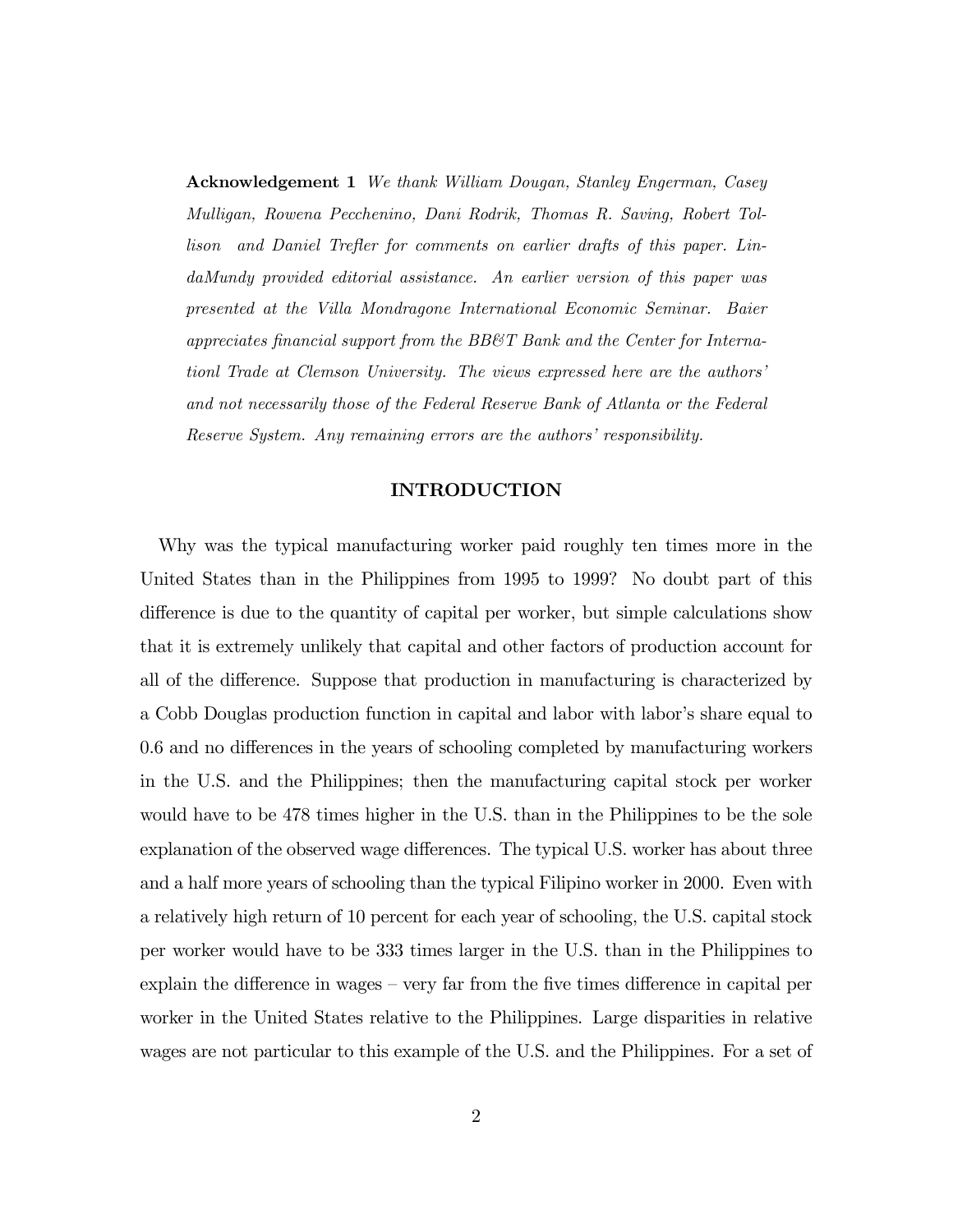80 countries, the average manufacturing wage in the top five percent of countries is 58 times greater than the average manufacturing wage paid in the bottom five percent and ten times greater than the median country's manufacturing wage.<sup>1</sup> Differences that cannot plausibly be explained by other factors of production are referred to as productivity differences — a name for the differences in the returns to labor and capital across countries but not an explanation.

Economists have tried to quantify the determinants of cross-country differences in income per person. Since physical capital and human capital can be measured, the obvious starting point is that higher income per person is associated with more human and physical capital per person. Hall and Jones (1999) assume that markets are competitive with factors of production paid their marginal products. Applying the standard growth accounting decomposition to the level of output, they decompose output per worker into the fraction of output that is due to physical capital, human capital, and a residual.<sup>2</sup> The residual, or as Solow termed it, a "measure of ignorance," frequently is referred to as total factor productivity. Hall and Jones find that stocks of physical and human capital can account for only 35 percent of the differences between the richest and poorest countries. The remaining 65 percent is due to the residual, total factor productivity. In related work, Klenow and Rodriguez-Clare (1997) find that up to 80 percent of the cross-country variation in the level of output per worker is due to total factor productivity. Over longer horizons, Baier, Dwyer and Tamura (2004) find that variation in the growth of total factor productivity explains up to 80 percent of the cross-country differences in the growth of output per worker.

In an attempt to explain these differences, Hall and Jones examine possible explanations of this variation in output per worker and total factor productivity. They show that output per worker and total factor productivity are highly correlated with

<sup>&</sup>lt;sup>1</sup>The data are from the World Development Indicators 2003.

<sup>&</sup>lt;sup>2</sup>This decomposition in the levels sometimes is called 'development accounting.'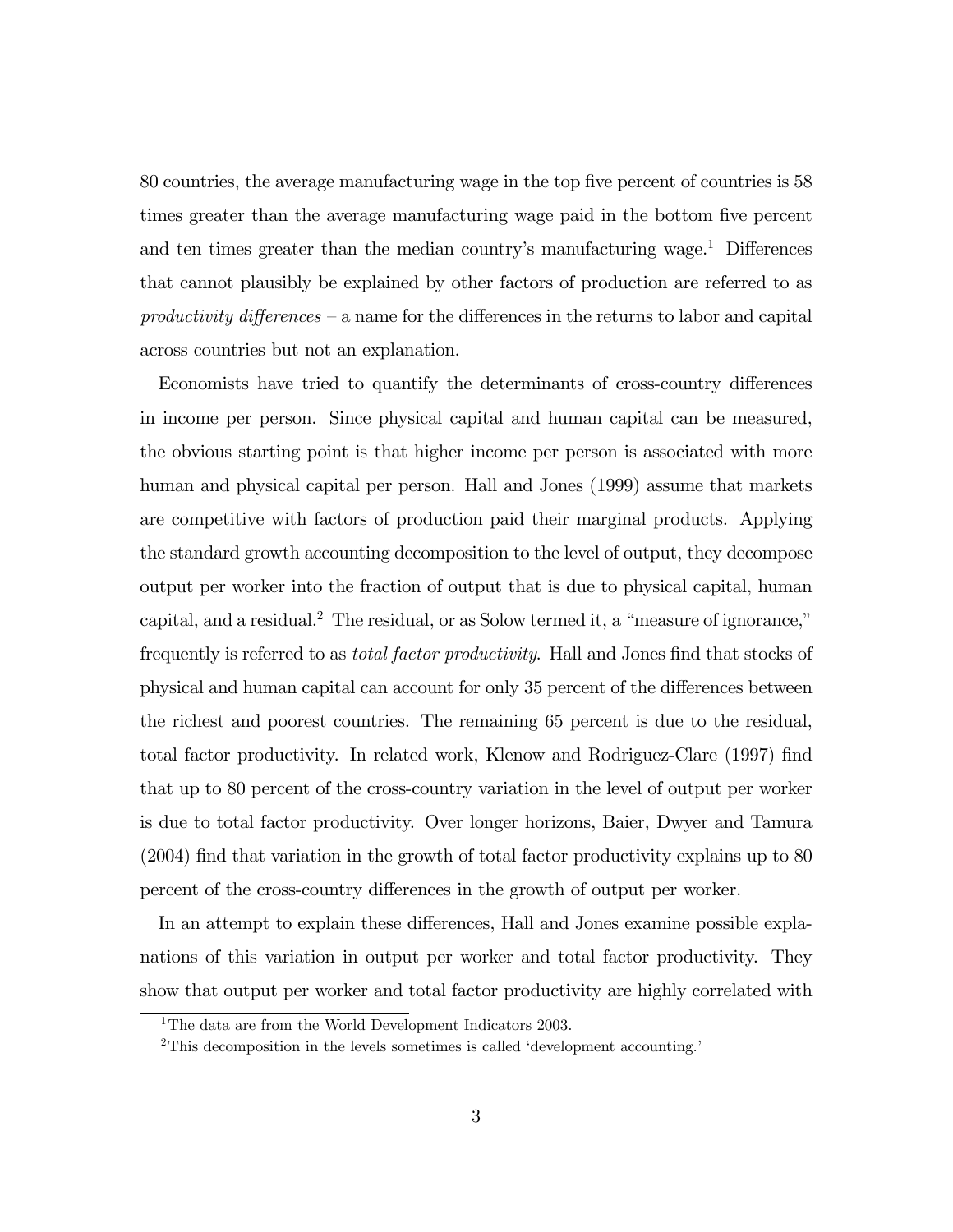institutions that protect personal property rights and with openness to international competition. On a different tack, Gallup and Sachs with Mellinger (1999) find that differences in geography are quite important determinants of cross-country differences in both levels and growth rates of income per person.

There has been substantial interest in understanding the relationships among institutions, geography, income and productivity. Recent empirical analyses include Knack and Keefer (1995), Sachs and Warner (1995), Barro (1996), Hall and Jones (1999), Acemoglu, Johnson and Robinson (2001), Rodrik, Subramanian and Trebbi (2002) and Easterly and Levine (2003). Most of this work has focused on how institutions and geography affect income per person or related quantities such as output per worker. There has been little work done, however, to explore how institutions and geography affect returns to labor and capital separately.<sup>3</sup>

Knowing how institutions influence factor returns is important partly because the relative effects on factor returns are likely to be helpful for understanding the effects of institutions on the level and growth of income per person. As Engerman and Sokoloff (2003, p. 14) point out, different institutions

may have different implications for different segments of the population. Depending upon the manner in which institutions evolve, or are designed, in a society, they may develop to favor interests of more powerful groups at the expense of others, or even the population at large.

Furthermore, differential effects of institutional changes on higher and lower income members of populations are an important issue in policy discussions. Knowing how institutional changes affect owners of capital compared to workers and knowing how

<sup>&</sup>lt;sup>3</sup>A notable exception is Rodrik (1999) who finds that countries that have a higher democracy index pay higher wages even after controlling for per capita income and value added in the manufacturing sector relative to workers in manufacturing.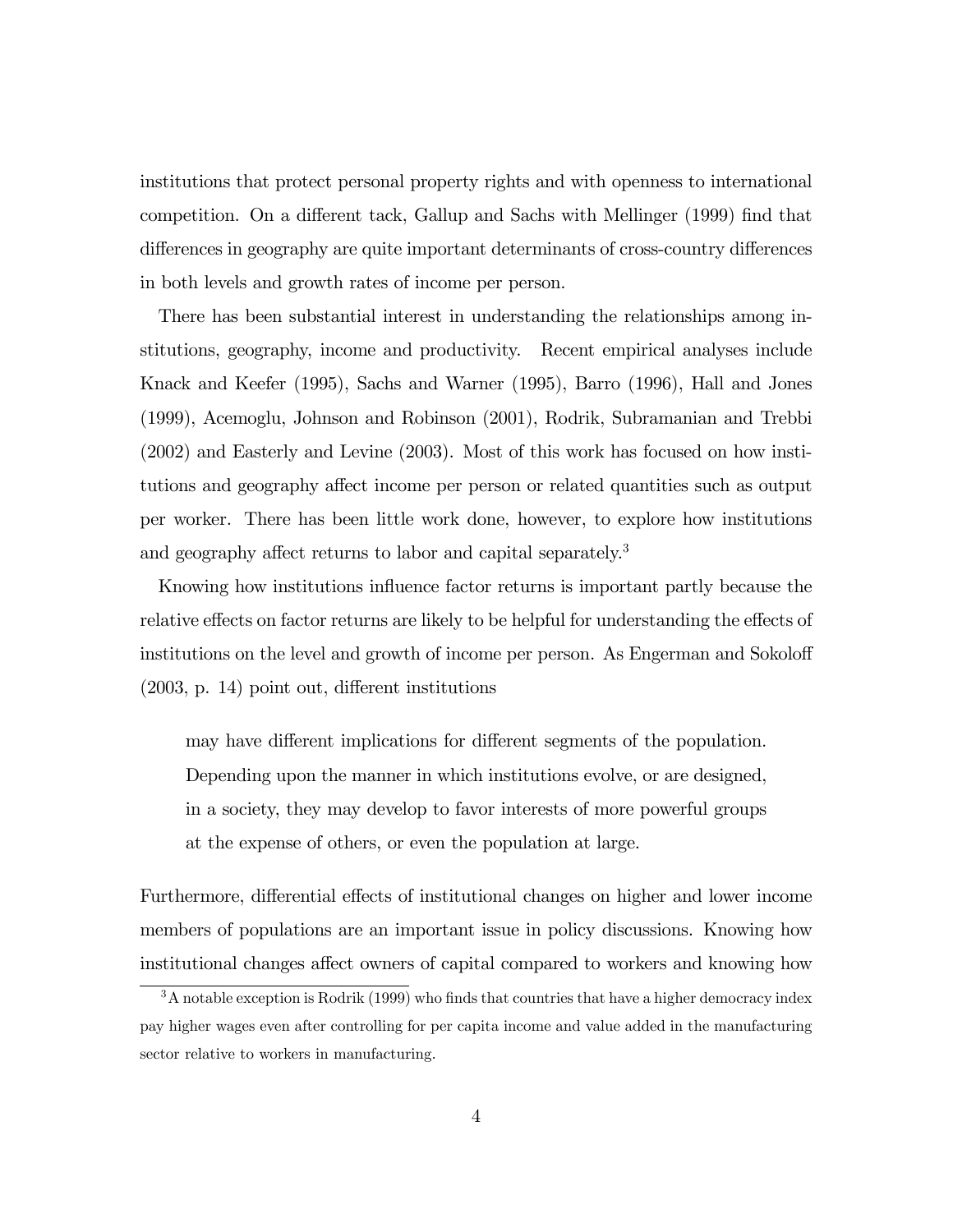those changes affect higher and lower income workers can help us to understand institutional change as well as informing policy discussions.

In this paper, we estimate the productivity of capital and labor and then examine the relative importance of institutions and geography for those productivities. There is little information available on factor returns that is comparable across countries.

We use the relative factor content of trade to estimate the productivities of capital and labor across countries. We start with a standard model of international trade: the Heckscher-Ohlin-Vanek (HOV) model. In this standard model of an integrated world in which all countries produce all goods, trade in factor services is a function of a country's endowments relative to its consumption of factor services, and trade in goods is a substitute for direct trade in factor services or migration of factors. Trading goods is implicit trading of factor services, which can equalize factor returns. With identical technologies, the HOV model implies that 1. A country has a comparative advantage in producing goods that use its relatively more abundant factors and it is a net exporter of that factors' services. 2. In equilibrium, factor prices are equalized. If all goods are produced by all countries, even if the factors of production are immobile, factor prices are the same across countries in the resulting integrated world equilibrium.4 Empirical tests of the HOV model examine the relationship between endowments and the observed pattern of trade and find that the HOV model explains little of trade patterns, however.<sup>5</sup> In addition, differences in measured wages across countries indicate that violations of absolute factor price equalization are virtually self-evident. Hence, there must be explanations of the factor content of trade besides the simple HOV model.

<sup>&</sup>lt;sup>4</sup>At the level of aggregation used for the countries in this paper, there are no industries with zero production. This suggests to us that the conditions for factor price equalization are likely not to be wildly unrealistic in the context of the differences across countries envisaged in the theory.

<sup>5</sup>A partial list of these studies include Maskus (1985) Bowen, Leamer, and Sveikauskus (1985), Trefler (1993, 1995) and Davis and Weinstein (2001).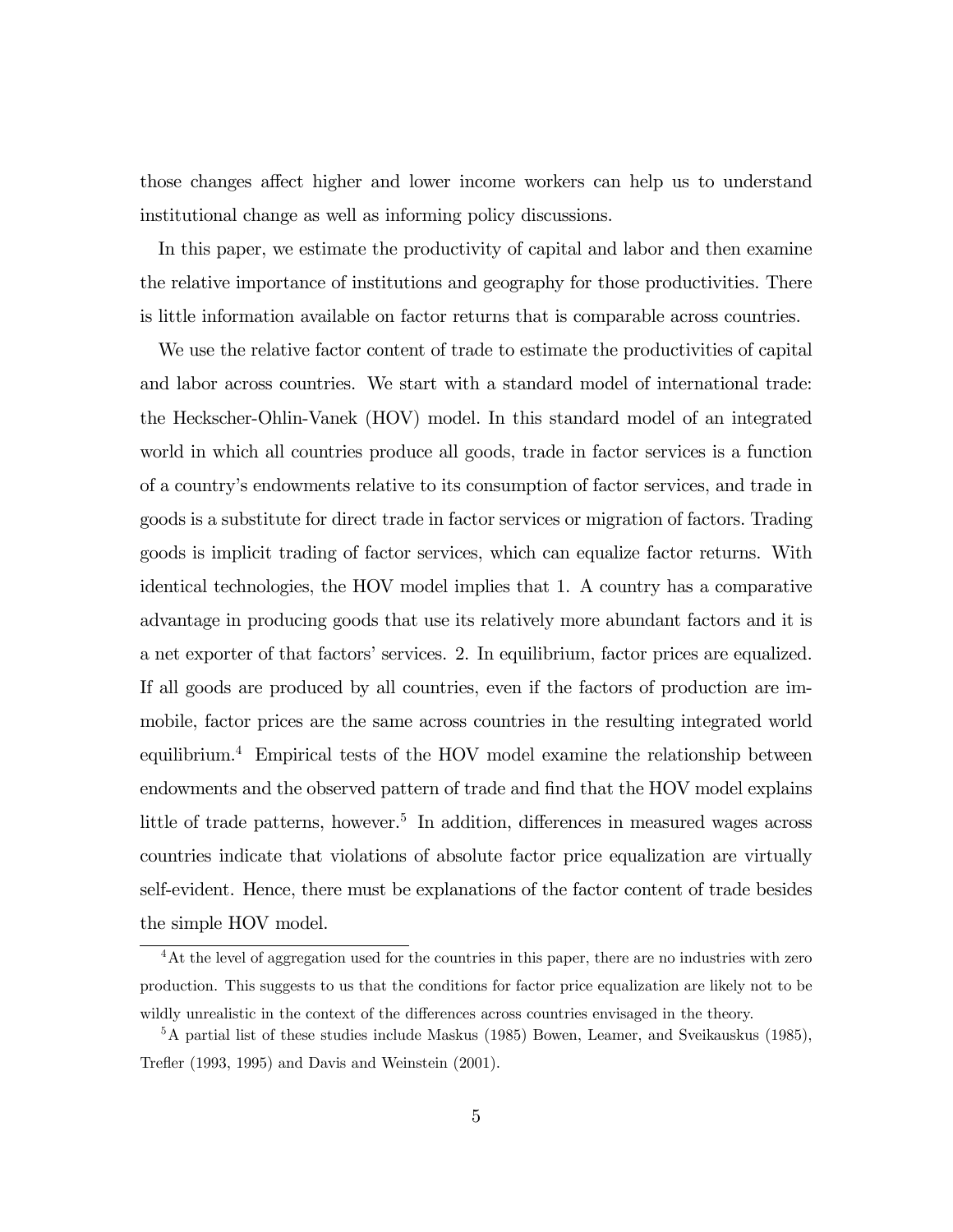Half a century ago, Leontief (1953) suggested a possible explanation for the HOV model's poor performance — some countries may use their endowments more efficiently than others. An innovative series of papers by Bowen, Leamer and Sveikauskas (1987) and Trefler (1993, 1995) followed Leontief's suggestion and allowed for technological differences in the HOV model. Trefler (1993) shows that factor-augmenting technology can equate actual trade in factor services and the theoretically implied trade in factor services. Allowing for factor-augmenting technological differences implies that factor prices are equalized in terms of relative efficiency units; i.e., if labor-augmenting technology is five times higher in the United States than in Mexico, workers in the U.S. will receive a wage that is five times greater than the wage paid to Mexican workers who are identical other than being in Mexico. Trefler presents evidence that there is a strong relationship between relative factor payments and relative factor-augmenting productivity.

Allowing for differences in factor-augmenting technology and improving the model's fit may seem appealing, but the measures of productivity that result from trade theory become a measure of ignorance. As Feenstra (2004, p. 61) notes,

Even if we accept that the HOV equation can fit perfectly by allowing sufficient differences in technologies across countries, this begs the question, where do the differences come from? .... Such differences can hardly be accepted as exogenous, however, and must be explicable based on underlying causes. [Emphasis in original.]

This is precisely the same complaint made about total factor productivity in macroeconomics. Substantial effort over several decades has gone into examining why there are differences in total factor productivity across countries. Perhaps that research agenda has implications for factor-augmenting technology?

Indeed, we show that the measures of factor-augmenting technology obtained from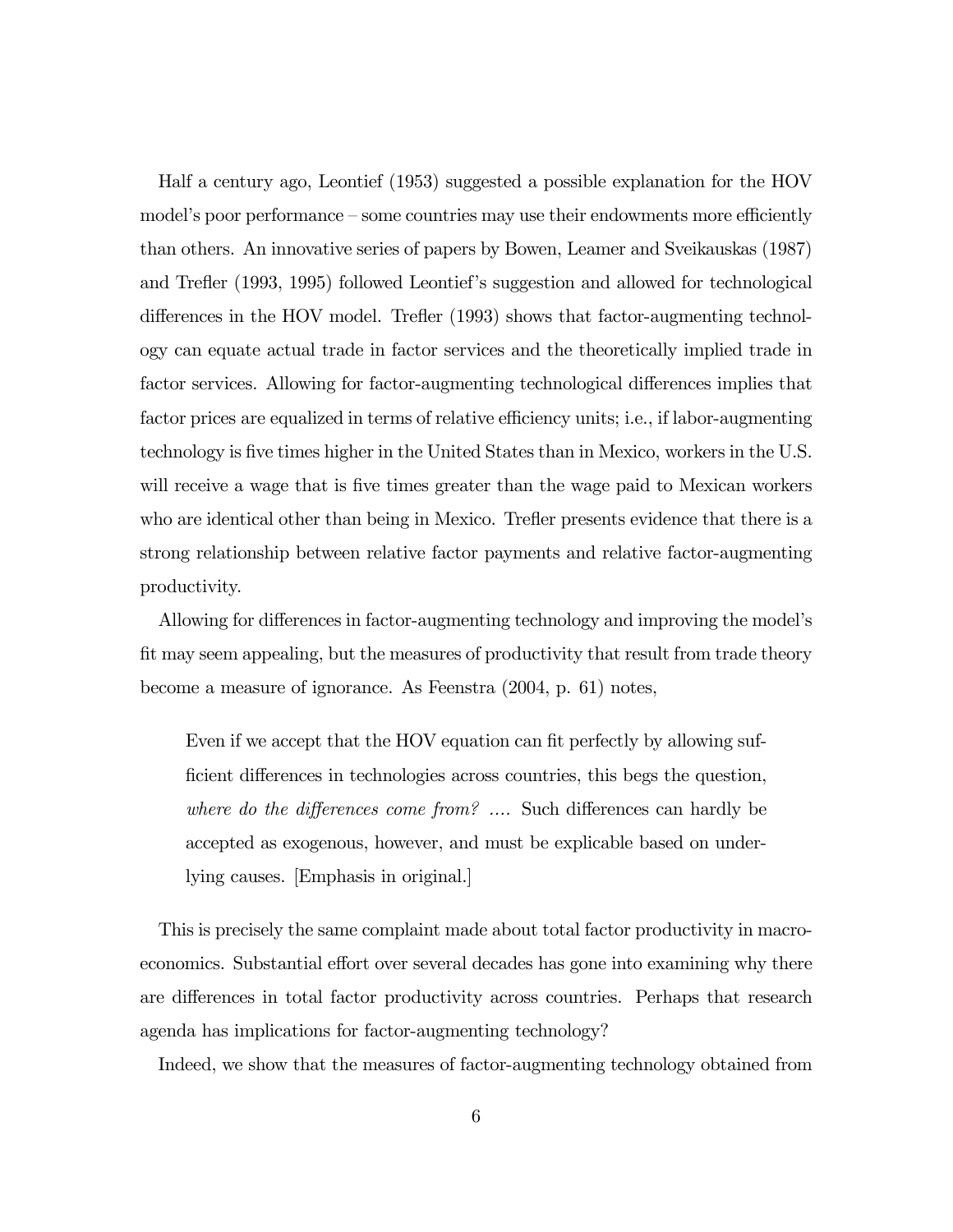trade theory, which also can be called measures of factor productivity, are related to total factor productivity. Theoretically, factor productivity implied by trade is similar to total factor productivity in the following sense: If factor productivity indicates that one unit of U.S. capital is twice as productive as one unit of Filipino capital, then the return to capital will be twice as high in the U.S. as in the Philippines. Similarly, for a given level of capital in the U.S. and the Philippines, if total factor productivity in the U.S. is twice as high as total factor productivity in the Philippines, then capital and labor's returns can be twice as high in the U.S. Therefore, total factor productivity has the same effect on the returns to capital and labor as factor productivity from the HOV model. It would be quite disturbing if macroeconomic theory indicates that one country has relatively high productivity and trade theory reaches the opposite conclusion. Despite this theoretical relationship, factor productivity from the HOV model and the level of total factor productivity from development accounting are based on two independent sets of computations and the relationship of these two measures is an empirical question. Reassuringly, our empirical results indicate that an aggregated measure of factor-augmented productivity is highly correlated with total factor productivity from development accounting. The correlation of these two measures of productivity is 0.87.

In this paper, we explore the determinants of differences in factor productivities across countries. We examine the relationship of institutions and geographic characteristics with the factor productivities that are related to factor returns. For most of our results, we use two factors: physical capital and effective labor. $6$  We use these productivities to measure the extent to which institutions and geography influence factor returns. Because a differential effect on those with less education is an important and interesting issue, we also examine the differential effects of institutions and

 $6$ We use a Mincerian formulation for the returns to schooling and experience, with aggregate labor in terms of efficiency units for the worker with the average level of education and experience.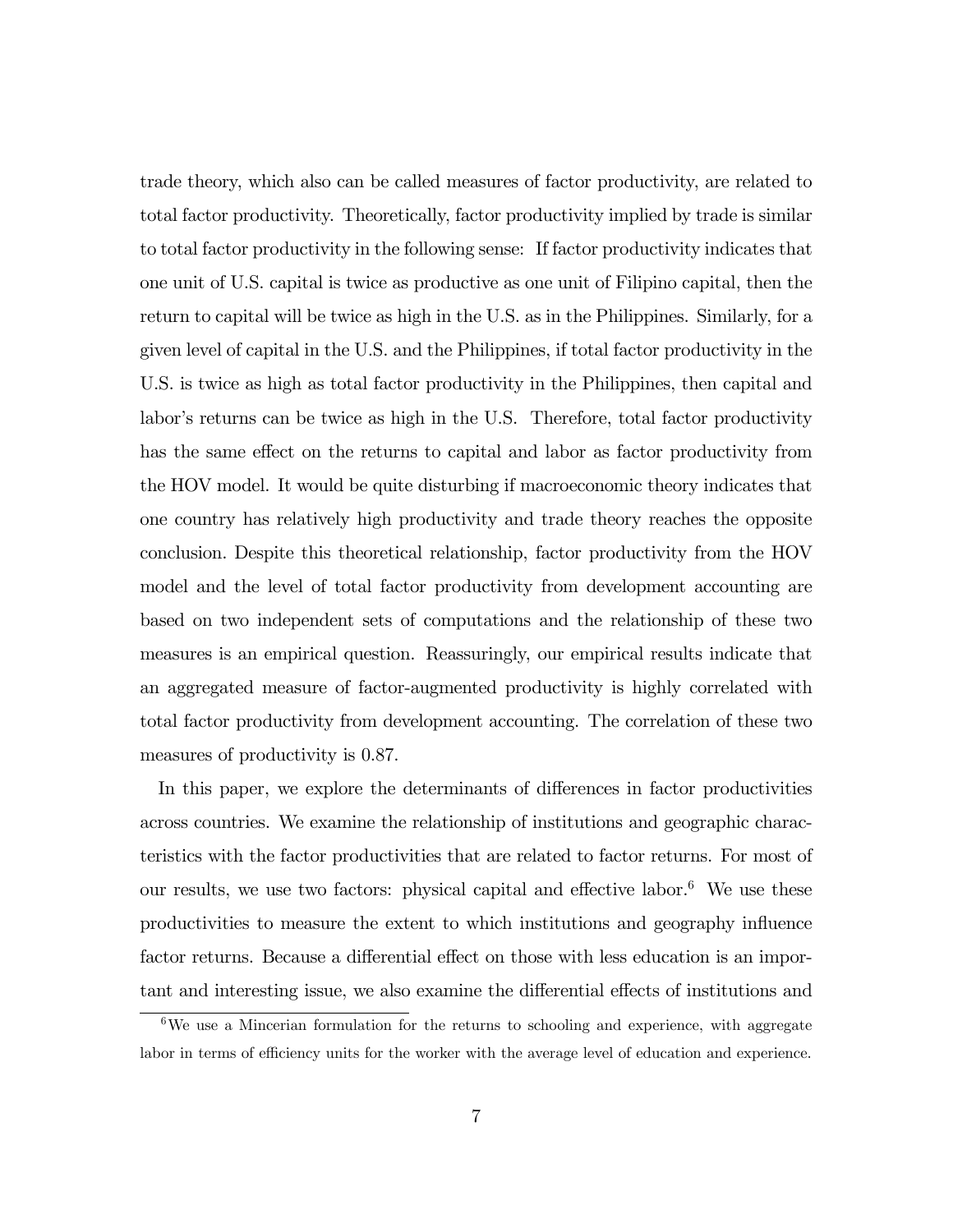geography on unskilled and skilled labor based on education. Rather than attempt to construct effective unskilled and skilled labor given the inadequate information available, we measure unskilled labor by the number of workers with at most primary education and skilled workers by the number of workers with education beyond primary school.

Our measures of institutions include how well a country protects property rights and how democratic the country is. With respect to geography, we consider two ways that geography influences factor productivity. First, certain geographic characteristics reduce productivity because they are associated with an unhealthy climate that is not conducive to production. An unhealthy climate is a climate that provides a breeding ground for diseases with possible high death tolls unless substantial resources are allocated to prevention and treatment of these diseases, which means that the climate acts effectively as a tax on production of non-disease-preventing production. Second, geography can limit the extent of the market. Countries that have small local markets, are far away from large markets, and do not have access to water transport may not be able to specialize and exploit economies of scale as much as others, thereby becoming less productive.

The government's protection of personal property rights is highly correlated with factor productivity. Democracy generally is positively correlated with both labor and capital productivity, but this univariate relationship disappears once property rights are included in regressions. Geographic variables can account for some of the cross-country differences in productivity, but the only geography variable that is robustly correlated with productivity is distance to the nearest large market. These results continue to hold when we correct for potential endogeneity of the measures of property rights and democracy. We also find that the effect of property rights protection on the productivity of skilled and unskilled workers is similar.7

<sup>&</sup>lt;sup>7</sup>Distance to the nearest large market is measured by the natural logarithm of the minimum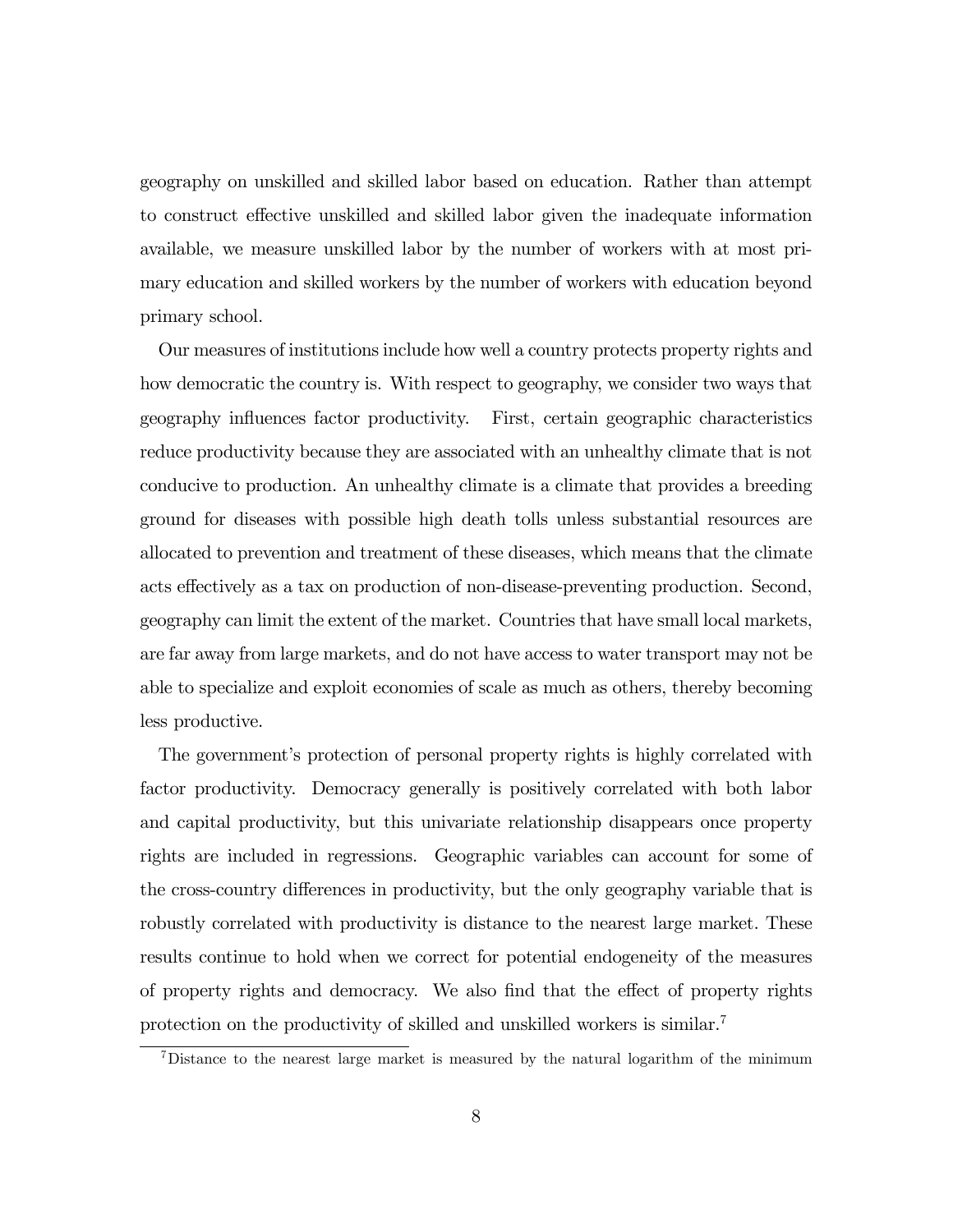This paper is organized as follows: Section two presents our construction of factor productivities. We show HOV theory with and without differences in productivity, discuss the data used in this paper and compare the measures of capital and labor productivity to each other and to total factor productivity. In section three we examine the relationships of capital and labor productivities with institutions and geography. We also consider the effects of institutions' endogeneity by using instrumental variable (IV) estimation and present preliminary evidence on whether there are differential effects of institutions and geography on skilled and unskilled labor estimated by completed years of schooling. Section four concludes.

#### HOV THEORY AND PRODUCTIVITY DIFFERENCES

In this section, we summarize how HOV theory generates measures of productivity based on Vanek's transformation of trade in goods into trades in factor services. Let  $i=1,...,H$  index countries,  $m=1,...,M$  index factors of production and  $n=1,...,N$ index industries with  $M < N$ . We define  $Y_i$  as the  $N \times 1$  vector of industry outputs produced by country i. We assume that countries have identical constant returns to scale production functions, markets are perfectly competitive, and the world is free from barriers that distort trade. Each country has an  $M \times 1$  vector of endowments  $V_i$ . We assume that world endowments are distributed in such a manner that the distribution is consistent with an integrated world equilibrium in which all countries produce all goods, which is sufficient to rule out corner solutions. We also assume that the input requirements for producing various industries's outputs are common across countries.

In the baseline HOV model, there are no differences in how efficiently factors are used across countries, and the technology is given by a  $M \times N$  matrix of common direct and indirect technology  $D$ , where  $d_{m,n}$  is the amount of factor m required distance to New York, Rotterdam or Tokyo.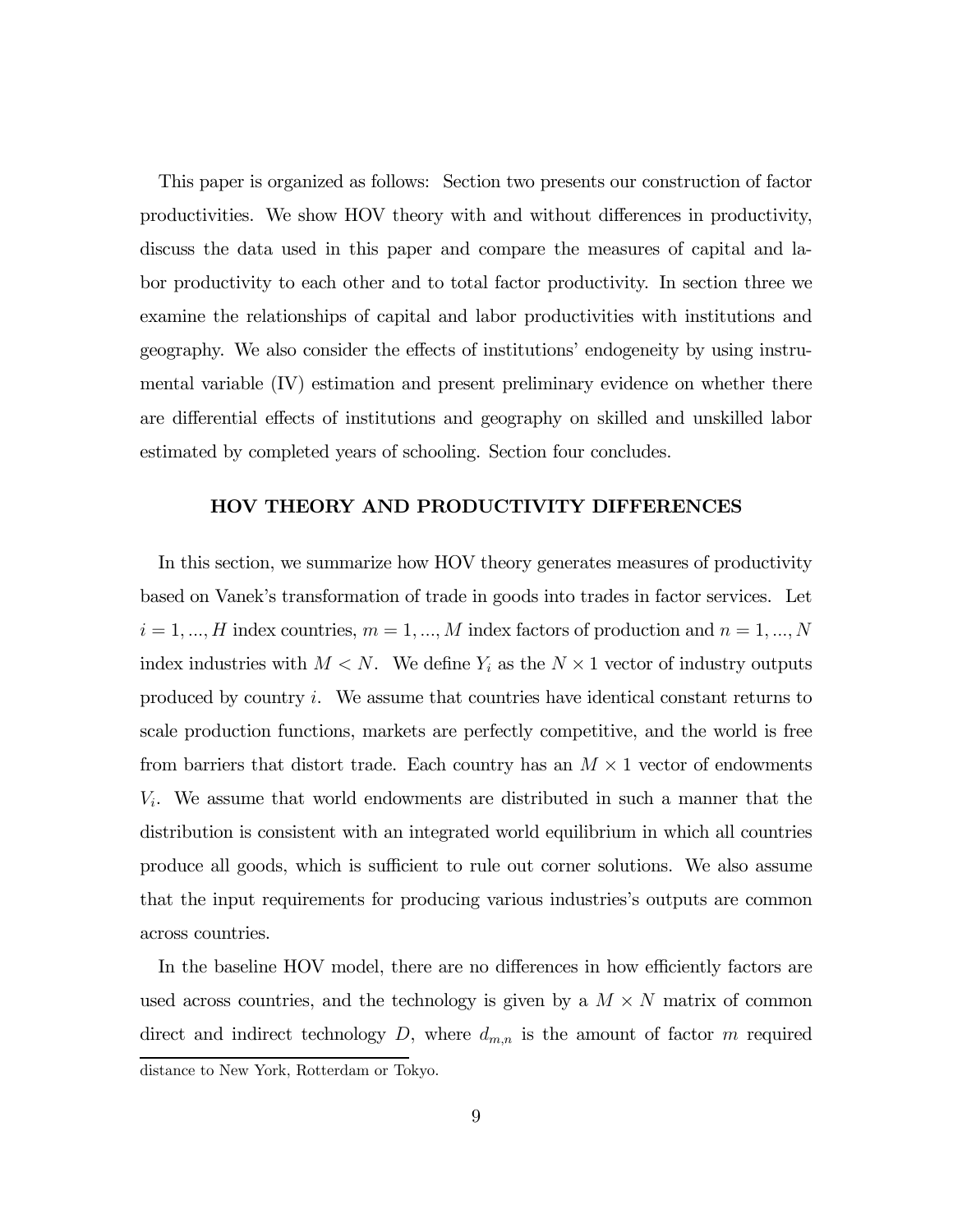to produce one unit of good  $n$ . Full employment of resources implies that the vector of factor endowments for country  $i, V_i = [v_{1,i}, ..., v_{M,i}]'$ , is related to output by  $V_i = DY_i$ . We define  $C_i$  as an  $N \times 1$  vector of domestic expenditure on final goods and services. If people in all countries have identical and homothetic preferences, country *i*'s expenditure is proportional to its share of world expenditure, i.e.,  $C_i$  =  $s_iC_w$  where  $C_w$  is the world expenditure vector and  $s_i$  is country i's share of world expenditure. Multiplying country i's expenditure vector by the direct and indirect input requirement matrix yields  $DC_i = s_iDC_w = s_iV_w$  where  $V_w$  is the  $M \times 1$  vector of world endowments. The predicted factor content of trade is factor use in domestic production,  $V_i$ , minus factor use in domestic expenditure on the goods,  $s_iV_w$ . The measured factor content of trade,  $F_i = [f_{1,i},...,f_{M,i}]'$ , is the  $M \times 1$  vector of implied trade flows of factors, which equals exports minus imports multiplied by the direct and indirect factor requirements matrix, i.e.,  $F_i = D(EX_i - IM_i)$  where  $EX_i$  and  $IM_i$  are the  $N \times 1$  vectors of country *i*'s exports and imports.

The correlation between the measured factor content of trade and the predicted factor content of trade typically is very low. The sign test, one simple test used to assess the predictions of the HOV model, is the percentage of times that the measured content of factor m in trade,  $f_{m,i} = \sum_{n=1}^{N} d_{m,n}(ex_{n,i} - im_{n,i}),$  has the same sign as the predicted content of factor m in trade,  $f_{m,i} = v_{m,i} - s_i v_{m,w}$ . There are  $H - 1$ independent observations, the Hth being implied by the other  $H-1$  countries because the shares of expenditure add up to one. The percentage of sign matches typically is around 50 percent, indicating that the HOV prediction is no better than a flip of a coin.8

Trefler (1993) allows for international differences in factor productivity. Using productivity of factor  $m$  in the United States as the numeraire for each factor, Trefler

<sup>&</sup>lt;sup>8</sup>Maskus (1984) termed the consistently poor performance of the of the HOV model the "Leontief" commonplace" as opposed to the "Leontief paradox".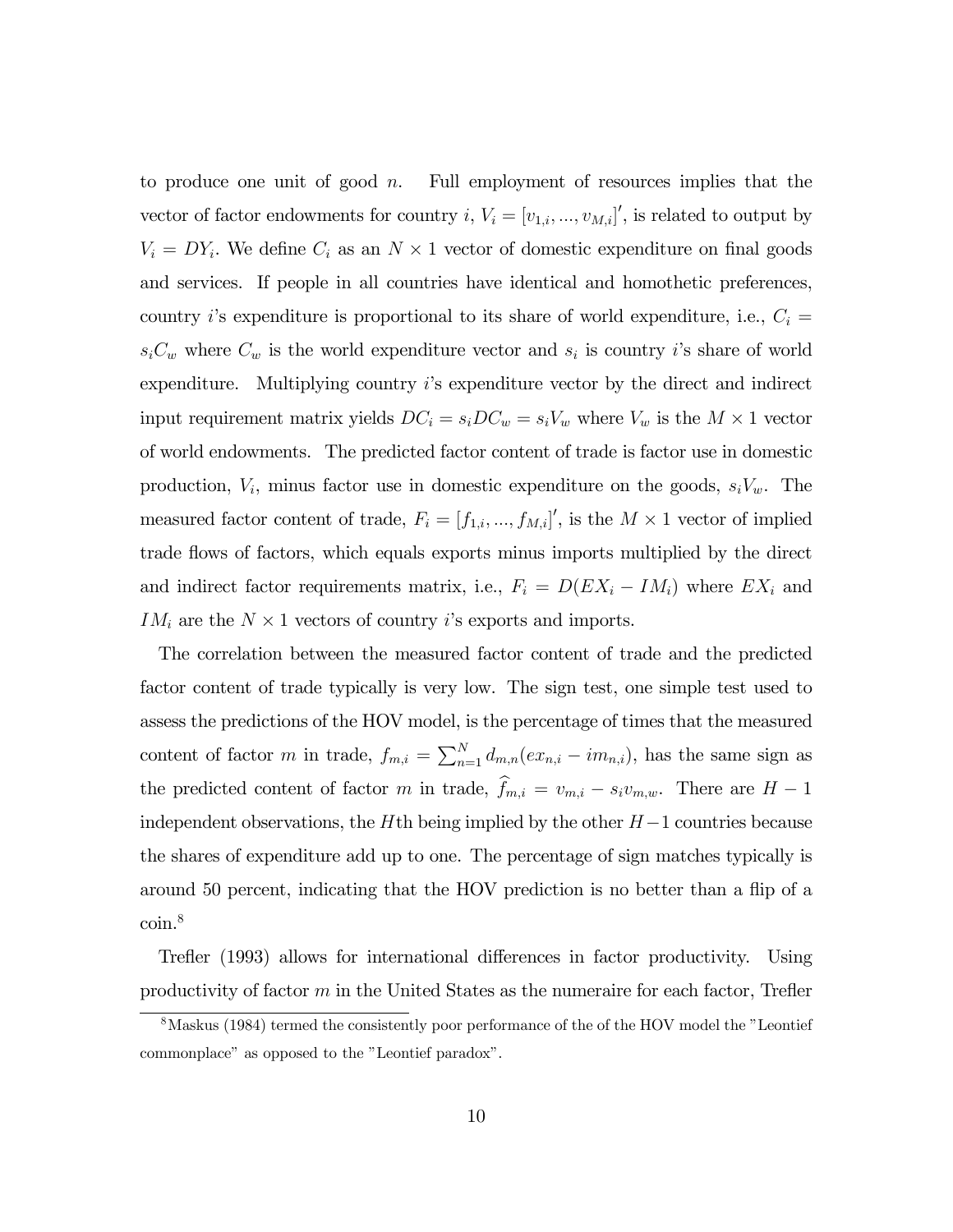calculates the country's effective units of factor  $m$  relative to the United States' effective units. He defines  $\pi_{m,i}$  as the relative factor augmenting technology for factor m in country i, which also can be called the relative productivity of factor  $m$  in country i. The predicted factor content of trade for factor  $m$  by country i adjusted for differences in productivity is  $\widehat{f}_{m,i} = \pi_{m,i} v_{m,i} - s_i \sum_{i'=1}^H \pi_{m,i'} v_{m,i'}$  in which the  $\pi_{m,i}$ 's are unknowns. This adds  $H$  unknowns for each factor  $m$  for the  $H$  countries. Given the singularity due to the expenditure shares summing to one, we normalize the U.S. productivity for each factor to one, as does Trefler (1993). If the predicted and actual factor contents of trade are equated, i.e.,  $f_{m,i} = f_{m,i}$ , there are  $H - 1$  unknowns  $\pi_{m,i}$ and  $H-1$  linear equations for each factor  $m, f_{m,i} = \pi_{m,i}v_{m,i} - s_i \sum_{i'=1}^{H} \pi_{m,i'}v_{m,i'}$ , where  $\pi_{m,US} = 1$ . It is possible to solve exactly for these unknown factor productivities  $\pi_{m,i}$ that exactly "predict" or "explain" the factor content of trade. As Trefler points out, the estimates of productivity for a factor are independent of mismeasurement of the quantities of other factors and their productivities.

### Data

As in other HOV studies, the data used in this study are drawn from a variety of sources. Unless otherwise noted, all data are for 1997 for 84 countries with 32 industries of traded goods. The Appendix lists the countries and industries.<sup>9</sup> The data on trade flows are from World Trade Flows 1980-1997 (Feenstra 1999).

Our primary estimates use data on two factors of production: the capital stock and the labor force measured in effective labor units. The capital stock measures are constructed using the perpetual inventory method with an annual depreciation rate of 13.3 percent (Leamer 1984) and the real investment data from Baier, Dwyer,

 $9$ Data are available to estimate trade productivities for 91 countries, but the insitutional information used in the later regressions is not available for seven of them, which leaves the 84 countries in the empirical analysis and listed in the Appendix.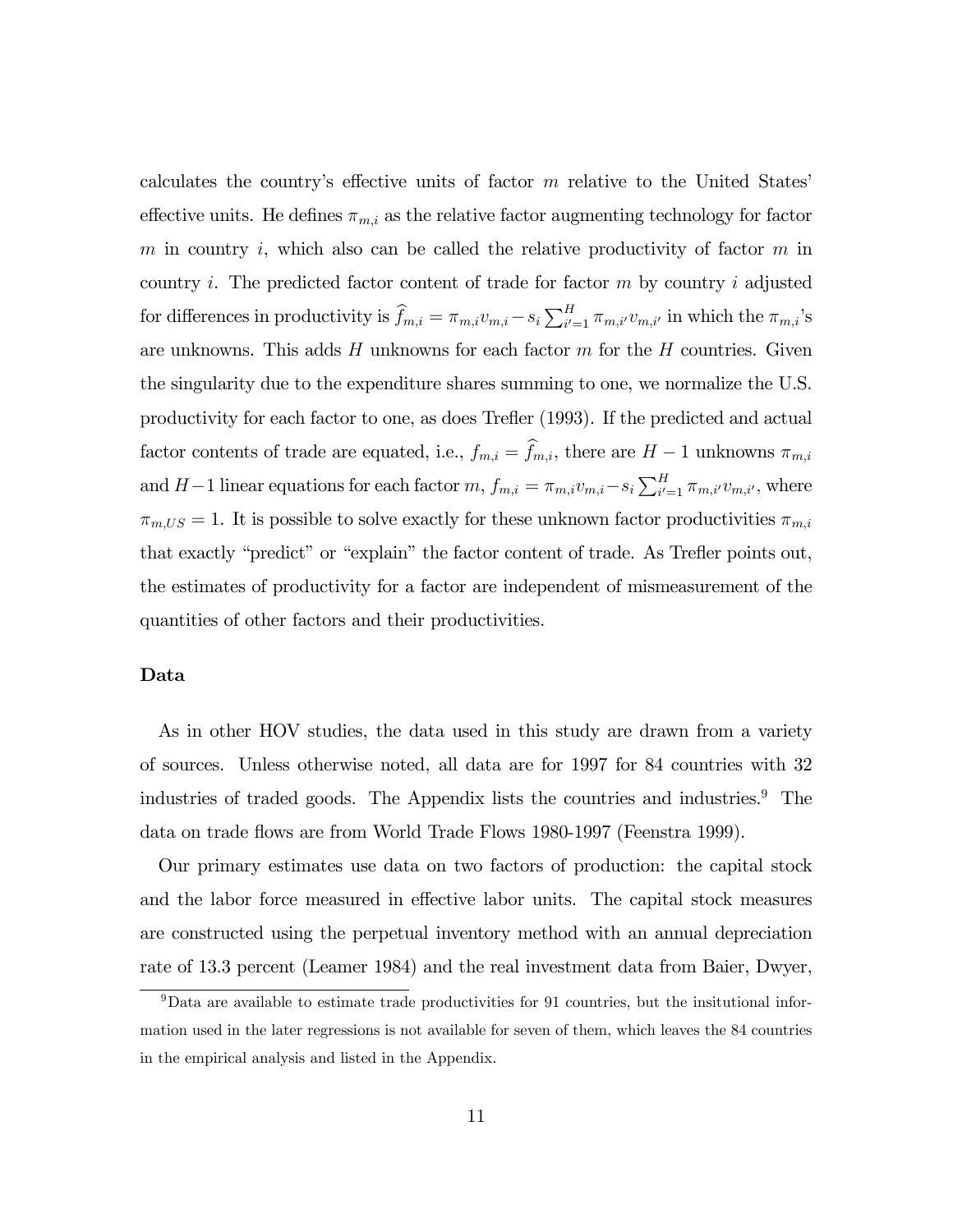and Tamura (2004). Aggregate labor force data are converted into effective labor force units by multiplying the labor force by  $\exp(\varphi(educ_i, exper_i))$  where  $educ_i$  is the number of years of schooling for the average worker in country i,  $exper_i$  is the average level of experience in country i and  $exp(\varphi(educ_i, expert_i))$  reflects returns to education and experience.10 Data on the labor force are from the World Bank (2002). Data on education are from Baier, Dwyer, and Tamura (2004).

For some of our analysis, labor is divided into skill categories based on education. Data on education are multiplied by the labor force in each country to arrive at the number of workers with some primary education — called "unskilled workers" and those with at least some education beyond the primary level — called "skilled workers". Because we do not know the average education of the workers in the skill categories, calculating these measures of labor based on education comes at the expense of not being able to measure labor in efficiency units.

Construction of the direct and indirect input requirement matrix is standard (Bowen, Leamer and Sveikauskas 1987). Input requirements are based on the 1997 inputoutput tables for the United States. The stocks of capital by industry in the U.S. are from the U.S. series "fixed reproducible tangible wealth." To equate the total of these capital stocks and the U.S. perpetual-inventory aggregate capital stock, the capital stock in each industry is multiplied by the ratio of the U.S. perpetual-inventory aggregate capital stock to the total of the U.S. capital stocks from fixed reproducible tangible wealth. This results in a sum of the capital stocks by industry in the U.S. equal to our estimate of the aggregate U.S. capital stock . Data for the labor force

<sup>&</sup>lt;sup>10</sup>The derivatives of  $\varphi$ (educ<sub>i</sub>,exper<sub>i</sub>) are the returns to an additional year of schooling or experience that can be estimated from Mincerian wage regressions. As in Hall and Jones (1999), Debaere and Demiroglu (2003) and Baier, Dwyer and Tamura (2004), we assume that the return to education for the first four years of schooling is 13.4 percent, 10.1 percent for the second for years, 6.8 percent for all years of education above the 8th year. As in Klenow and Bils (2000), we assume the return to experience is quadratic.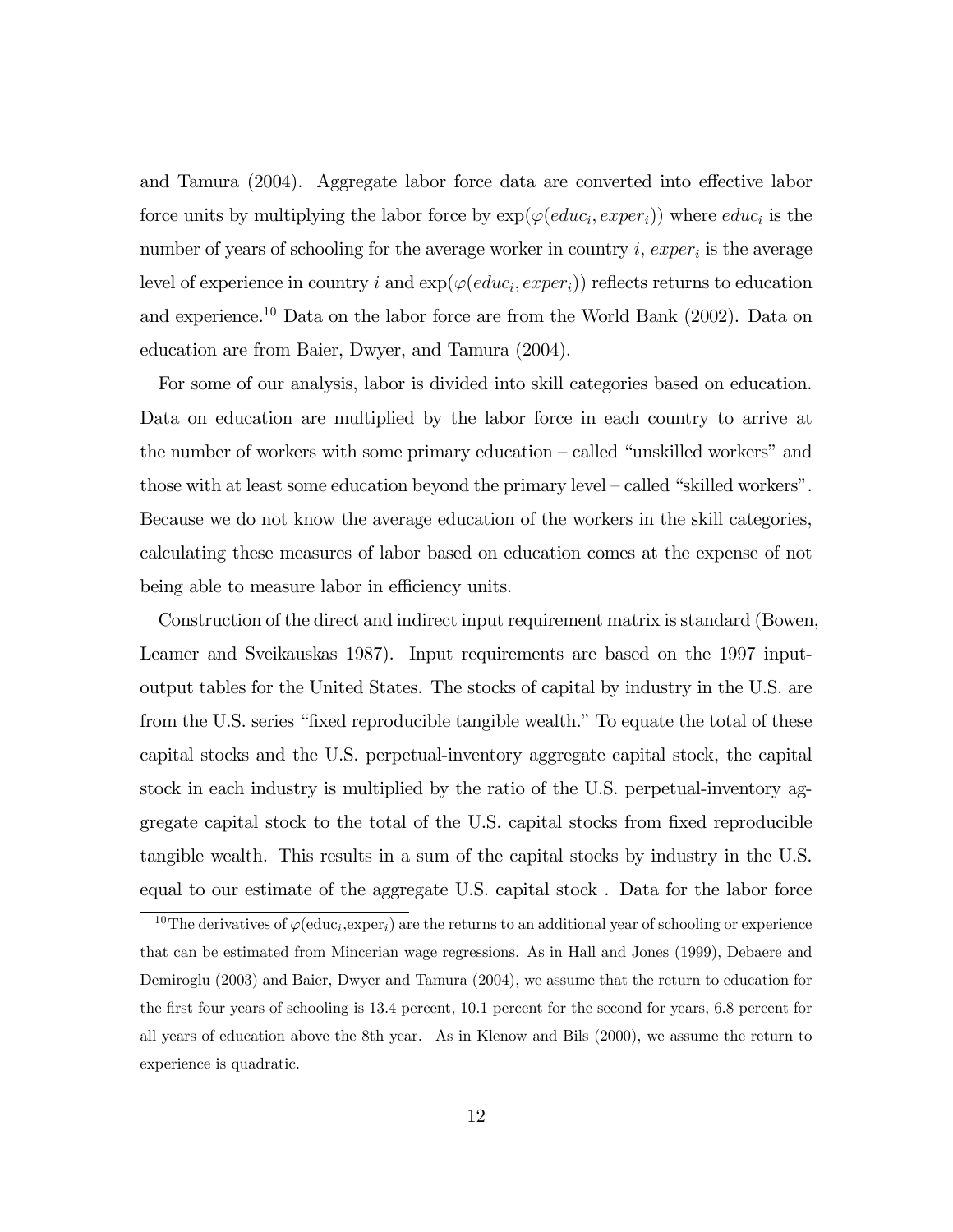employed in each sector are from the National Income and Product Accounts of the United States and the Bartlesman and Gray productivity database (1997). The labor force is adjusted to equal the total labor force given for the U.S. in World Bank (2002). Data on workers' average education by industry for the Untied States are from the 1990 Census (Ruggles, Sobek et al. 2003). Income per capita and population are from the World Bank (2002). Each country's share of world consumption is  $s_i = (GDP_i - TB_i) / \sum_{i=1}^{H} (GDP_i - TB_i)$  where  $TB_i$  is country *i*'s trade balance and  $GDP_i - TB_i$  is country *i*'s absorption of goods and services.

Data on the protection of property rights are from Hall and Jones (1998, 1999). Data on democracy are based on the Polity IV data (Marshall and Jaggers 2004) that update the Polity III data (Jaggers and Gurr 1995), data on legal origin are from La Porta, Lopez-de-Silanes, Shleifer and Vishny (1998), and data on geography are from Gallup and Sachs with Mellinger (1999).

# HOV Estimates

#### Baseline HOV Results for Trade.–

The assumptions from the baseline HOV model in which technology is assumed to be the same across countries can be summarized as

Assumption 1. In each country, factors are mobile across sectors and factor markets clear.

- Assumption 2. Tastes can be represented by homothetic preferences that are the same across countries, which implies that countries will consume factor services proportional to their world share of consumption; that is,  $C_i = s_i C_w$ .
- Assumption 3. Each country has access to the same technology.
- Assumption 4. The distribution of the endowment of factors is such that world trade is consistent with an integrated world equilibrium in which each final good is produced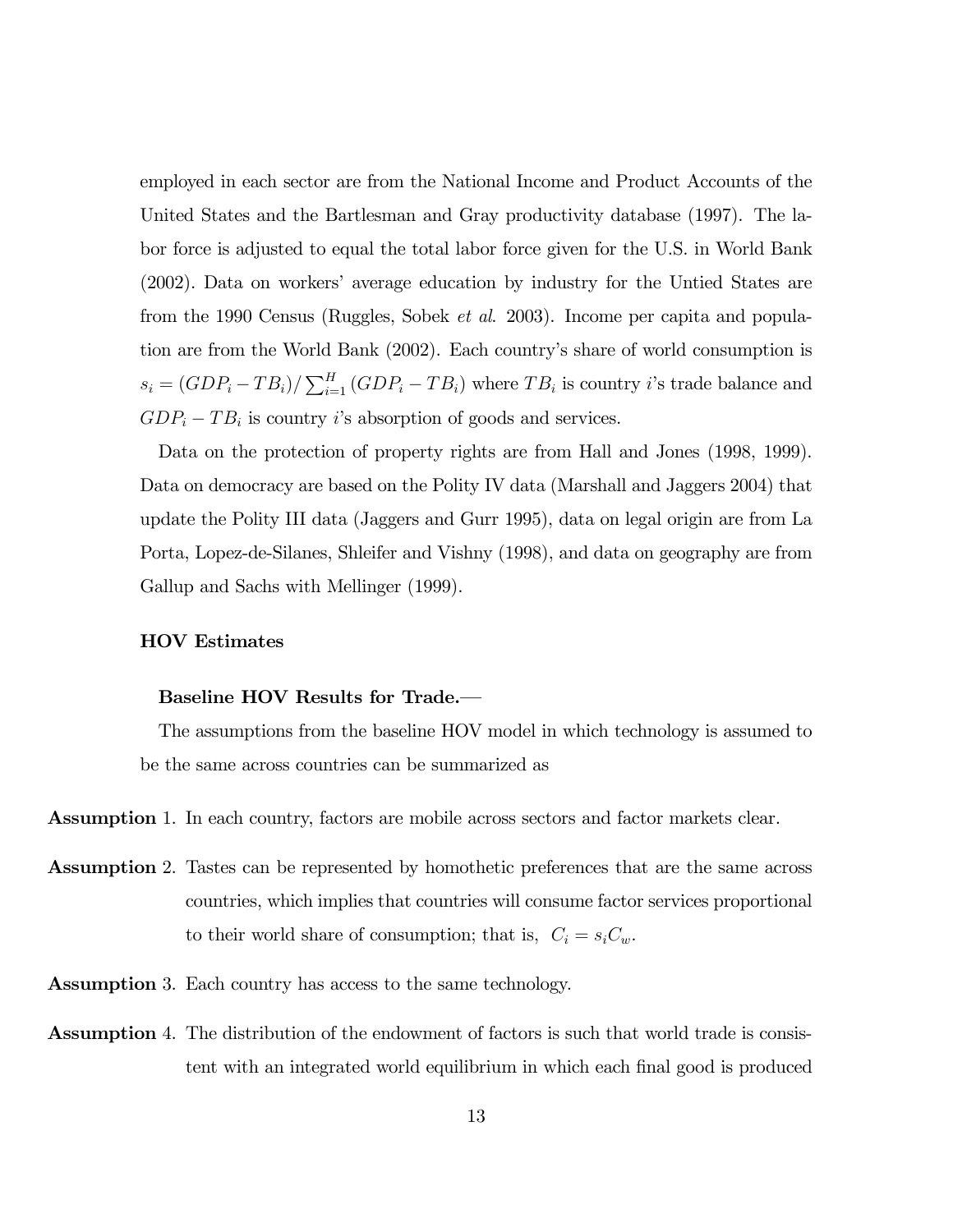by every country.

We focus on two implications of the model, namely

- **Proposition** 1. Factor price equalization holds, i.e.,  $w_{m,i} = w_{m,i'}$  where  $w_{m,i}$  is the return to factor  $m$  in country  $i$ .
- **Proposition** 2. The predicted factor content of trade is  $f_{m,i} = v_{m,i} s_i v_{m,w}$  and the actual factor content of trade is  $f_{m,i} = D_m(EX_i - IM_i)$ .

A weak implication of the HOV hypothesis is that country i should export the services of its relatively abundant factor and import the services of its relatively scarce factor, which implies that  $f_{m,i} \leq 0$  as  $f_{m,i} \leq 0$ , an implication that can be examined by a sign test. The sign test tabulates the percentage of times that the signs of  $f_{m,i}$  and  $f_{m,i}$  are the same. The percentage of observations for which the actual and predicted effective labor and capital content of trade have the same sign is 47.8 percent. The HOV model performs worse than a flip of a  $\mathrm{coin}^{11}$  If we attach more weight to observations with a larger factor content of trade as in Trefler (1995), this weighted statistic is  $63.5$  percent – an improvement but still a far cry from one hundred percent.<sup>12</sup> Allowing for cross-country differences in productivity is a way to weaken the assumptions of the model and examine why this model does not fit.

# HOV Estimates of Productivities.–

 $11$ Bowen, Leamer, and Sveikauskus (1987), Trefler (1993, 1995) and Davis and Weinstein (2001) report similar results.

<sup>12</sup>The results are similar if labor is measured in terms of the number of workers rather than in terms of efficiency units. The percent with the correct sign is 47.8 percent using the number of workers. If more weight is attached to observations with a larger factor content of trade, the percentage correct increases to 64.2 percent.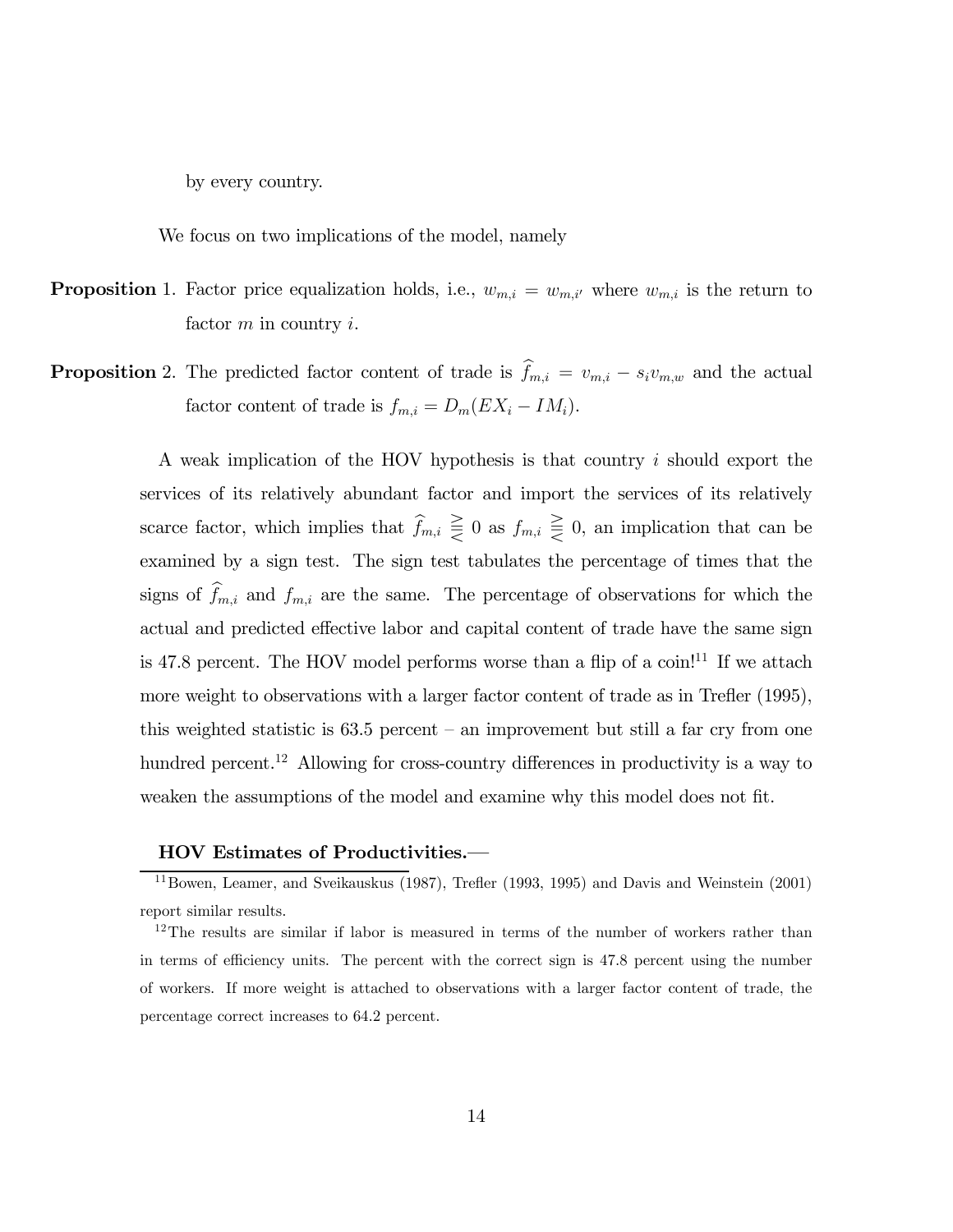As does Trefler (1993), we allow productivity to differ by country and by factor. Assumptions 1, 2 and 4 of the baseline model are the same. However, we modify Assumption 3 to allow for cross-country differences in factor productivity.

Assumption 3'. Technology can differ by country and by factor.

This assumption plus Assumptions 1, 2 and 4 imply that

**Proposition** 1': Factor price equalization holds in terms of efficiency units, i.e.,  $w_{m,i} = \pi_{m,i} w_{m,US}$ .

**Proposition** 2: The actual factor content of trade  $f_{m,i}$  is identically equal to the predicted factor content of trade  $\widehat{f}_{m,i} = \pi_{m,i} v_{m,i} - s_i \sum_{i=1}^{H} \pi_{m,i} v_{m,i}$  with  $\pi_{m,US} = 1$ .

> Trefler (1993) examined the plausibility of the model by comparing relative factor returns,  $w_{m,i}/w_{m,US}$ , to the relative productivities,  $\pi_{m,i}$ . He found a good fit between these relative factor returns and the relative productivities.<sup>13</sup>

> Figure 1 shows estimates of aggregate labor and capital productivities. The vertical axis is the country's capital-augmenting productivity and the horizontal axis is the country's labor-augmenting productivity. The figure shows that countries with high measured labor productivity tend to have high measured capital productivity, but

<sup>&</sup>lt;sup>13</sup>Using a different methodology, Repetto and Ventura (1997) find that, while factor prices do reflect differences in factor-augmenting productivity, disparities exist in relative factor prices even after taking into account differences in productivity. Because of the data requirements for their tests, they have a relatively small sample size and their estimates are imprecise.

Gabaix (1997) calculates the productivity by factor types assuming zero trade and shows little difference between these productivities and the productivities when trade is included in the calculation. We find tht the productivities are on average 10 percent different with trade than without trade. Thus trade conveys some information. Even if it was the case that actual trade is low relative to predicted trade, there must be some explanation. Presumably differences in productivity can be an explanation for the missing trade.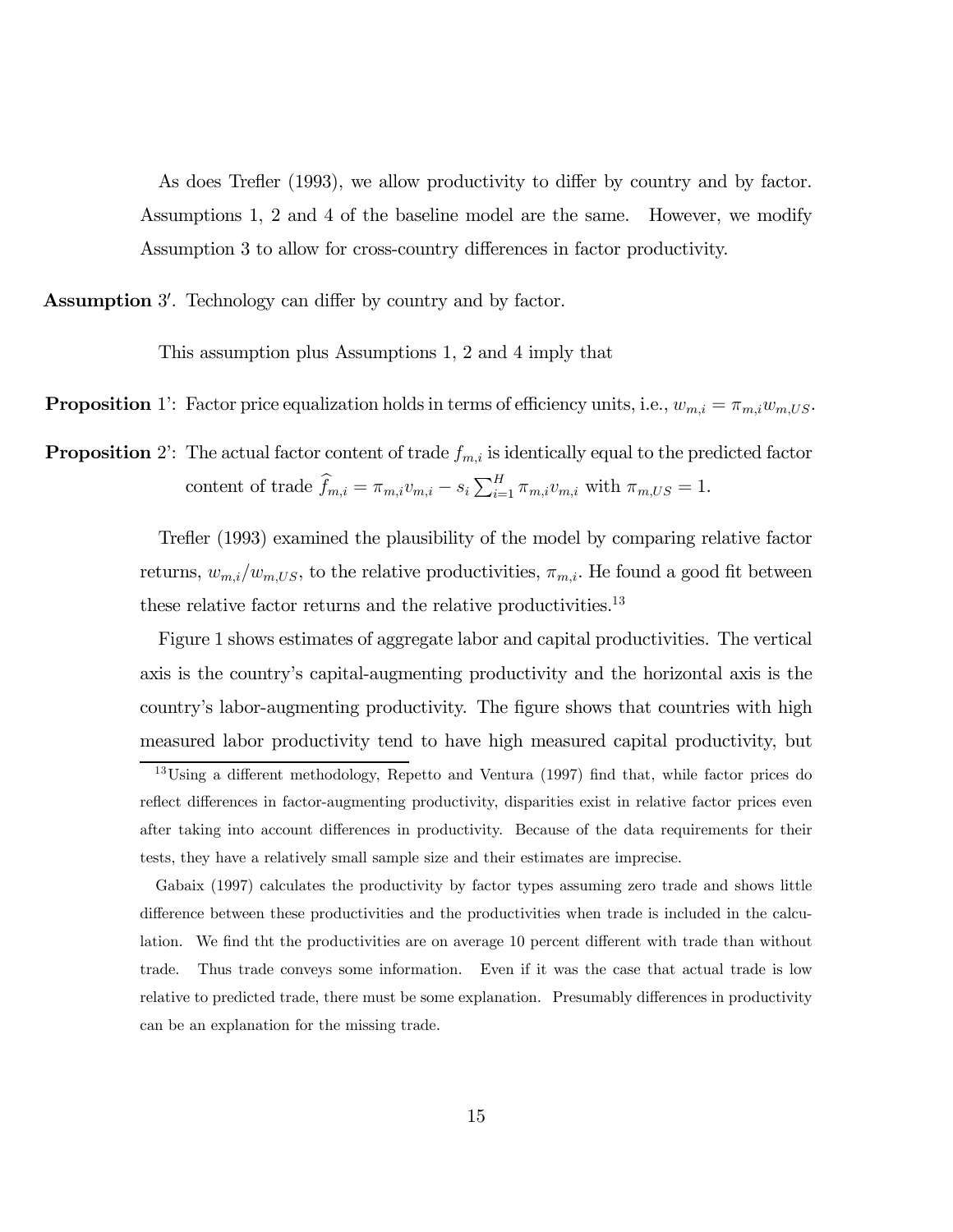the relationship between these two measures is far from perfect. The correlation between the two measures is 0.58. We find that the mean level of capital productivity is higher than the mean level of labor productivity, and there is less dispersion of capital productivity than labor productivity. This is not too surprising to us. If capital is more mobile than labor, then returns to capital will be more equalized across countries. There are a few countries that have high capital productivities relative to their income, for example Angola, which has high capital productivity possibly due to the endowments of natural resources — diamonds and oil.

# HOV Productivity and Total Factor Productivity

What is the correlation of these trade measures of factor productivity with other measures of aggregate productivity? We compare the factor-augmenting productivity from Trefler's approach to the estimate of productivity from development accounting.

In the growth literature, factor endowments account for little of the cross-country differences in income per worker. Klenow and Rodriguez-Claire (1997) and Hall and Jones (1999) are two recent papers that emphasize this, finding that much of cross-country differences in output per worker are due to differences in total factor productivity. They calculate total factor productivity from an aggregate production function. Let  $y_i$  be output per worker in country i. With Cobb Douglas production, output per worker is given by

$$
y_i = A_i k_i^{\alpha} h_i^{1-\alpha} \tag{1}
$$

where  $A_i$ ,  $k_i$ , and  $h_i$ , are total factor productivity, capital per worker and human capital per worker in country i. Total factor productivity in country i relative to total factor productivity in the U.S. is

$$
\frac{A_i}{A_{US}} = \frac{y_i / k_i^{\alpha} h_i^{1-\alpha}}{y_{US} / k_{US}^{\alpha} h_{US}^{1-\alpha}}
$$
\n(2)

This relative total factor productivity can be compared to productivity estimated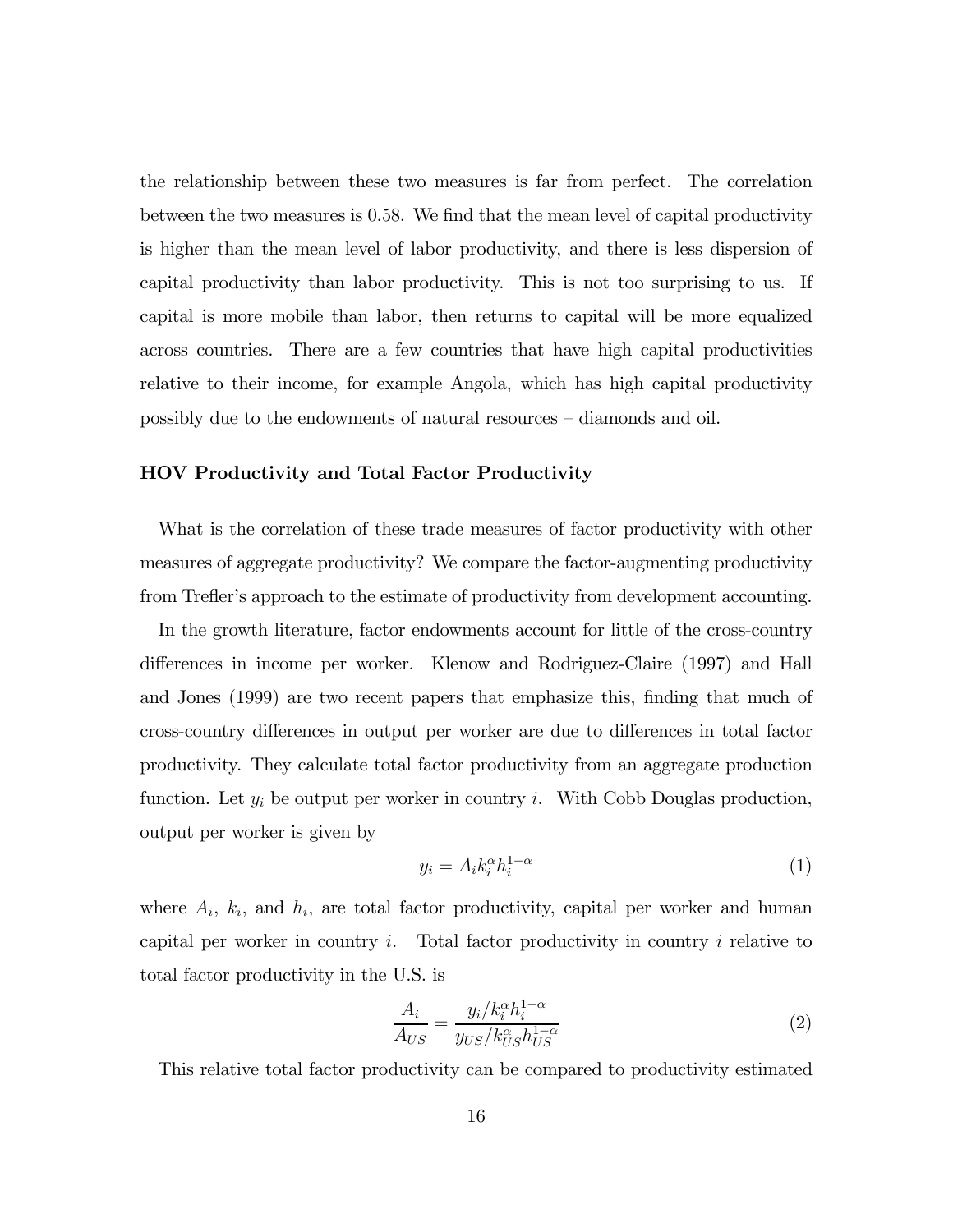from the factor content of trade. A simple way to aggregate the capital and labor productivities from trade theory is to take a geometric average of the capital and labor productivities,  $\pi_i = \pi_{k,i}^{\eta} \pi_{\ell,i}^{1-\eta}$ , with the weight on capital's productivity equal to its share of income. We set capital's share of income  $\eta$  to 0.33, a value consistent with Gollin's (2002) careful cross-country study of income shares. Figure 2 shows that there is a substantial positive relationship between the geometric average of the trade productivities and relative total factor productivity. The correlation between the measure of relative productivity from the factor content of trade and relative total factor productivity is 0.876, which indicates that the two measures of productivity derived from largely independent data are quite similar.<sup>14</sup>

# PRODUCTIVITY, GEOGRAPHY, AND INSTITUTIONS

What country-specific factors are related to these measures of relative productivity? We focus on the correlations of factors' productivities with geography, property rights protection and democratic government. We separate the potential influence of geography on productivity into "productive geography," which affects productivity through geographic characteristics, and "market geography," which affects productivity through access to large markets and the ability to specialize and exploit economies of scale. Then we describe the measures of property rights and democracy.

Initially, we report the  $R^2$  from separate regressions of the productivity measures on productive geography, market geography, property rights protection, and democracy. These are followed by regressions that include different subsets of these four

 $14$  If productivity differences are assumed to be only labor augmenting as in Hall and Jones (1999), the correlation of relative total factor productivity and the total relative trade productivity is 0.89.

We also performed a grid search allowing capital's share to vary between 0.01 and 0.99. The highest correlation between the aggregated trade productivities and total factor productivity is 0.876 to three digits, which is the value with capital's share ranging from 0.31 to 0.40.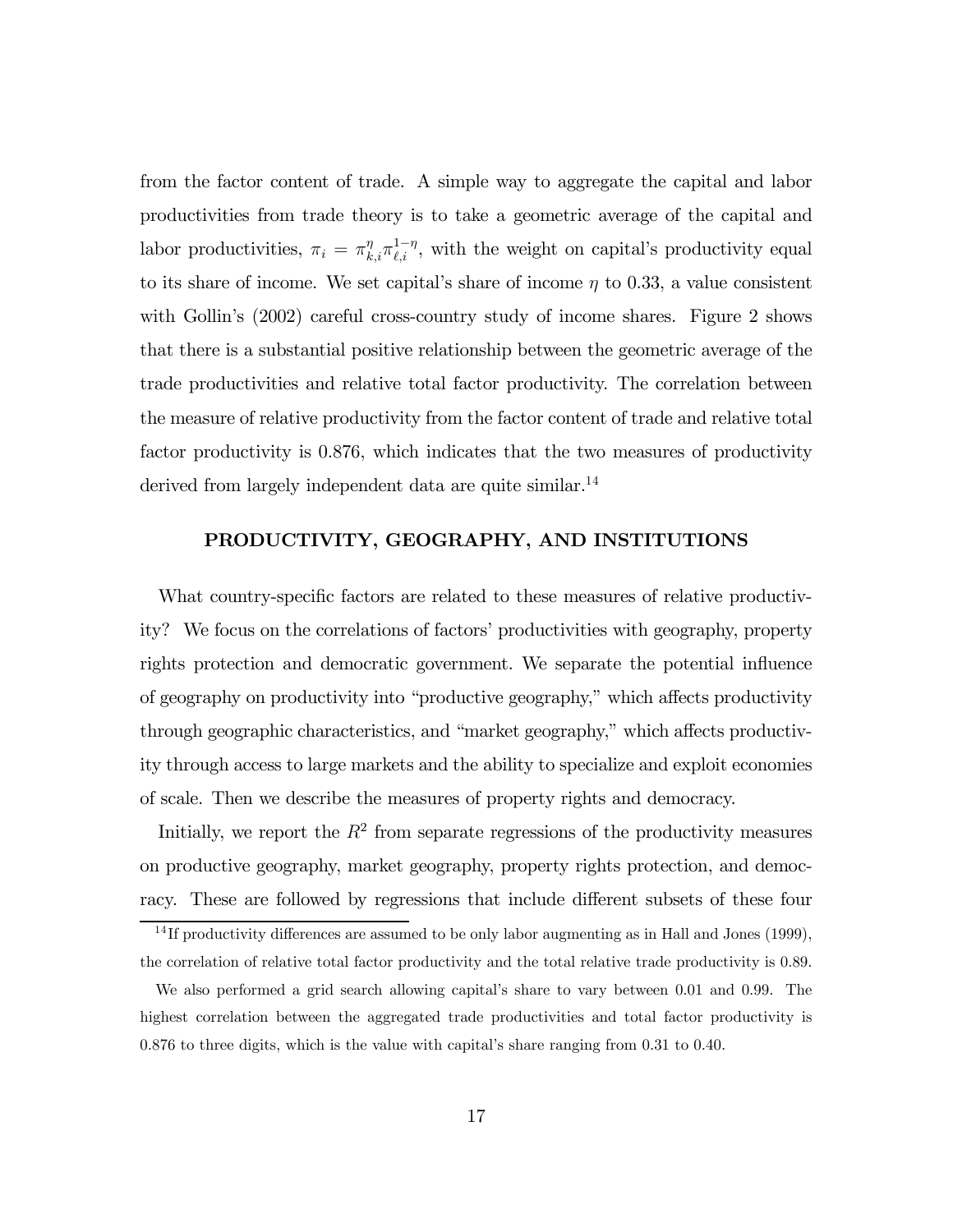possible influences on productivity. Of course, inferring causality from correlation can be problematic, and high productivity may be a result as well as a cause of institutions. We think that it is likely, though, that a country's geographic characteristics are exogenous relative to their productivity. In the last part of this section, we examine some instrumental-variables estimates of the relationship of productivity with property rights and democracy.

# Geography

Geography can affect productivity directly by limiting the productivity of resources due to characteristics of an area associated with its geographic location or indirectly by limiting the extent of the market and limiting the ability of factors to specialize and achieve economies of scale. We first review how geography can affect productivity directly and then examine the indirect effects of geography on productivity through markets.

The tropics seem like paradise with an abundance of sun, vegetation and food, but the reality in some tropical areas is quite different. Diet often has limited variety and the seemingly desirable characteristics of the tropics can foster diseases that can adversely affect production of goods and services (Gallup and Sachs with Mellinger 1999). With abundant rainfall and no frost, the tropics are breeding grounds for diseases and these diseases' carriers: perhaps most notably the Anopheles mosquito which spreads malaria and the tsetse fly which spreads sleeping sickness (African trypanosomiasis). To lessen illness and death, resources can be allocated to prevent and treat diseases, but this implies that less of other goods and services is produced. Such use of goods and services may function effectively as a tax on production. We use degrees latitude and the fraction of the population with malaria to measure these adverse effects of tropical diseases.

Deserts are more obviously inhospitable environments for humans that can be as-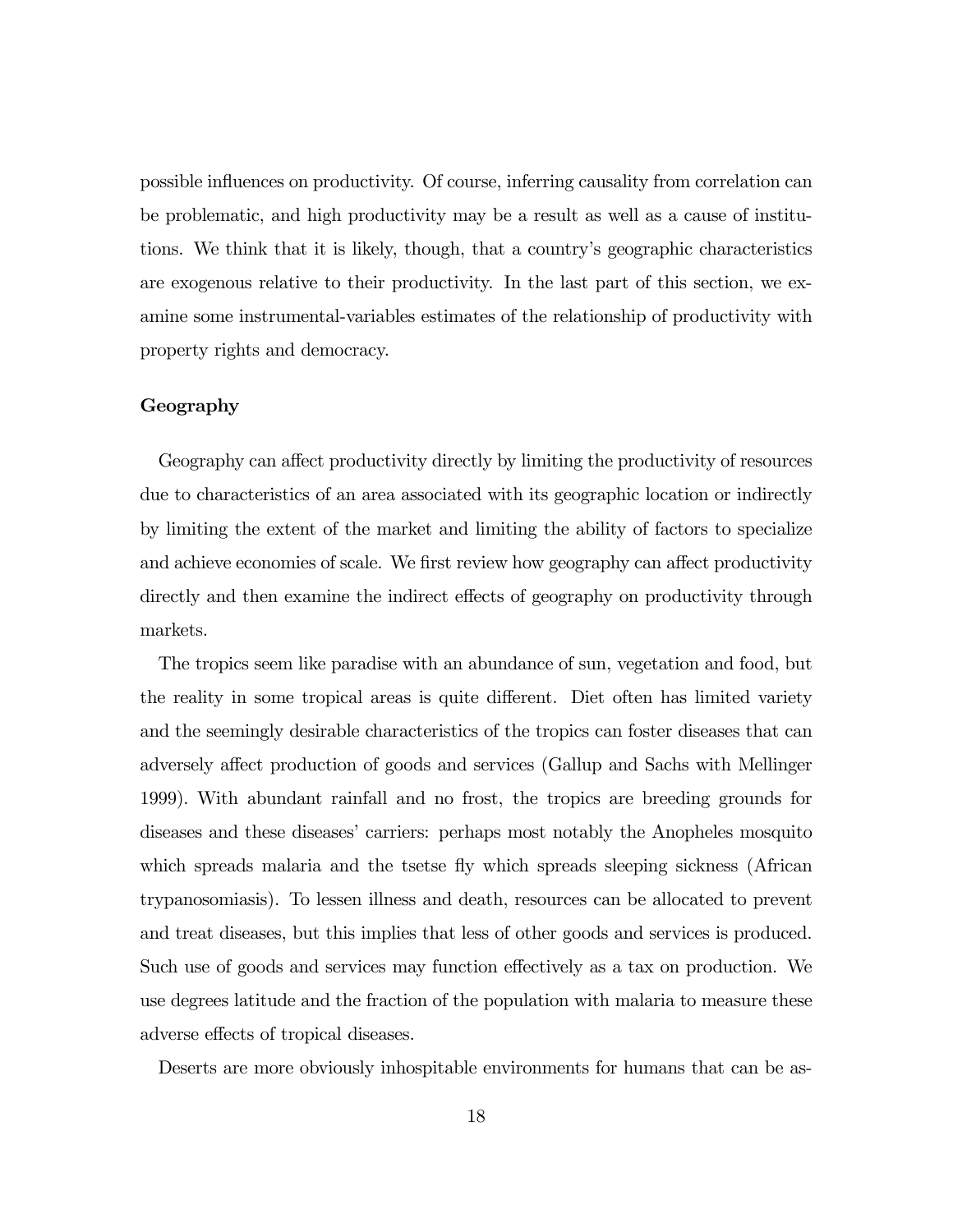sociated with lower output. Deserts have little precipitation, high winds, poor soil and extreme temperatures: all characteristics that make capital less productive by making the construction and maintenance of infrastructure more costly and labor less productive because of the extreme environment. To estimate the effect of desert climate on productivity, we use desert area in tropical latitudes relative to total land in each country and desert area in temperate latitudes relative to total land in each country, as do Gallup and Sachs with Mellinger (1999). In sum, the productive geography hypothesis suggests that countries located in more temperate zones (higher latitudes) with a lower prevalence of malaria and countries with a smaller fraction of land covered by desert have more productive capital and labor.<sup>15</sup>

Figure 3 shows the relationships between productive geography and labor and capital productivity. The "productive geography" shown in Figure 3 is the OLS linear combination of the productive geographic factors: latitude, desert, and fraction of the population with malaria. By itself, productive geography explains 42 percent of the variation in labor productivity and six percent of the variation in capital productivity. For labor productivity, latitude and the fraction of the population afflicted by malaria are statistically significant at the five percent level but neither desert variable is statistically significant.<sup>16</sup> For capital productivity, only the amount of land that is tropical desert is statistically significant at the five percent level.

A country's location can affect the size of the economic market and the economy's ability to specialize and achieve economies of scale. To measure geographic factors

<sup>&</sup>lt;sup>15</sup>While extremely cold environments have different undesirable characteristics, their effects have not been explored in the literature and we leave those possible effects aside in this paper.

<sup>&</sup>lt;sup>16</sup>Because malaria may be a result of low income or low productivity, we use the incidence of malaria in 1966 because this is likely to be less endogenous than the incidence of malaria in later years.

We also examined whether absolute distance from the equator affects growth and found empirical results similar to those in the text.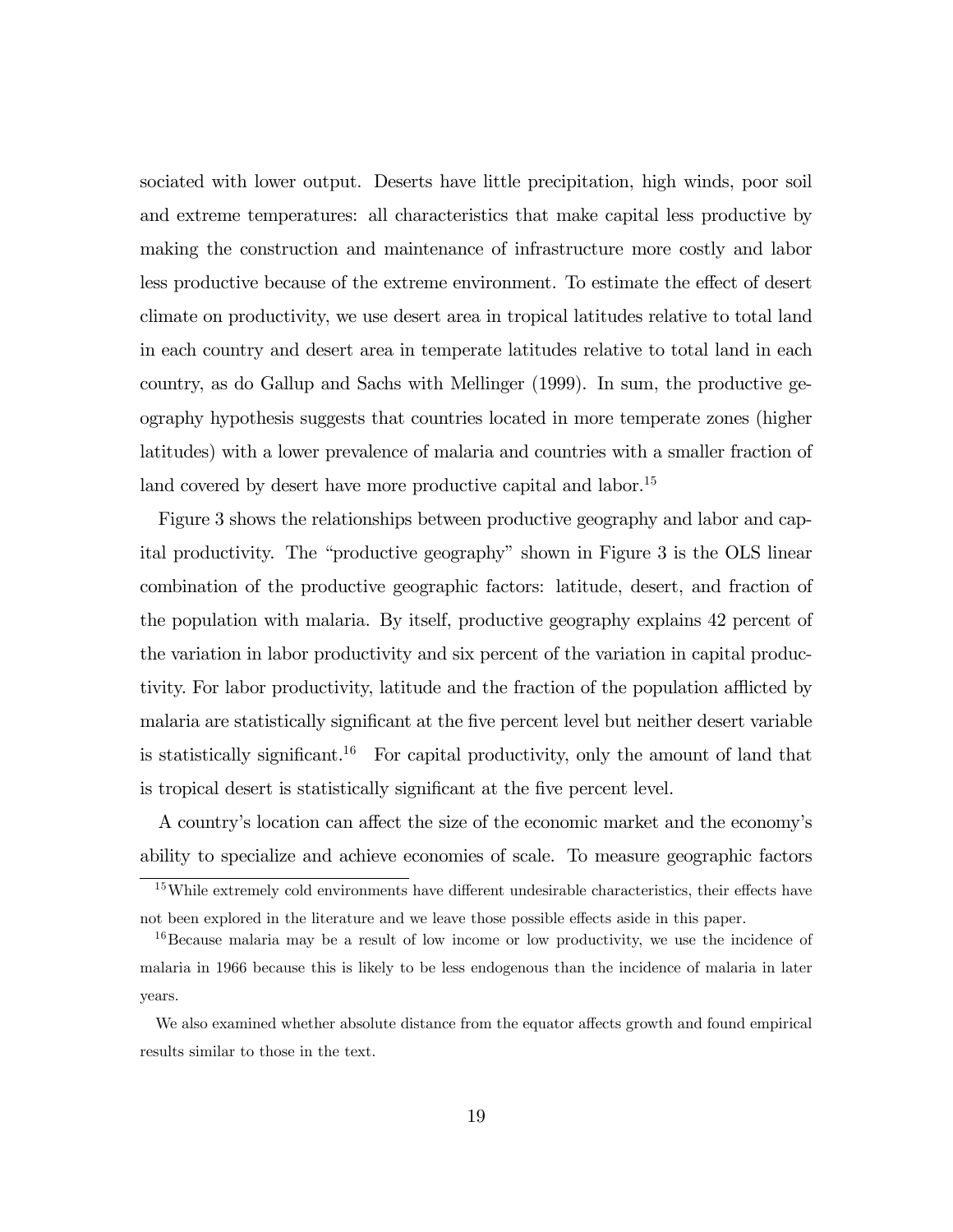that affect specialization and the extent of the market, we measure the size of the country by 1. the logarithm of land area; 2. the proximity to large markets by the logarithm of the minimum great-circle distance to Tokyo, Rotterdam, or New York; 3. the cost of moving goods into and out of a country by a dummy variable equal to one if the country is landlocked; and 4. the fraction of land that is within 100 kilometers of the coast. In sum, we test the market geography hypothesis by examining whether factors of production are more productive if countries are larger in land area and closer to other large markets with cheaper access to water transport.

Figure 4 shows the relationships between market geography and labor and capital productivity. By itself, market geography explains 43 percent of the variation in labor productivity and eleven percent of the variation in capital productivity. Distance from large markets is the only variable that is statistically significant at the five percent level, with the productivity of both labor and capital falling as the distance to a large market increases.

# Property Rights and Democracy

In addition to geographic factors, the productivity of factors of production is likely to be affected by the institutions in a country. The two institutions that we investigate in this paper are protection of private property rights and the democratic selection of government officials.

The property rights measure is used to examine the effect of protection of property rights on labor and capital productivity. In the absence of protection of property rights, individuals face two types of risks. First, if individuals fear government expropriation, they will try to hide their assets to decrease the probability of government expropriation, which can decrease the efficiency of production. For example, the possibility of expropriation can be reduced by building smaller-than-optimal production facilities that are not as readily obvious or fixed in place and therefore not as read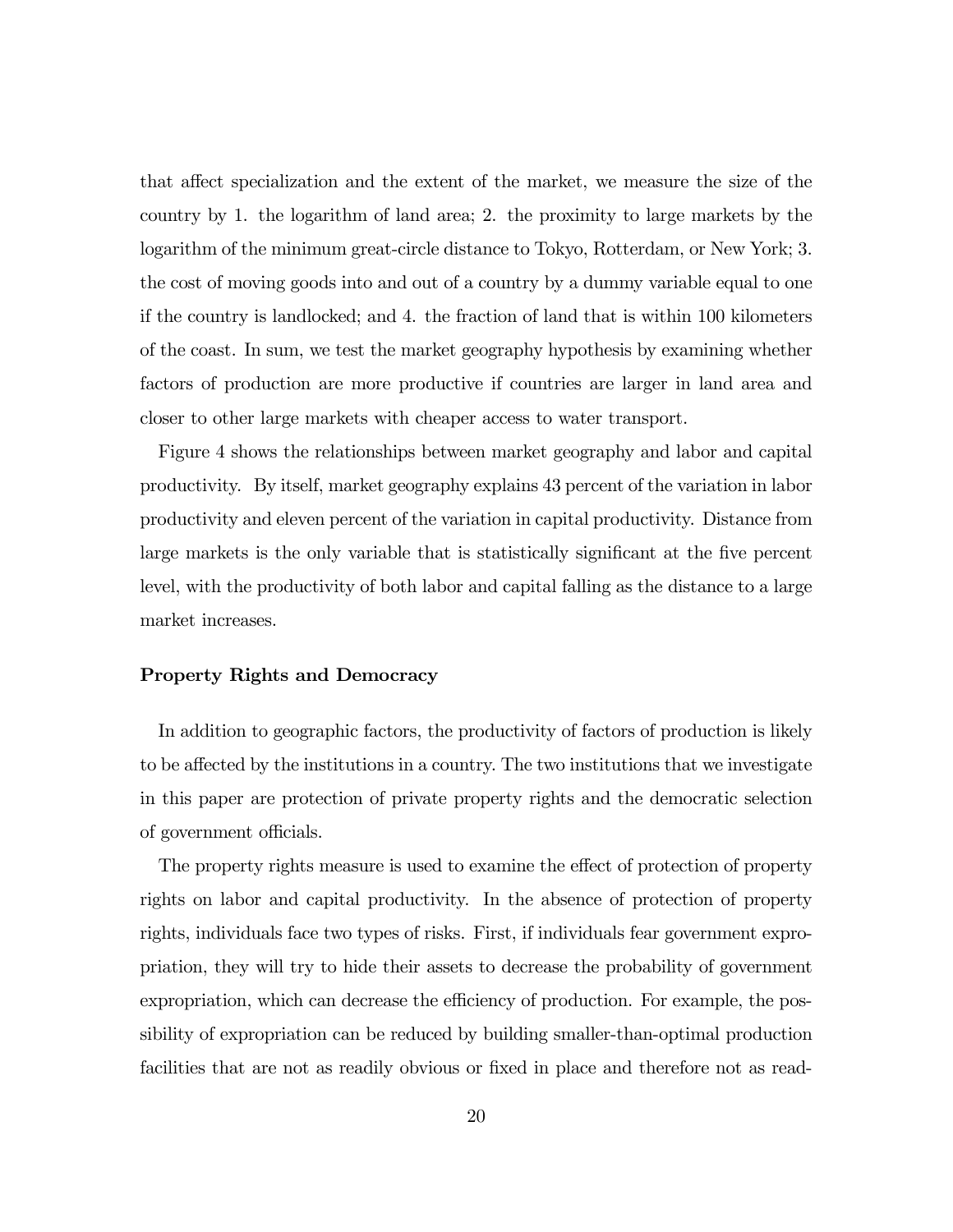ily expropriated (de Soto 2000). This strategy for dealing with expropriation can result in less efficient production than would occur otherwise. Second, as suggested by Tullock (1967) and elaborated by Murphy, Shleifer, and Vishny (1991), Acemoglu (1995), and Grossman and Kim (1996), some individuals may choose to attempt to steal from those who produce goods and services, and those who produce goods will use resources to protect themselves from the predators. Effective protection of private property rights that decreases theft will result in resources being allocated to more productive uses.

We quantify the government's protection of property rights by the same measure used by Knack and Keefer (1995) and Hall and Jones (1999), which is based on five components from the International Country Risk Guide and available from Hall and Jones (1998). The first two components measure the role of government in protecting against predatory private behavior through the rule of law and bureaucratic quality. The other three components measure the government as a possible diverter of resources by measures of government corruption, risk of expropriation, and the government's repudiation of contracts. We use a somewhat arbitrary equally weighted average of these five measures. The relationships between these measures of the protection of property rights and labor and capital productivity are shown in Figure 5. The government's protection of personal property rights explains 69 percent of the cross-country variation in labor productivity and 22 percent of the cross-country variation in capital productivity.

The effect of democratic government on productivity is not obvious. More democratic societies can winnow out bad laws and inefficient leaders, effects which would tend to raise productivity. In this case, political and economic freedom are mutually reinforcing, a point emphasized by Friedman (1962, Ch. 1). On the other hand, people may vote for income redistribution and make the economy less efficient, with the relationship between redistribution and the wealth distribution not necessarily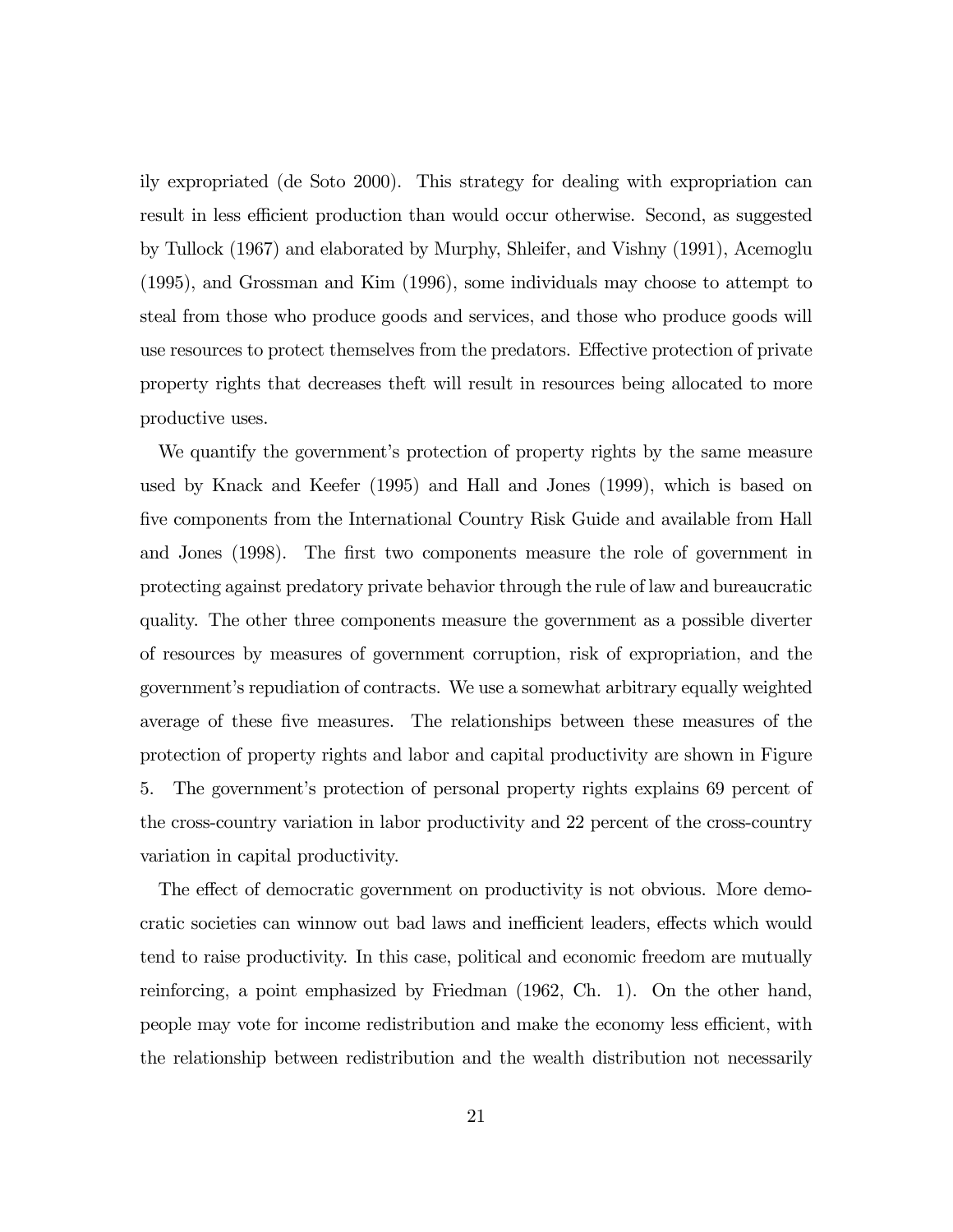obvious (Peltzman 1980).

To measure democracy, we follow a procedure similar to Rodrik (2000), classifying Jaggers and Gurr's (1995) updated Polity IV measures (Marshall and Jaggers 2004) into two equally weighted groups, Categories A and B, and then using an equally weighted average of these groups.

Category A includes six measures of institutionalized democracy, four of which reflect the selection and the accountability of the executive and two of which reflect the expression of political opinions. Category A's measures of institutional democracy include

- the existence of institutionalized procedures for the transfer of executive power.
- the extent to which subordinates have equal opportunity to become superordinates.
- the choice of the executive by 1. election, 2. a dual process in which one office is elected and the other is hereditary, or 3. hereditary.
- the extent to which decisions made by the executive are accountable to other authorities.
- whether, when and how policy preferences can be expressed.
- whether alternative preferences for policy leadership can be expressed.

Category A is an equally weighted ten year average in which all components are normalized from zero to one, with higher values indicating more democracy.

Category B measures the extent to which the political process is open to the general population. The two components contained in Category B are, first, the extent to which political expression is suppressed or curtailed and, second, the degree to which citizens can express political preferences, the guarantee of civil liberties, and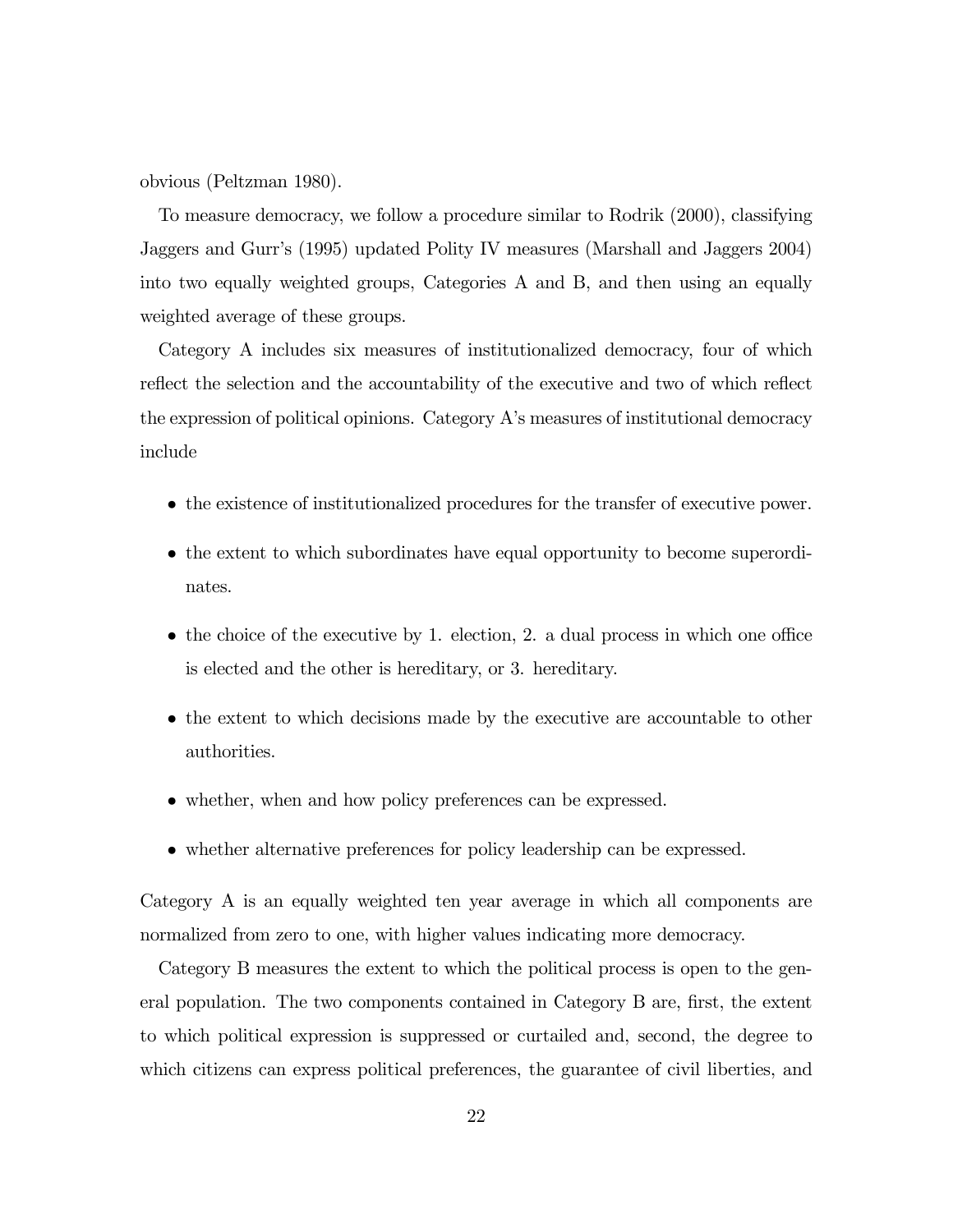the degree to which people can participate in the political process. Both scores are normalized from zero to one with a score closer to one implying a more democratic and less authoritarian regime. Category B is a ten year equally weighted average of these components.

The overall measure of democracy is an equally weighted average of Category A and Category B measures of democracy. Different weighting schemes yield quantitatively similar results for the measure of democracy.

There is a positive and statistically significant relationship of both labor and capital productivity with this measure of democracy, which explains 39 percent of the crosscountry variation in labor productivity and 9 percent of the cross-country variation in capital productivity. Figure 6 shows the relationship of this measure of democracy with labor and capital productivities.

# Productivity, Geography and Institutions — OLS Estimates

In this section, we allow the measures of geography and institutions to enter into a regression specification simultaneously to identify which variables appear to be robustly correlated with productivity. We present tables for capital and labor productivity based on simple OLS regressions that allow for different combinations of the variables.<sup>17</sup>

Table 1 shows the estimated coefficients in OLS regressions for labor and capital productivity.18 Table 1 shows that property rights are statistically significant and highly correlated with labor productivity in all specifications. On the other hand, democracy ceases to be statistically significant when property rights are included in the regressions. With respect to geography, the only geographic variable that is

<sup>&</sup>lt;sup>17</sup>The results are similar for the linear estimates presented in the paper and also for log-linear estimates and fractional logit (Papke and Wooldridge 1996) specifications.

<sup>&</sup>lt;sup>18</sup>The reported standard errors are White-robust standard errors.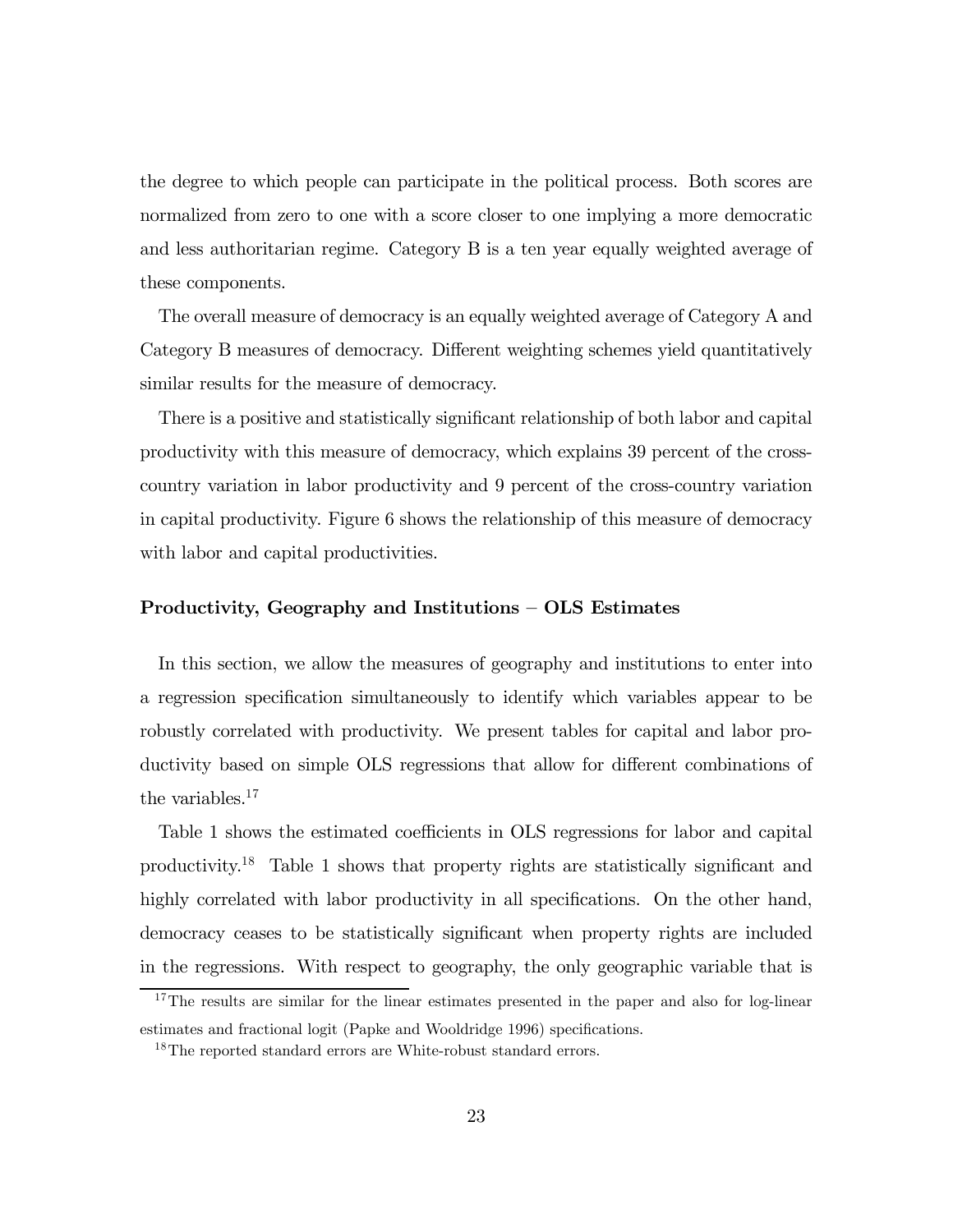robustly related to labor productivity is the logarithm of the minimum distance to a large market. $19$ 

The regression results are very similar for capital productivity. Property rights are significantly related to capital productivity. There is some evidence that the logarithm of the minimum distance to a major market is related to capital productivity. Democracy, on the other hand, is not statistically significant at the ten percent level in any of the six regressions that include democracy as a right-hand side variable.

How important is relatively unchangeable geography to the more malleable institutions? We answer this question by examining whether a country would have higher productivity with the United Kingdom's geographic position or with her institutions.<sup>20</sup> The United Kingdom has attractive geographic features: direct access to the ocean, relatively short distances to large markets, low incidence of malaria, almost no desert, and a location in a relatively temperate zone. The United Kingdom also has relatively high scores on property rights and democracy. The property rights index is 0.933 compared to a mean of 0.624 and a median of 0.571 and the democracy index is 0.902 compared to a mean of 0.614 and a median of  $0.657<sup>21</sup>$  We compare the Philippines to the United Kingdom using the regressions for labor and capital productivity in Table 1 that include all variables. If the Philippines kept its institutions but had the United Kingdom's geography, the Philippines' labor productivity would increase from seven percent to 28 percent of the U.S.'s and capital productivity would increase from 25 percent to 26 percent of the U.S.'s. On the other hand, if the

<sup>&</sup>lt;sup>19</sup>Latitude is statistically significant only if the logarithm of the minimum distance to a major market is not included in the regressions.

 $^{20}$  Here, we are assuming the costs of switching geographic positions and institutions are zero and that institutions are independent of geography. Obviously, the costs of changing geography and institutions are far from zero. Institutions may well depend partly on geography (Acemoglu, Johnson and Robinson, 2001; Engerman and Sokoloff 2003).

<sup>&</sup>lt;sup>21</sup>The property rights index for the United States is  $0.947$  and the democracy index is 0.902.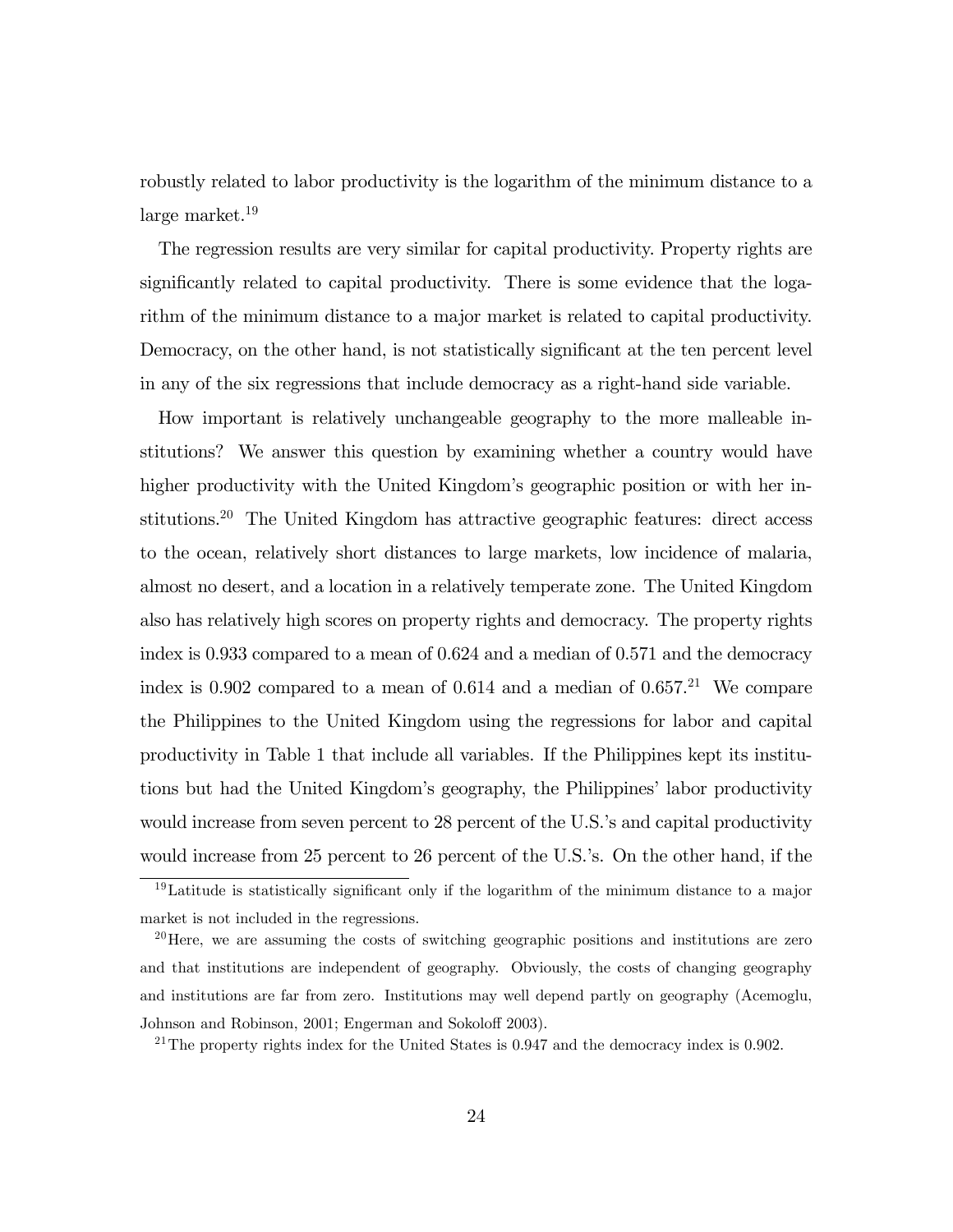Philippines were to keep its physical position and adopted the same institutions as the United Kingdom, labor productivity would increase from seven percent to 75 percent and capital productivity would increase from 25 percent to 58 percent. In short, the Philippine's geography which, practically speaking, is either unchangeable or almost entirely exogenous to the Philippines has far less effect on the Philippine's labor and capital productivity than does its protection of property rights and governance.22 The Philippines is hardly unique.

Consider Ethiopia, a country at roughly the same latitude as the Philippines but with other geographic characteristics that are worse than the Philippines' – a much higher incidence of malaria, no port, and a location farther from large markets. A move to the United Kingdom's geographic position would increase Ethiopia's labor productivity from two percent to 33 percent and capital productivity from 25 percent to 35 percent. If Ethiopia adopted the United Kingdom's institutions, labor productivity would increase from two percent to 74 percent and capital productivity would increase from 25 percent to 61 percent.

Table 2 presents the results of this analysis by quintiles based on the countries' labor and capital productivities, with the numbers in the table being the mean of the values in each quintile. This table shows that adopting better institutions has a bigger impact on productivity than would better geography. If all countries could move to the United Kingdom's geographic position, average labor productivity in the middle quintile would increase from 17 percent of the U.S.'s level to 36 percent. On the other hand, if the world were to adopt the United Kingdom's institutions, labor

<sup>22</sup>Some measures of geography are virtually invariant to anything that happens in a country. Latittude presumably reflects aspects of climate, which can change over time but will be little affected by anything that happens in a small country. Distance to major markets also can change over time but is relatively little affected by anything that happens in a small country. The fraction of land that is desert may not be so immutable because it may reflect farming and grazing practices.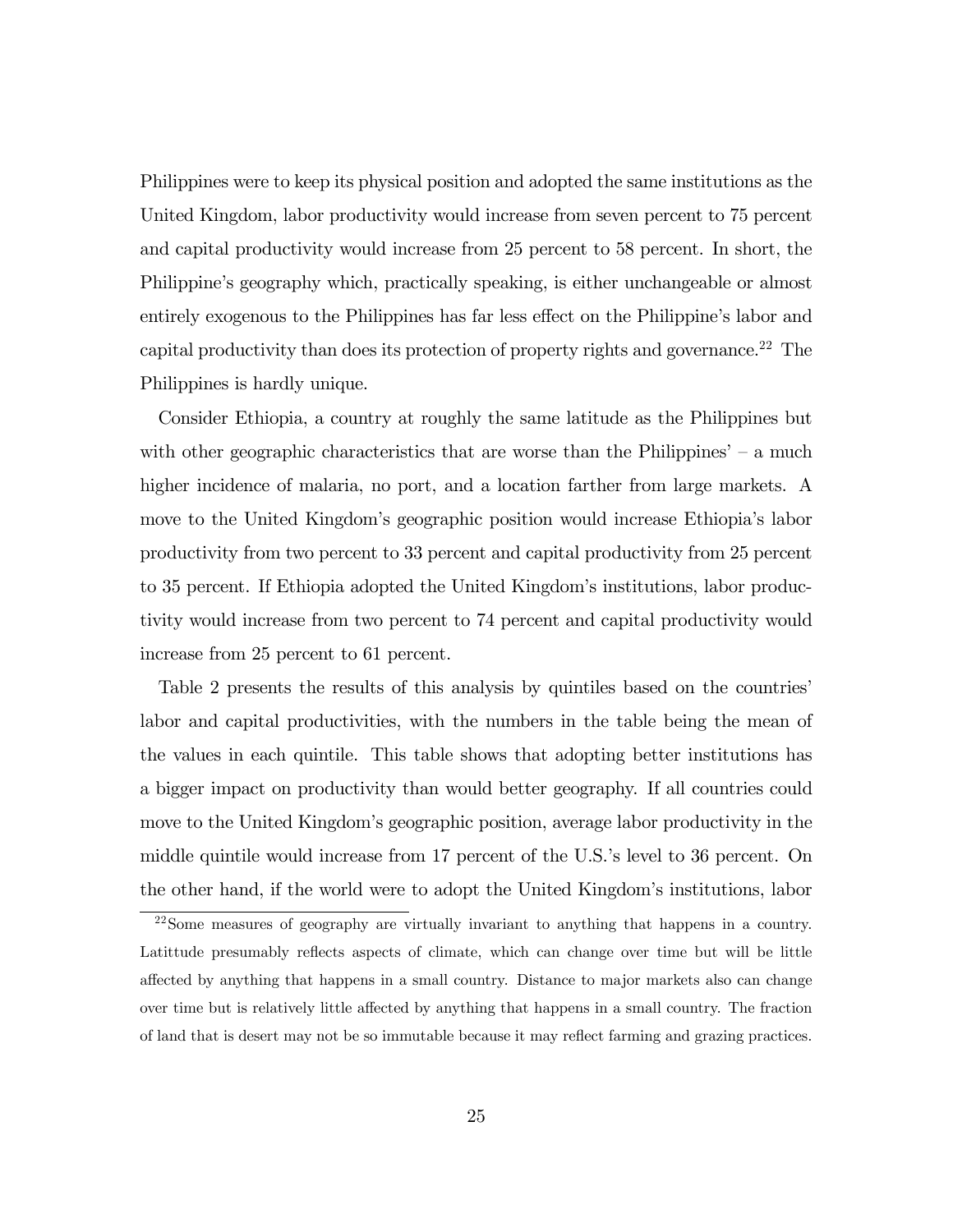productivity in the middle quintile would increase to 66 percent of the U.S.'s level. The U.K.'s geography would increase the middle quintile's capital productivity by a trivial amount, but the U.K.'s institutions would increase it by 25 percentage points to 73 percent.

While better geography would help people in Ethiopia and the Philippines, better institutions would help them quite a bit more, results in line with those of Rodrik, Subramanian and Trebbi  $(2004).^{23}$  Our results indicate that protection of property rights is more important than democracy or geography.<sup>24</sup> Institutions clearly can increase the relative well being of both workers and owners of physical capital, even given a disadvantageous location. Our estimates indicate that the Philippines and Ethiopia still would not be as wealthy as the United Kingdom or the United States if they had better protection of property rights, but better protection of property

 $24$ As another measure of government efficiency, there are 2002 data on government regulation from the World Bank (2004). If the cross-sectional variation of this variable has changed little with time, these variable for 2002 are additional measures of government efficiency and may be related to 1997 productivity differences. As with democracy, these variables have little or no explanatory power once property rights are included in the regressions.

 $^{23}$ This conclusion is not sensitive to the specification of the regressions. An ad hoc specification search is not particularly informative, although it can provide an indication of the sensitivity of results to specification. To this end, we ran all possible regressions of labor and capital productivity on any five of the ten variables. Property rights were statistically significant at the five percent level in all 126 regressions for labor productivity including property rights and in 56 of the 126 regressions for capital productivity including property rights. With property rights included, democracy was not statistically significant in any of the 56 regressions for each productivity. With property rights included, the only geography variables that are statistically significant in more than four regressions for either labor or capital productivity are distance to a major market for labor productivity and latitude for capital productivity; distance to a major market is statistically significant in 32 of the 56 regressions for labor productivity that include property rights and distance, and latitude is statistically significant in 18 of the 56 regressions for capital productivity that include property rights and latitude.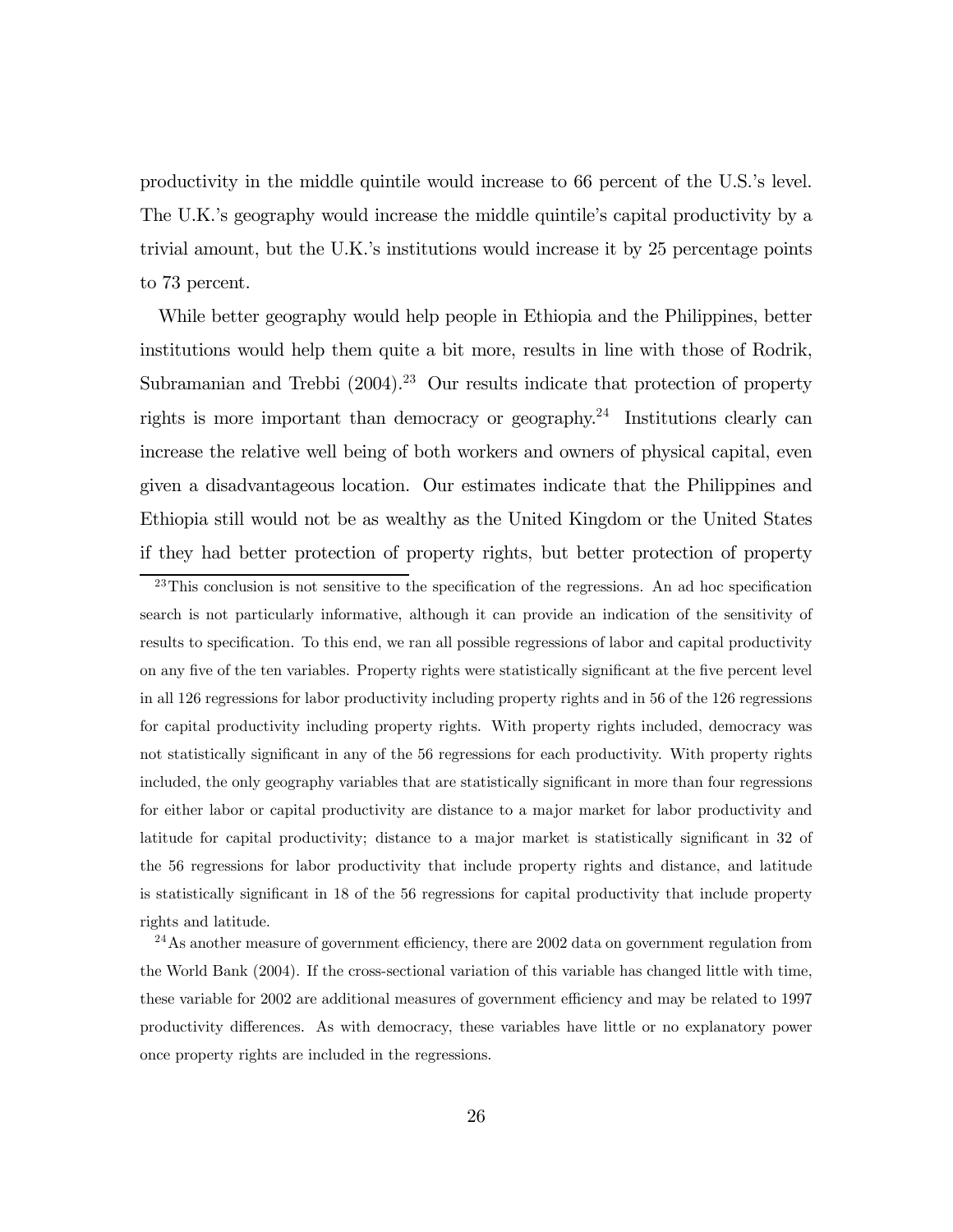rights would make their wealth dramatically higher and closer to the U.K.'s than it is. The policy implications of these observations are far from immediate (Rodrik, Subramanian and Trebbi 2004, pp. 157-58), but they indicate a direction for further analysis.

#### Robustness to Endogeneity and Measurement Error

There are several reasons why the coefficients on the above estimates might be biased or inconsistent and, therefore, inaccurately reflect how institutions affect productivity and factor returns. The results may be sensitive to the specification of individual regressions. Causality may run from productivity to institutions; if more productive countries choose better institutions, the importance of institutions may be overstated. On the other hand, the index measures are noisy measures of institutions and these coefficients may suffer from the classic errors in variables bias toward zero.

To examine the importance of reverse causality and measurement error, we use instrumental variables for the institutional variables. The instruments are 1. the legal origin of a country, a set of dummy variables divided into alternatives of English, French, German and Scandinavian, Spanish and Socialist, 2. a dummy variable equal to one if a country ever had a Communist government, 3. a measure of ethnolinguistic fractionalization that measures the likelihood that two randomly matched people in a country speak the same language, and 4. the productive and market geography variables.

Table 3 reports the results from the instrumental variables (IV) estimation. Property rights remain robustly related to labor productivity and the coefficient estimates are higher than in OLS regressions. The evidence for the importance of property rights for capital productivity is weaker than in the OLS regressions. Even so, the measure of property rights is statistically significant at the ten percent level in all but one of the IV specifications, and the democracy index never is statistically signif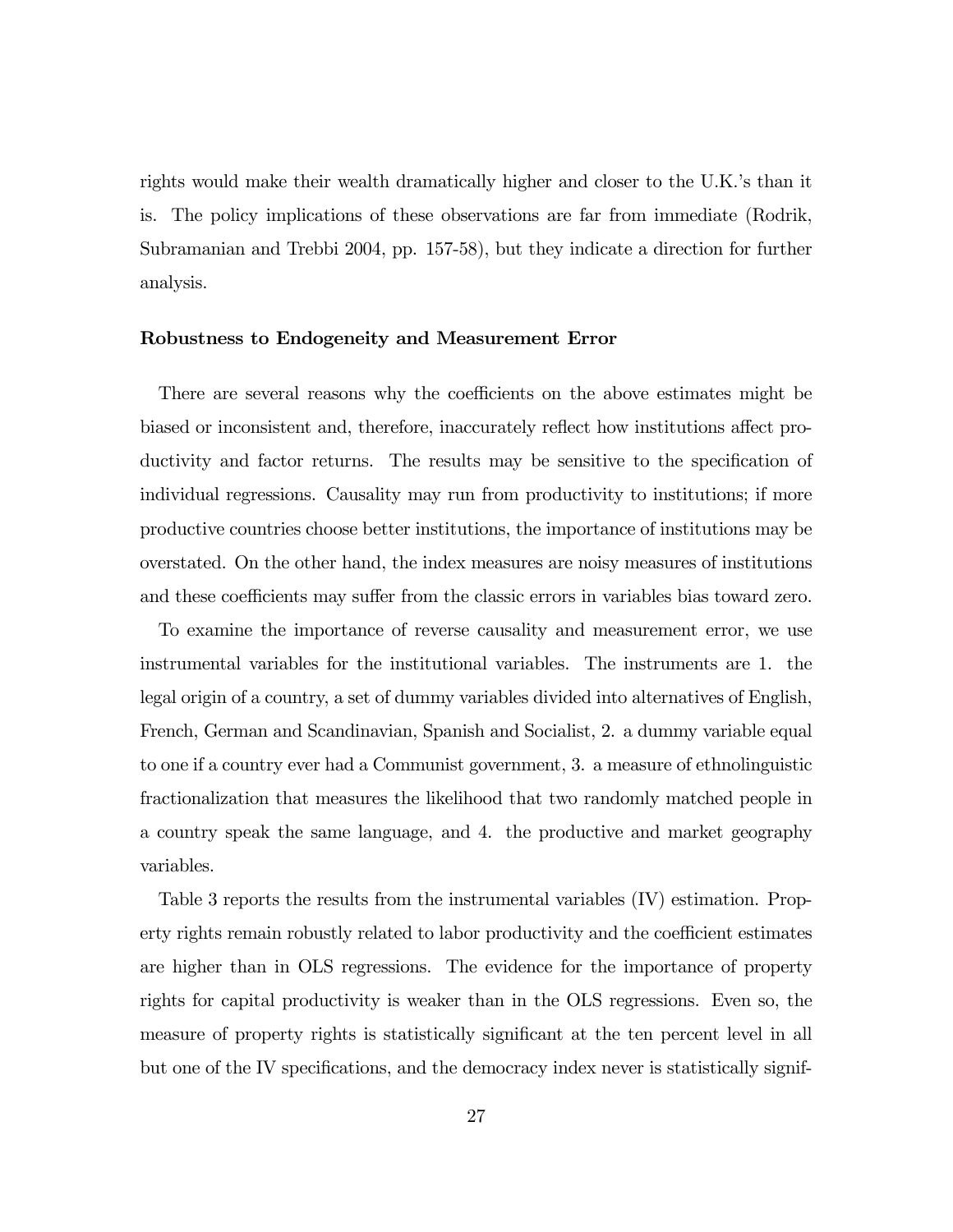icant. As before, the distance to a large market is the only geography variable that is robustly related to labor productivity. There also is some evidence that distance to a large market is related to capital productivity.

# Productivity of Skilled and Unskilled Workers

The evidence above indicates that protection of property rights benefits both workers and owners of capital but could be consistent with unskilled workers losing out. We cannot rule that out because we measure labor in terms of effective labor units, examining how institutions affect a worker with the average years of schooling and experience in that country. Furthermore, if unskilled workers do not benefit, they (not surprisingly) may create roadblocks for policy changes that primarily benefit others. How do geography and institutions affect the productivity of workers with different skill levels?

To provide a first-pass answer to this question, we divide the labor force into workers with at most primary education and those who have completed some secondary or higher education using data from Baier, Dwyer and Tamura (2004). A practical problem arises in using these enrollment data to categorize individuals by skill level because we have no direct data on the years of schooling completed by workers in these two classes. As a result, our measures of productivity are for workers who have completed at most primary school and for workers who have completed more schooling. These two measures of productivity are based on the number of workers in each class instead of the human capital per worker in each class, which would be more comparable to our analysis above.

Table 4 presents the regressions for the workers with no more than primary education and those with more education. This table shows that property rights are more closely related to the productivity of both sets of workers than is geography. As before, the only geographic variable consistently associated with productivity is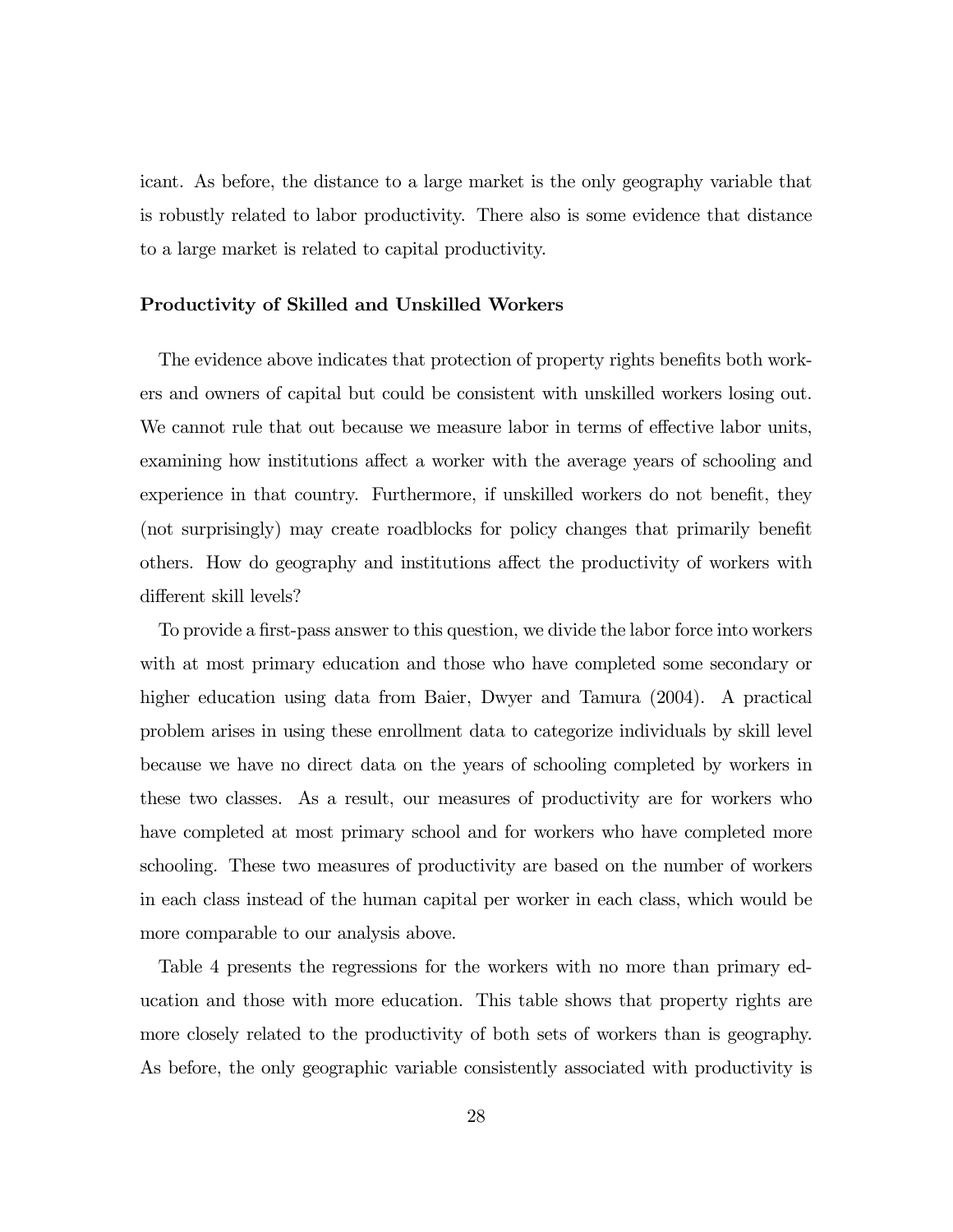the logarithm of the minimum distance to New York, Rotterdam, or Tokyo. The coefficient estimates also suggest that better protection of property rights does raise the productivity of skilled workers more than the productivity of workers with less education. At least without controlling for endogeneity, it seems to be the case that high-skilled workers benefit the most from better property rights protection.

The differential results disappear when instrumental variables are used for property rights protection and for democracy. Table 5 shows the estimated equations using instrumental variables. The differential impact of institutions on productivity vanishes in these equations — the coefficient on property rights is statistically different for skilled workers compared to unskilled workers only in the first equation with property rights and the market geography variables.

The apparent difference with OLS and the vanishing of the difference with IV estimation is consistent with an exogenous effect of property rights and endogenous feedback that increases workers' education. Suppose that an exogenous increase in property rights protection occurs. By hypothesis, this will lead to an increase in the returns to both skilled and unskilled labor. This will result in an increase in accumulation of human capital, because returns to it have increased. Consequently, average education increases and the actual education of those who have completed some secondary education or more education increases. While the average education of those with primary education also would increase, the low upper bound for primary education is consistent with a smaller effect on their average education. As a result, OLS using the number of workers with at most primary education and those with more indicates a greater effect of property rights on the productivity of skilled workers because it includes this endogenous increase in years of schooling completed.

We conclude that these results provide no support for concerns that protecting property rights favors one class of workers over another class of workers. In fact, the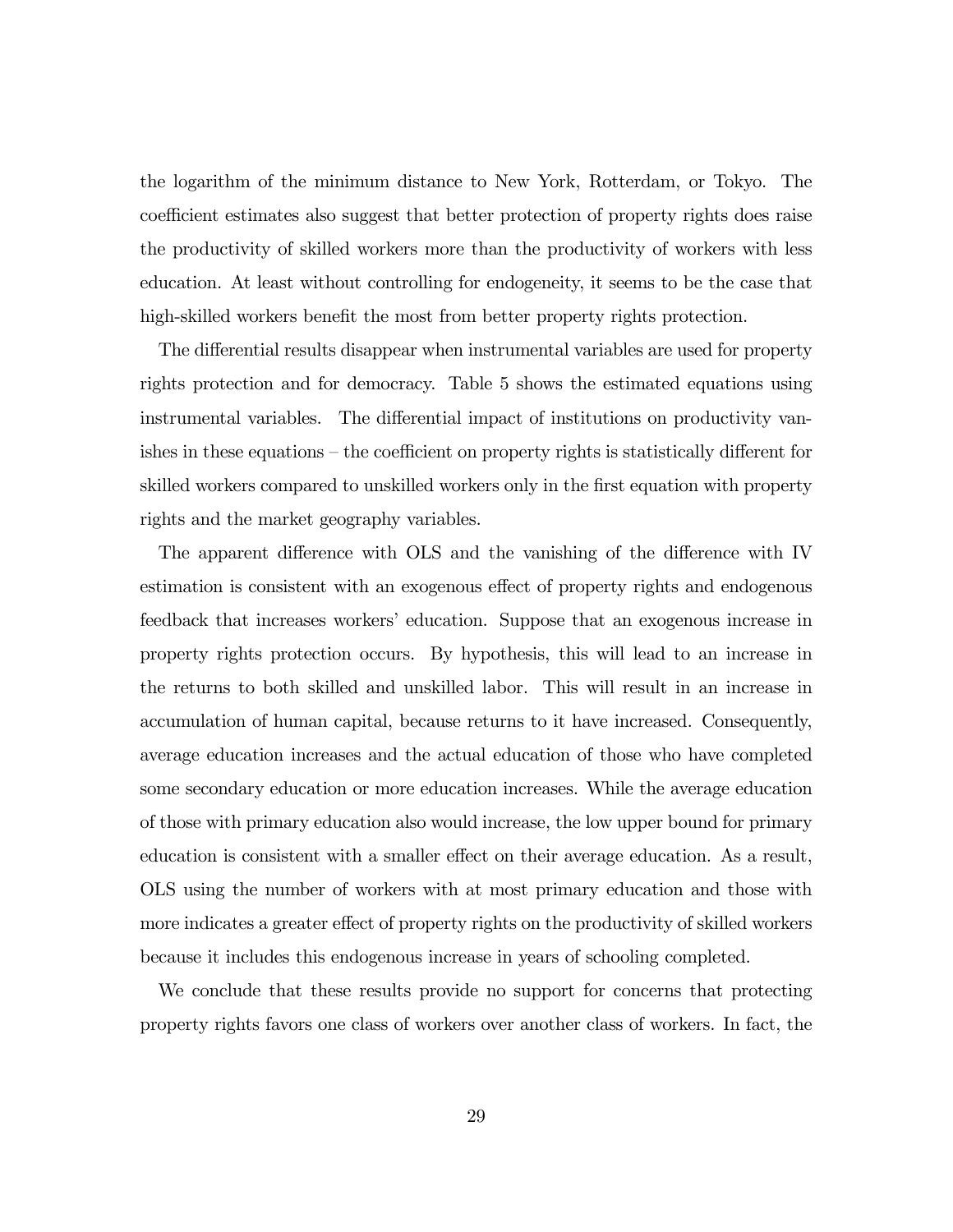correlation between low skill productivity and income per worker is positive, 0.80.25

# **CONCLUSION**

In the trade literature, there has been little work done to explain what accounts for cross-country differences in productivities from Trefler's modification of the HOV model. We show that the measures of productivity based on the HOV model are highly correlated with productivity estimated by development accounting. Hence, our research ties these productivities based on trade into the literature on total factor productivity, which has substantial evidence on the effects of institutions and geography on economic growth.

We find that more protection of private property rights is correlated with the productivity of capital, labor and that the higher productivity of labor reflects higher productivity of both skilled and unskilled workers. Once property rights are included in the estimated equations, democracy plays little direct role in influencing factor productivity. In addition, once we control for the potential endogeneity of institutions, the effect of property rights protection on the measured productivity of skilled workers is little different than the effect on unskilled workers' productivity. There is some evidence that the distance from large markets is an important determinant of productivity, but this is of secondary importance compared to institutions.

There are numerous directions that can be pursued to clarify the effect of institutions on productivity. Important questions are how quickly institutional change translates into changes in measured productivity and quantifying whether institu-

 $25$ Caselli and Coleman (2003) find a negative relationship between the productivity of unskilled workers and output per worker. In their framework, countries choose "appropriate technology"; that is, they can adopt and employ technologies that make one type of workers more productive, but this comes at the expense of making the other type less productive. In our framework, there is no trade-off between the productivity of worker types and the correlation can be positive or negative.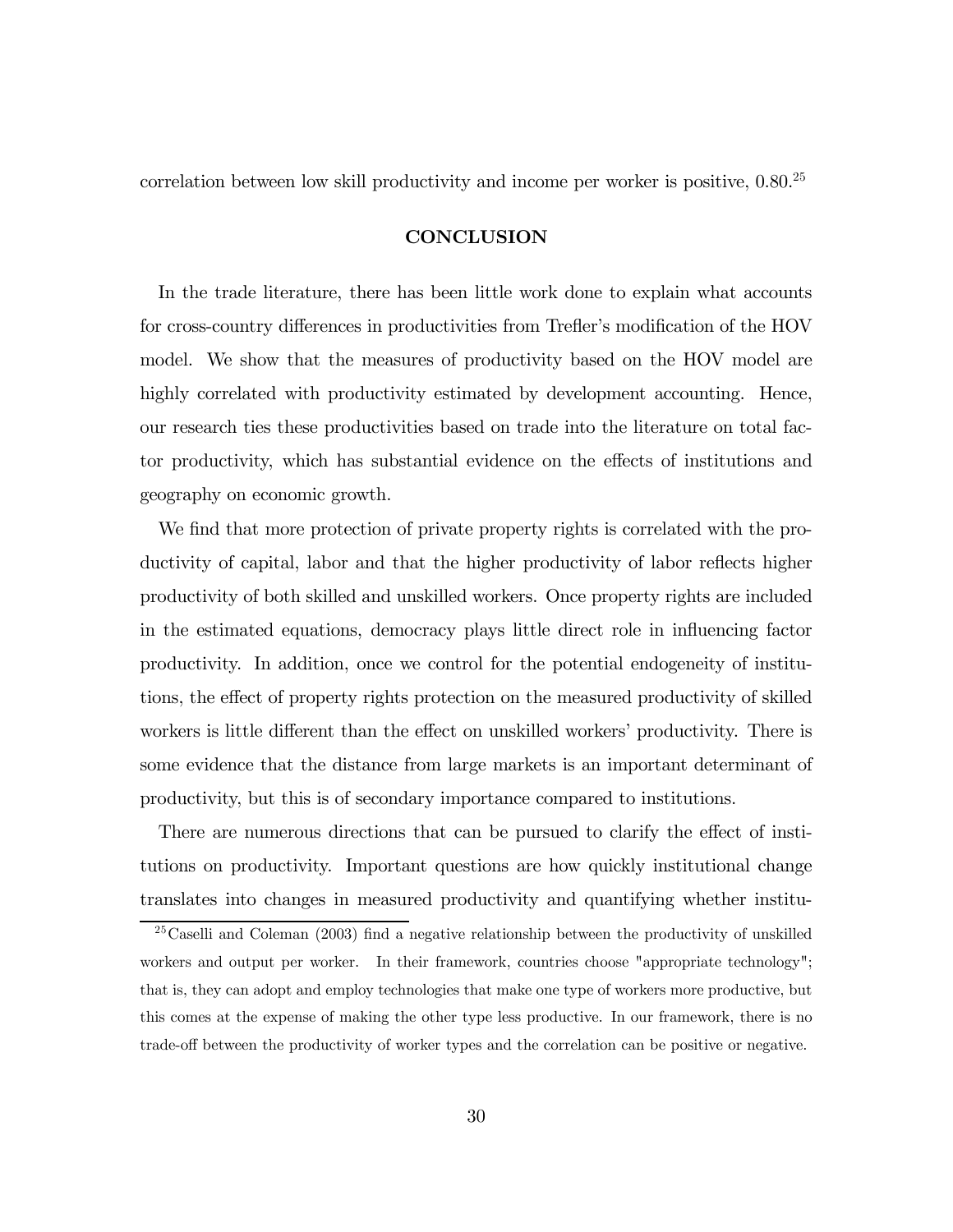tions have an effect on factor returns independent of the effect on productivity, as in Rodrik (2000). Embedding trade into a model in which there is corruption as in Anderson and Marcouiller (2002) or Anderson and Bandiera (2003) or where countries face a trade-off among different levels of efficiency as in Caselli and Coleman (2004) would go a long way in aiding our understanding of how institutions influence productivity and efficiency.

We leave many other unanswered questions. Most glaringly, why do some countries fail to protect property rights given that both owners of physical and human capital gain from better institutions? We do not doubt that the answer is that some people in these countries would lose. While it may seem plausible to say "The ruling elite would lose and therefore prevents change", it is an uninformative truism. This merely puts a name on the answer without providing any way of identifying these people.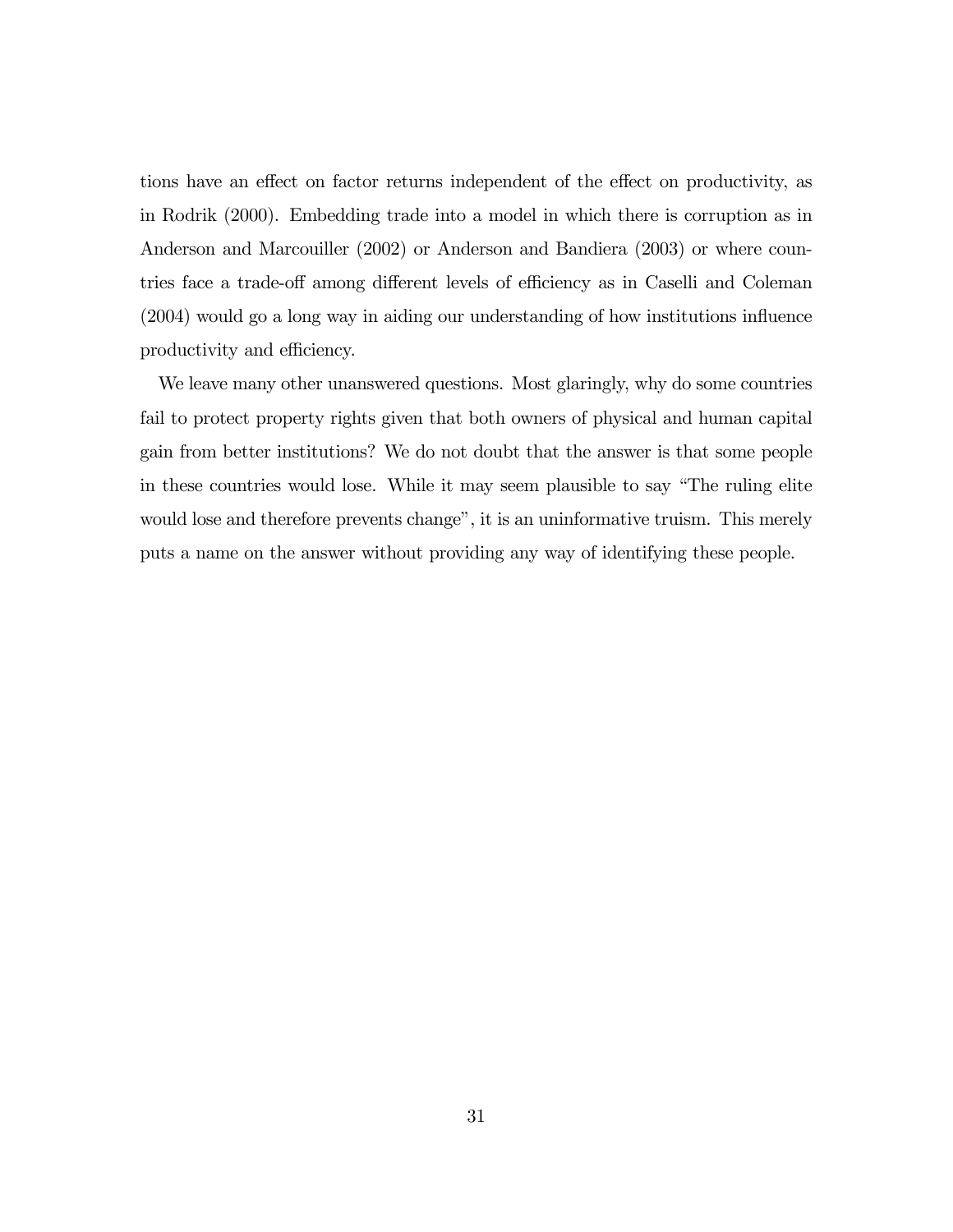#### REFERENCES

- Acemoglu, Daron, Simon Johnson and James A. Robinson. 2001. "The Colonial Origins of Development." American Economic Review 91 (December), pp. 1369- 1429.
- Acemoglu, Daron. 1995. "Reward Structures and the Allocation of Talent." European Economic Review 39 (January), pp. 17-33.
- Anderson, James A., and Oriana Bandiera. 2003. "Traders, Cops, and Robbers." National Bureau of Economic Research Working Paper 9572.
- Anderson, James A., and Douglas Marcouiller. 2002. "Insecurity and the Pattern of Trade: An Empirical Investigation." Review of Economics and Statistics 84 (May), pp. 342-52.
- Baier, Scott L., Gerald P. Dwyer, Jr. and Robert Tamura. 2004. "How Important Are Capital and Total Factor Productivity for Economic Growth?" Unpublished paper, Federal Reserve Bank of Atlanta.
- Barro, Robert J. 1996. "Democracy and Growth." Journal of Economic Growth 1 (March), pp.1-27.
- Bartlesman, Eric J., Randy A. Becker and Wayne B. Gray. 2002. "The Manufacturing Industry Productivity Database." National Bureau of Economic Research Technical Working Paper 205.
- Bils, Mark, and Peter J. Klenow. 2000. "Does Schooling Cause Growth?" American Economic Review 90 (December), pp. 1160-83.
- Bowen, Harry P., Edward E. Leamer and Leo Sveikauskas. 1987. "Multicountry, Multifactor Tests of the Factor Abundance Theory. American Economic Review 77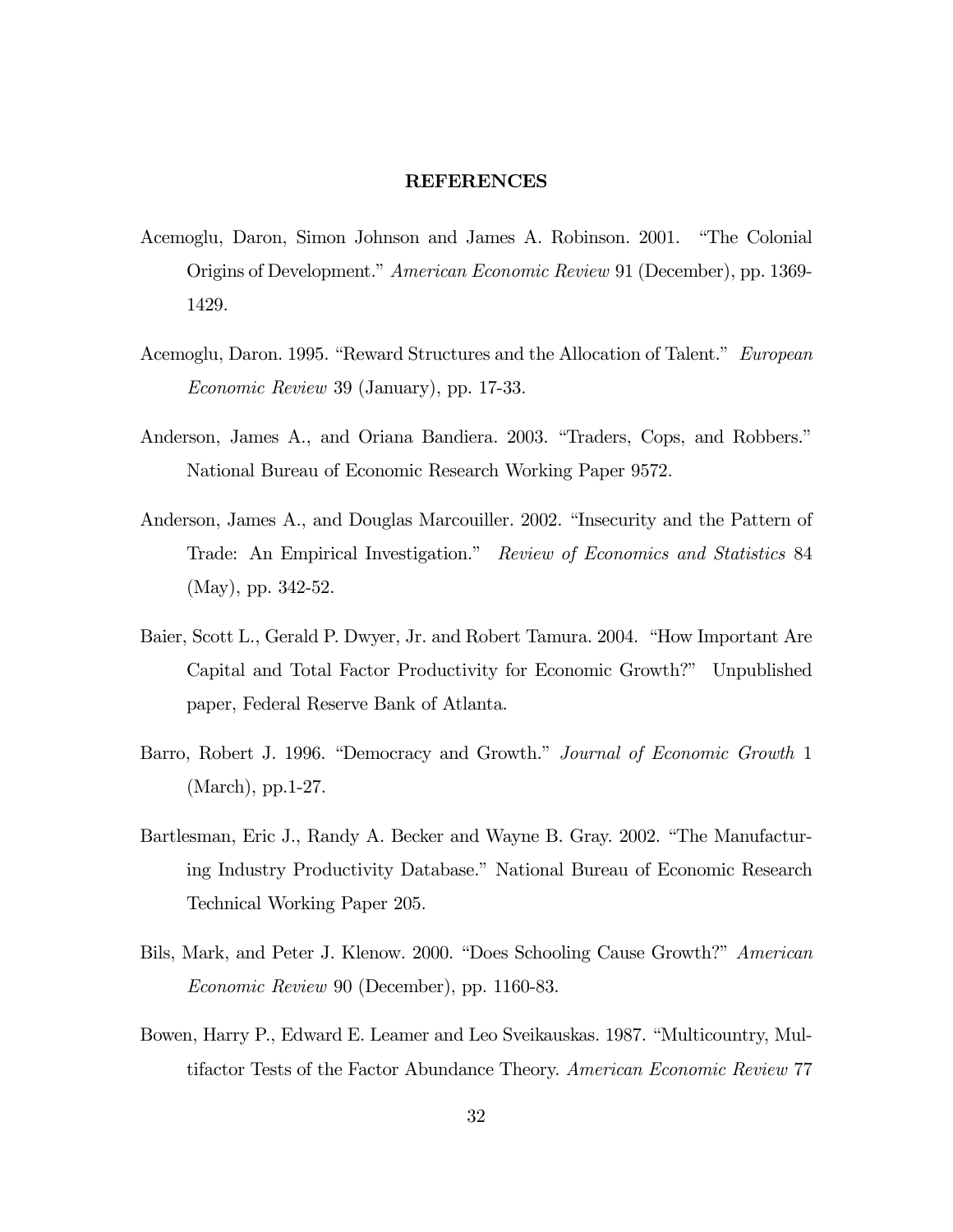(December), pp. 791-809.

- Caselli, Francesco, and John Wilbur Coleman II. 2004. "The World Technology Frontier." Unpublished paper, Harvard University.
- Davis, Donald R. and David E. Weinstein. 2001. "An Account of Global Factor Trade." American Economic Review. 91 (December), pp. 1423-53.
- Debaere, Peter and Ukuf Demiroglu. 2003. "On the Similarity of Country Endowments." Journal of International Economics. 59 (January), pp.101-36.
- de Soto, Hernando. 2000. The Mystery of Capital: Why Capitalism Triumphs in the West and Fails Everywhere Else. New York: Basic Books.
- Easterly, William and Ross Levine. 2003. "Tropics, Germs, and Crops: How Endowments Influence Economic Development." Journal of Monetary Economics. 50 (January), pp. 3-40.
- Engerman, Stanley L. and Kenneth L. Sokoloff. 2003. "Institutional and Non-Institutional Explanations of Economic Differences." National Bureau of Economic Research Working Paper 9989.
- Feenstra, Robert. 2000. "World Trade Flows: 1980-1997." University of California at Davis, manuscript and CD.
- Feenstra, Robert C. 2004. Advanced International Trade. Theory and Evidence. Princeton University Press.
- Friedman, Milton. 1962. *Capitalism and Freedom*. Chicago: The University of Chicago Press.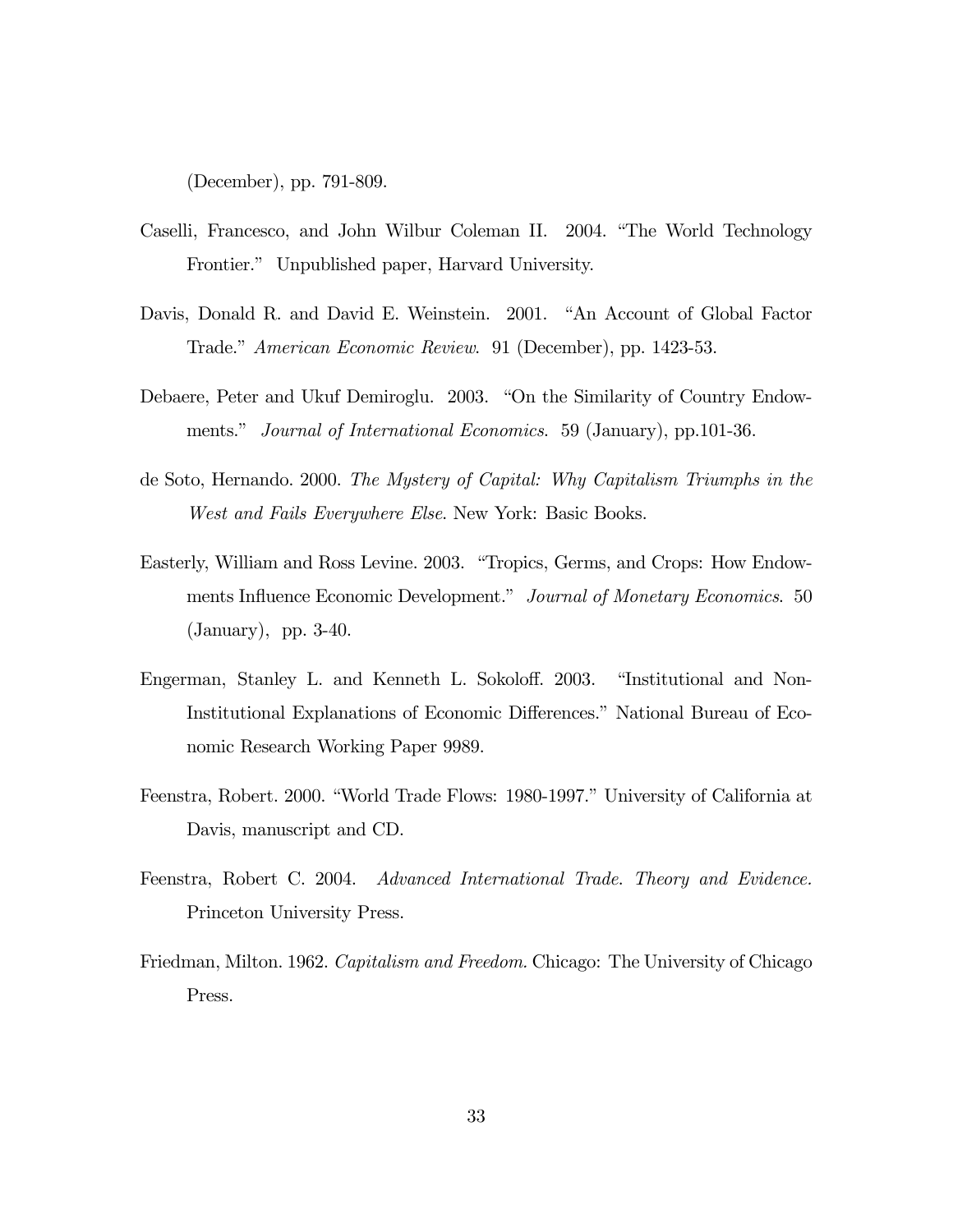- Gallup, John Luke, Jeffrey D. Sachs with Andrew D. Mellinger. 1999. "Geography and Economic Development." Harvard Center for International Development Working Paper 1.
- Gollin, Douglas. 2002. "Getting Income Shares Right." Journal of Political Economy. 110 (April), pp. 458-74.
- Grossman, Herschel I., and Minesong Kim. 1995. "Sword or Plowshares? A Theory of Security of Claims to Property." Journal of Political Economy. 103 (December), pp.1275-88.
- Hall, Robert E., and Charles I. Jones. 1999. "Why Do Some Countries Produce So Much More Output Per Worker Than Others?" The Quarterly Journal of Economics. 114 (February), pp. 83-116.
- Hall, Robert E., and Charles I. Jones. 1998. "Data Appendix for Robert E. Hall and Charles I. Jones, 'Why Do Some Countries Produce So Much More Output per Worker than Others?"' Unpublished paper at http://emlab.berkeley.edu/users/chad/HallJones400.asc.
- Jaggers, Keith and Ted Robert Gurr. 1995. "Tracking Democracy's Third Wave with the Polity III Data," *Journal of Peace Research* 32 (November), pp. 469-482.
- Klenow, Peter J., and Andres Rodriguez-Clare. 1997. "The Neoclassical Revival: Has it Gone Too Far?" NBER Macroeconomics Annual, edited by Ben Bernanke and Julio Rotemberg, pp.73-102.
- Knack, Stephen, and Phillip Keefer. 1995. "Institutions and Economic Performance: Cross-Country Tests Using Alternative Institutional Measures." Economics and Politics 7 (November), pp. 207-27.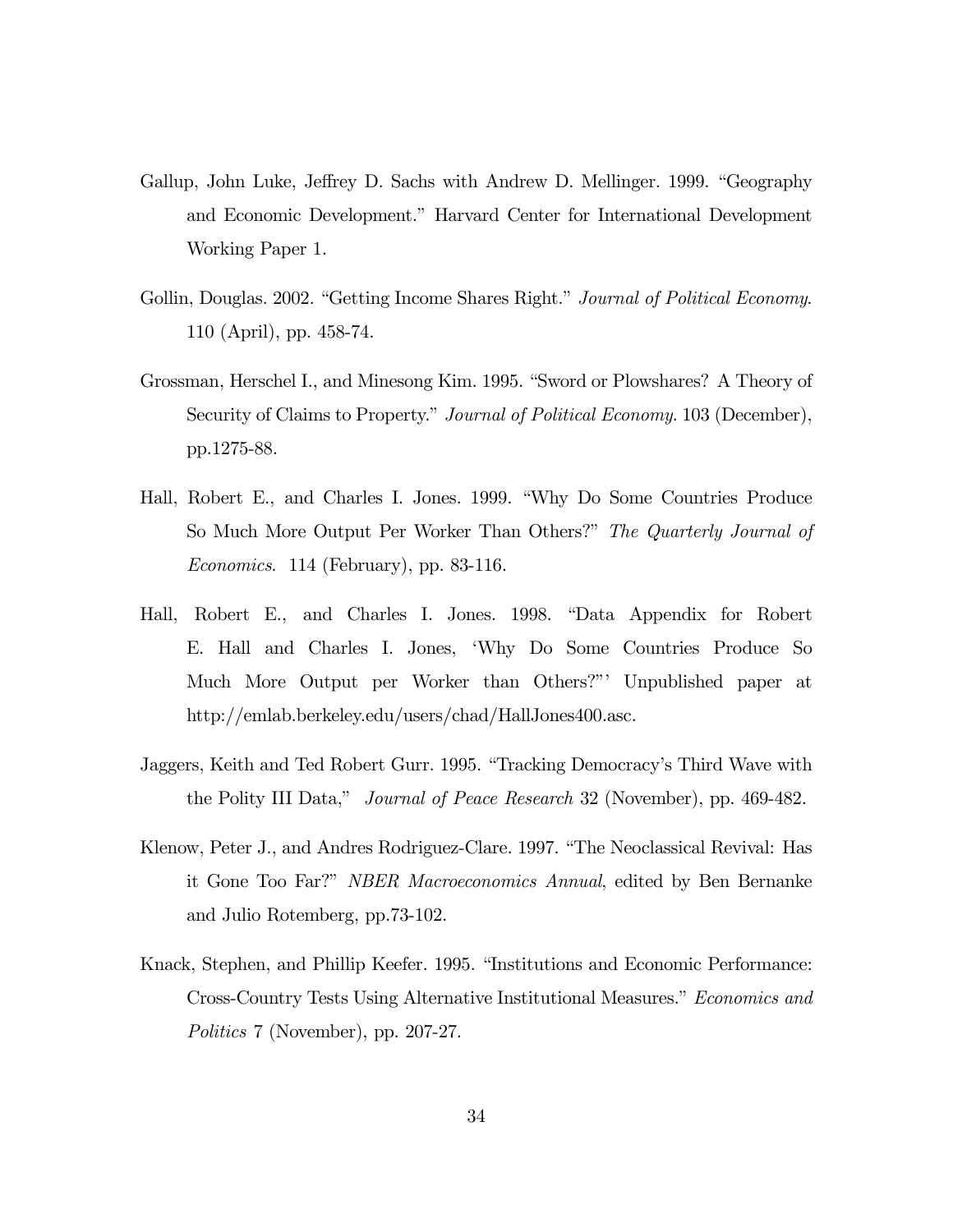- La Porta, Rafael, Florencio Lopez-de-Silanes, Andrei Shleifer and Robert W. Vishny. 1998. "Law and Finance." Journal of Political Economy 106 (December), pp.1113-55.
- Leamer, Edward E. 1984. Sources of International Comparative Advantage: Theory and Evidence. Cambridge, Massachusetts: MIT Press.
- Leontief, Wassily W. 1953."Domestic Production and Foreign Trade: The American Capital Position Reexamined." Proceedings of the American Philosophical Society. 97 (4), pp. 332-49.
- Marshall, Monty G., and Keith Jaggers. 2004. "Political Regime Characteristics and Transitions, 1800-2002." Website http://www.cidcm.umd.edu/inscr/polity/.
- Maskus, Keith E. 1985. "A Test of the Heckscher-Ohlin Vanek Theorem: The Leontief Commonplace." Journal of International Economics 19 (November), pp. 201- 12.
- Murphy, Kevin M., Andrei Shleifer and Robert W. Vishny. 1991. "The Allocation of Talent: Implications for Growth." The Quarterly Journal of Economics 106 (May), pp. 503-30.
- Papke, Leslie E., and Jeffrey M. Wooldridge. 1996. "Econometric Methods for Fractional Response Variables with an Application to 401(k) Retirement Programs." Journal of Applied Econometrics 11 (Nov-Dec), pp. 619-32.
- Peltzman, Sam. 1980. "The Growth of Government." 23 (October), pp. 209-87.
- Repetto, Andrea and Jaume Ventura. 1997. "The Leontief-Trefler Hypothesis." Unpublished paper, Massachusetts Institute of Technology.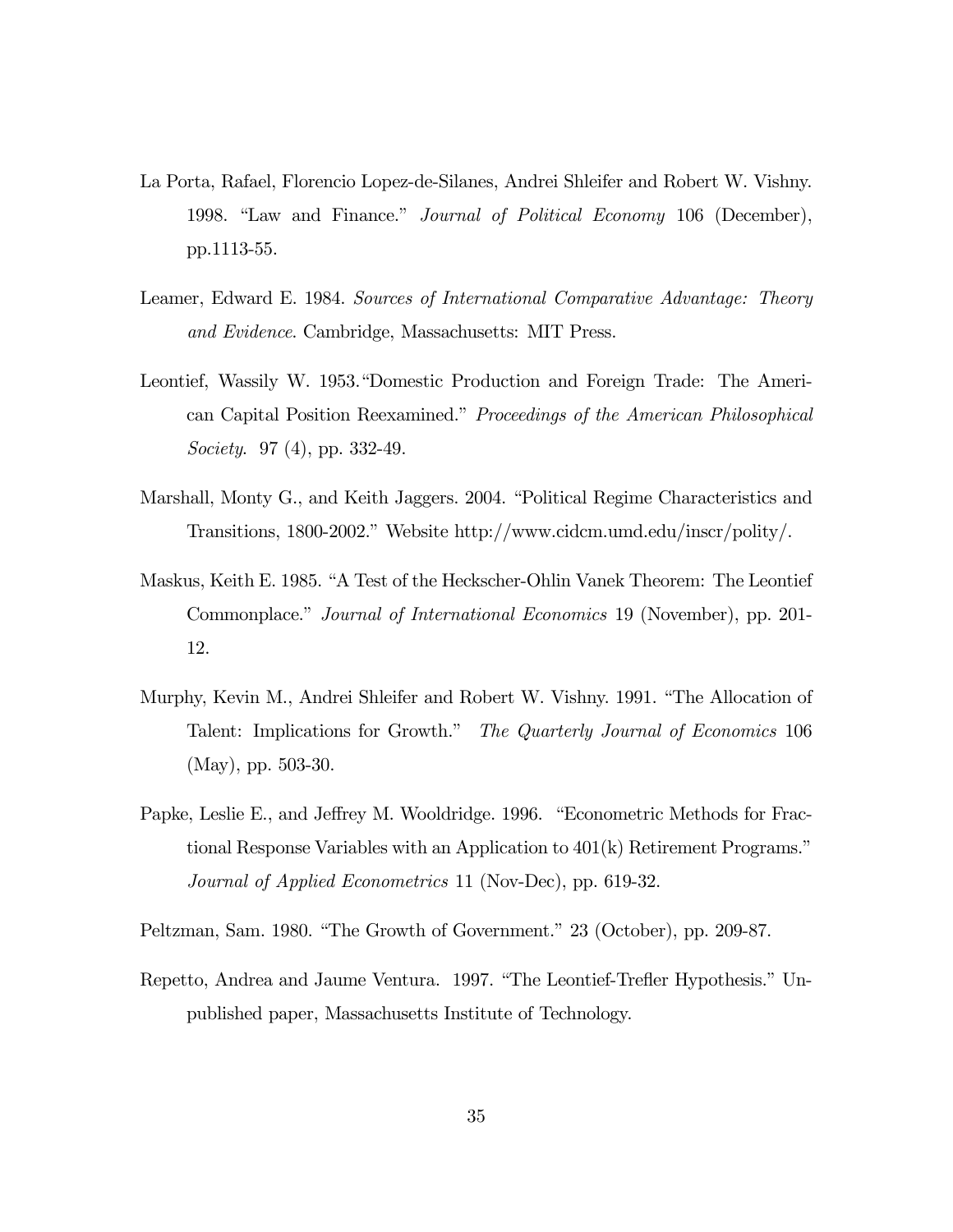- Rodrik, Dani. 1999. "Democracies Pay Higher Wages." The Quarterly Journal of Economics 114 (August), pp. 707-38.
- Rodrik, Dani, Arvind Subramanian and Francesco Trebbi. 2004. "Institutions Rule: The Primacy of Institutions Over Geography and Integration in Economic Development." 9 (June), pp. 131-65.
- Ruggles, Stephen, Matthew Sobek et al. 2003. Integrated Public Use Microdata Set Series Version 3. Minneapolis: Historical Census Project, University of Minnesota.
- Sachs, Jeffrey D., and Andrew M. Warner. 1995. "Economic Reform and the Process of Global Integration." Brookings Papers on Economic Activity. (1), pp. 1-95.
- Trefler, Daniel. 1995. "The Case of Missing Trade and Other Mysteries." American Economic Review 85 (December), pp. 1029-46.
- Trefler, Daniel. 1993. "International Factor Price Differences: Leontief was Right!" Journal of Political Economy 101 (December), pp. 961-87.
- Tullock, Gordon. 1967. "The Welfare Costs of Tariffs, Monopolies, and Theft." Western Economic Journal 5 (June), pp. 224-32.
- World Bank. 2004. Doing Business in 2004: Understanding Regulation. Washington, D.C.: World Bank.
- World Bank. 2002. World Development Indicators 2002. Washington, D.C.: The World Bank.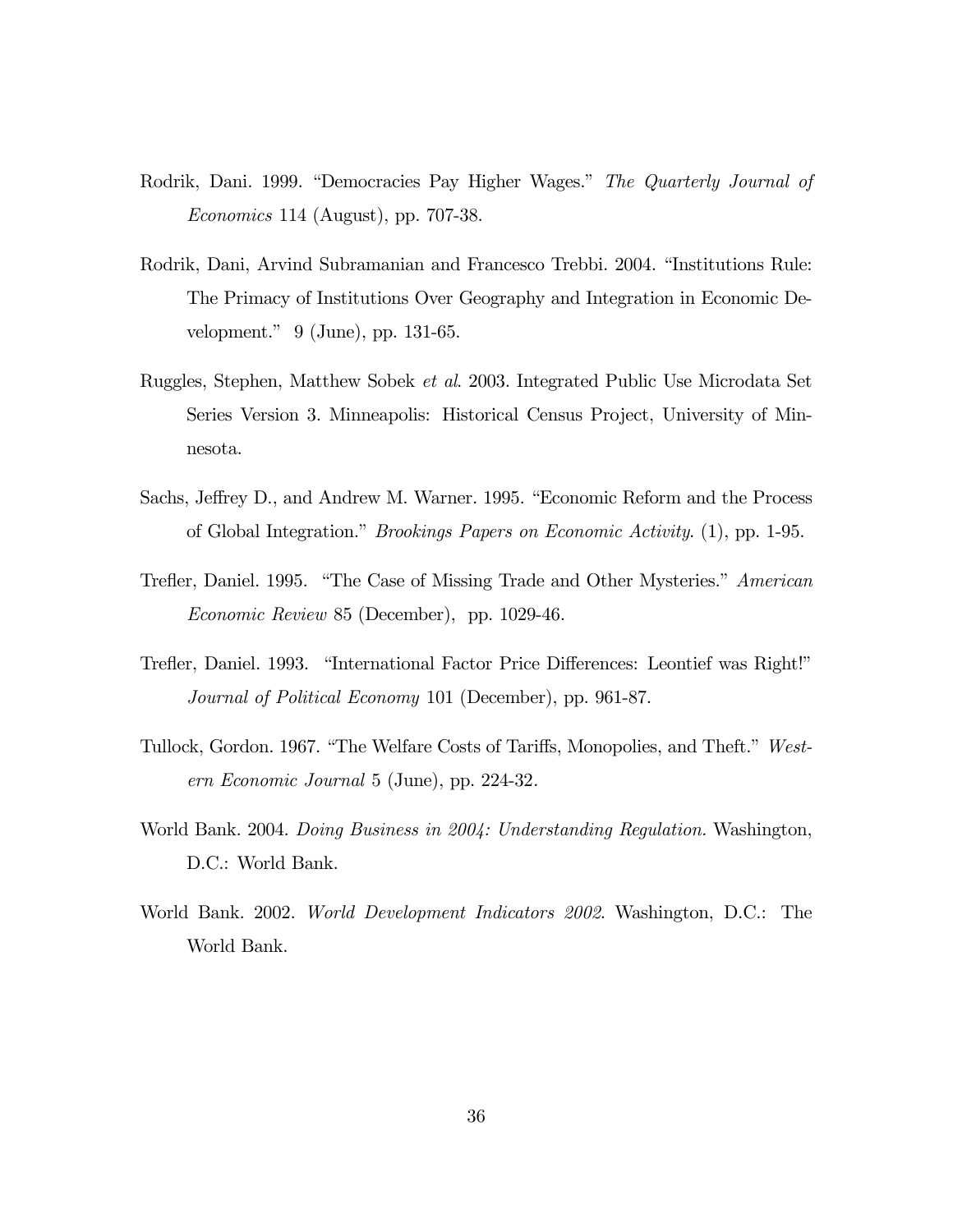|                                      |             |                       | (Labor Productivity) |                       |             |                       |                       |                       |                       |
|--------------------------------------|-------------|-----------------------|----------------------|-----------------------|-------------|-----------------------|-----------------------|-----------------------|-----------------------|
| Right-hand-side Variable             |             |                       |                      |                       | Regressions |                       |                       |                       |                       |
|                                      | (1)         | (2)                   | (3)                  | (4)                   | (5)         | (6)                   | (7)                   | (8)                   | (9)                   |
| Property Rights                      | $1.414^{a}$ |                       | $1.304^a$            | $1.434^{a}$           |             | $1.406^a$             | $1.292^a$             |                       | $1.263^a$             |
|                                      | (0.180)     |                       | (0.233)              | (0.178)               |             | (0.210)               | (0.200)               |                       | (0.223)               |
| Democracy                            |             | $0.664^{\rm a}$       | 0.152                |                       | $0.610^{b}$ | 0.069                 |                       | 0.502 <sup>b</sup>    | 0.074                 |
|                                      |             | (0.140)               | (0.138)              |                       | (0.249)     | (0.189)               |                       | (0.238)               | (0.179)               |
| Proximity to Large Markets           | $-0.062c$   | $-0.180$ <sup>a</sup> | $-0.060^{\circ}$     |                       |             |                       | $-0.124$ <sup>a</sup> | $-0.247$ <sup>a</sup> | $-0.124$ <sup>a</sup> |
|                                      | (0.033)     | (0.033)               | (0.033)              |                       |             |                       | (0.043)               | (0.050)               | (0.044)               |
| Fraction of Land Near Coast          | 0.124       | 0.008                 | 0.089                |                       |             |                       | 0.034                 | $-0.070$              | 0.026                 |
|                                      | (0.096)     | (0.140)               | (0.102)              |                       |             |                       | (0.109)               | (0.147)               | (0.109)               |
| Landlocked Dummy Variable            | 0.080       | 0.072                 | 0.078                |                       |             |                       | 0.041                 | 0.031                 | 0.043                 |
|                                      | (0.081)     | (0.095)               | (0.079)              |                       |             |                       | (0.082)               | (0.108)               | (0.084)               |
| Logarithm of Land Area               | $-0.008$    | $-0.016$              | $-0.011$             |                       |             |                       | $-0.026$              | $-0.037$              | $-0.027$              |
|                                      | (0.027)     | (0.044)               | (0.028)              |                       |             |                       | (0.029)               | (0.046)               | (0.029)               |
| Latitude                             |             |                       |                      | 0.000                 | $0.004^b$   | 0.000                 | $-0.003^{\circ}$      | $-0.004$              | $-0.003$              |
|                                      |             |                       |                      | (0.001)               | (0.002)     | (0.001)               | (0.002)               | (0.003)               | (0.002)               |
| Fraction of Land in Tropical Desert  |             |                       |                      | $-0.107$              | $-0.144$    | $-0.085$              | 0.008                 | 0.037                 | 0.031                 |
|                                      |             |                       |                      | (0.081)               | (0.156)     | (0.103)               | (0.101)               | (0.150)               | (0.113)               |
| Fraction of Land in Temperate Desert |             |                       |                      | $-0.058$              | 0.318       | $-0.030$              | 0.092                 | 0.261                 | 0.128                 |
|                                      |             |                       |                      | (0.424)               | (0.544)     | (0.446)               | (0.421)               | (0.464)               | (0.427)               |
| Fraction of Population with Malaria  |             |                       |                      | $-0.144^b$            | $-0.206$    | $-0.121$              | $-0.097$              | $-0.137$              | $-0.074$              |
|                                      |             |                       |                      | (0.060)               | (0.151)     | (0.095)               | (0.065)               | (0.134)               | (0.092)               |
| Constant                             | 0.027       | $1.586^{b}$           | 0.042                | $-0.472$ <sup>a</sup> | 0.006       | $-0.507$ <sup>a</sup> | 0.939                 | $2.615^{a}$           | 0.920                 |
|                                      | (0.412)     | (0.667)               | (0.406)              | (0.118)               | (0.225)     | (0.149)               | (0.632)               | (0.988)               | (0.647)               |
| R-squared                            | 0.73        | 0.55                  | 0.73                 | 0.71                  | 0.48        | 0.71                  | 0.75                  | 0.58                  | 0.75                  |

Table 1 Relationship of Factor Productivities with Institutions and Geography OLS Estimates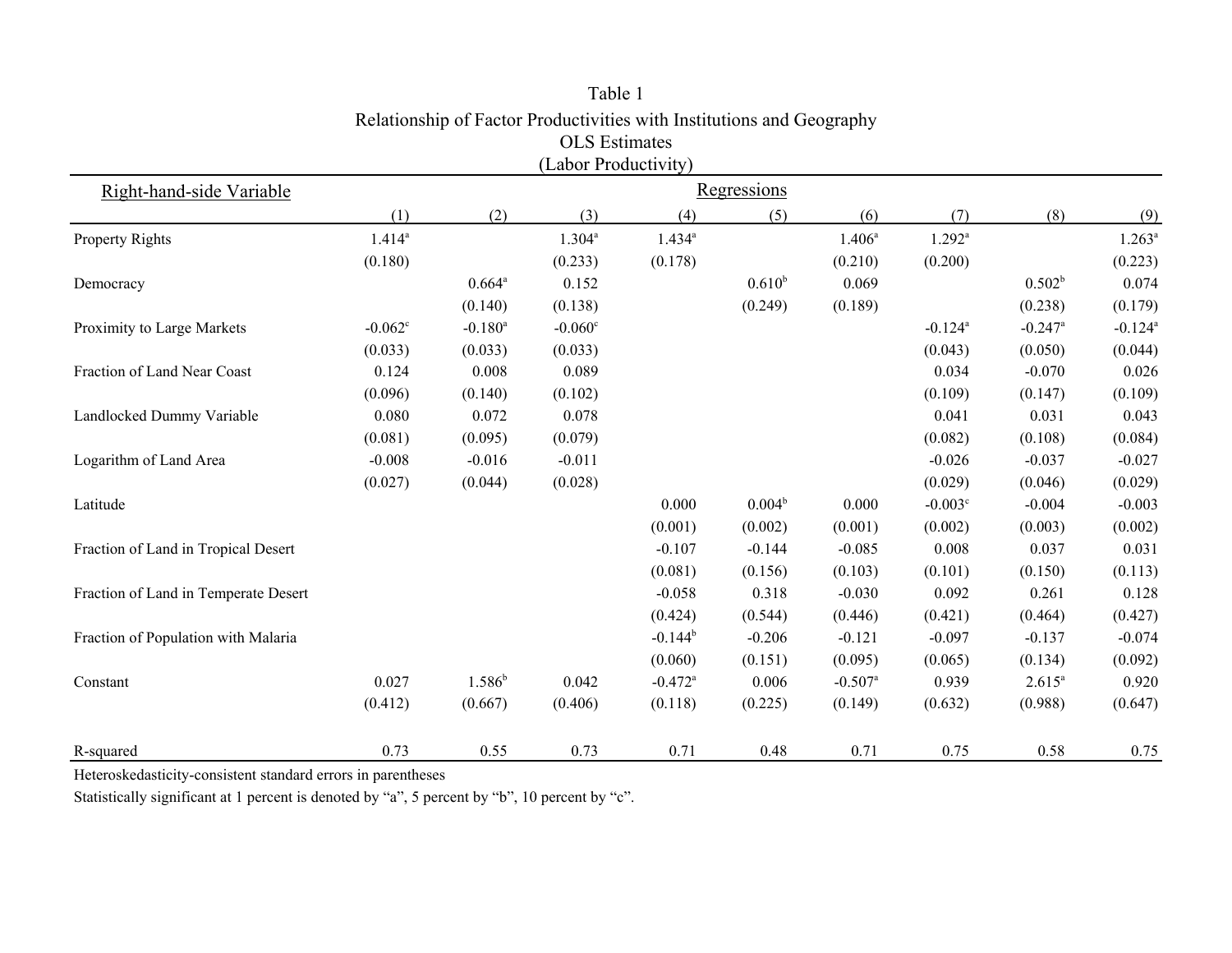|                                      |                      |             | (Capital Productivity) |            |                    |            |                  |                       |                  |
|--------------------------------------|----------------------|-------------|------------------------|------------|--------------------|------------|------------------|-----------------------|------------------|
| Right-hand-side Variable             | Regressions          |             |                        |            |                    |            |                  |                       |                  |
|                                      | (1)                  | (2)         | (3)                    | (4)        | (5)                | (6)        | (7)              | (8)                   | (9)              |
| <b>Property Rights</b>               | $0.571$ <sup>a</sup> |             | $0.599$ <sup>a</sup>   | $0.772^a$  |                    | $0.743^a$  | $0.639^{a}$      |                       | $0.623^{\rm a}$  |
|                                      | $(-0.124)$           |             | $(-0.147)$             | $(-0.145)$ |                    | $(-0.155)$ | $(-0.165)$       |                       | $(-0.175)$       |
| Democracy                            |                      | 0.196       | $-0.039$               |            | $0.355^{b}$        | 0.069      |                  | 0.253                 | 0.042            |
|                                      |                      | (0.119)     | (0.132)                |            | (0.167)            | (0.149)    |                  | (0.175)               | (0.162)          |
| Proximity to Large Markets           | $-0.004$             | $-0.059^b$  | $-0.005$               |            |                    |            | $-0.113^{b}$     | $-0.173$ <sup>a</sup> | $-0.112^{b}$     |
|                                      | (0.027)              | (0.026)     | (0.028)                |            |                    |            | (0.048)          | (0.047)               | (0.048)          |
| Fraction of Land Near Coast          | $-0.029$             | $-0.057$    | $-0.020$               |            |                    |            | $-0.069$         | $-0.121$              | $-0.074$         |
|                                      | (0.108)              | (0.118)     | (0.110)                |            |                    |            | (0.120)          | (0.127)               | (0.121)          |
| Landlocked Dummy Variable            | $-0.073$             | $-0.076$    | $-0.073$               |            |                    |            | $-0.128$         | $-0.133$ c            | $-0.126$         |
|                                      | (0.077)              | (0.077)     | (0.077)                |            |                    |            | (0.081)          | (0.079)               | (0.082)          |
| Logarithm of Land Area               | $-0.015$             | $-0.016$    | $-0.014$               |            |                    |            | $-0.028$         | $-0.033$              | $-0.028$         |
|                                      | (0.017)              | (0.019)     | (0.017)                |            |                    |            | (0.018)          | (0.021)               | (0.019)          |
| Latitude                             |                      |             |                        | $-0.001$   | 0.001              | $-0.001$   | $-0.005^{\rm b}$ | $-0.005^{\rm b}$      | $-0.005^{\rm b}$ |
|                                      |                      |             |                        | (0.001)    | (0.001)            | (0.001)    | (0.002)          | (0.002)               | (0.002)          |
| Fraction of Land in Tropical Desert  |                      |             |                        | $-0.097$   | $-0.107$           | $-0.076$   | $-0.018$         | $-0.002$              | $-0.004$         |
|                                      |                      |             |                        | (0.067)    | (0.107)            | (0.086)    | (0.082)          | (0.121)               | (0.103)          |
| Fraction of Land in Temperate Desert |                      |             |                        | $-0.201$   | 0.011              | $-0.173$   | $-0.238$         | $-0.152$              | $-0.217$         |
|                                      |                      |             |                        | (0.365)    | (0.372)            | (0.367)    | (0.332)          | (0.326)               | (0.350)          |
| Fraction of Population with Malaria  |                      |             |                        | 0.098      | 0.077              | 0.122      | 0.126            | 0.108                 | 0.139            |
|                                      |                      |             |                        | (0.085)    | (0.111)            | (0.096)    | (0.085)          | (0.113)               | (0.102)          |
| Constant                             | 0.428                | $1.133^{a}$ | 0.425                  | 0.062      | 0.298 <sup>b</sup> | 0.027      | $1.476^b$        | $2.301^{a}$           | $1.465^b$        |
|                                      | (0.364)              | (0.369)     | (0.367)                | (0.111)    | (0.144)            | (0.135)    | (0.622)          | (0.578)               | (0.626)          |
| R-squared                            | 0.23                 | 0.14        | 0.23                   | 0.27       | 0.11               | 0.27       | 0.33             | 0.23                  | 0.33             |

Table 1 (Cont'd) Relationship of Factor Productivities with Institutions and Geography OLS Estimates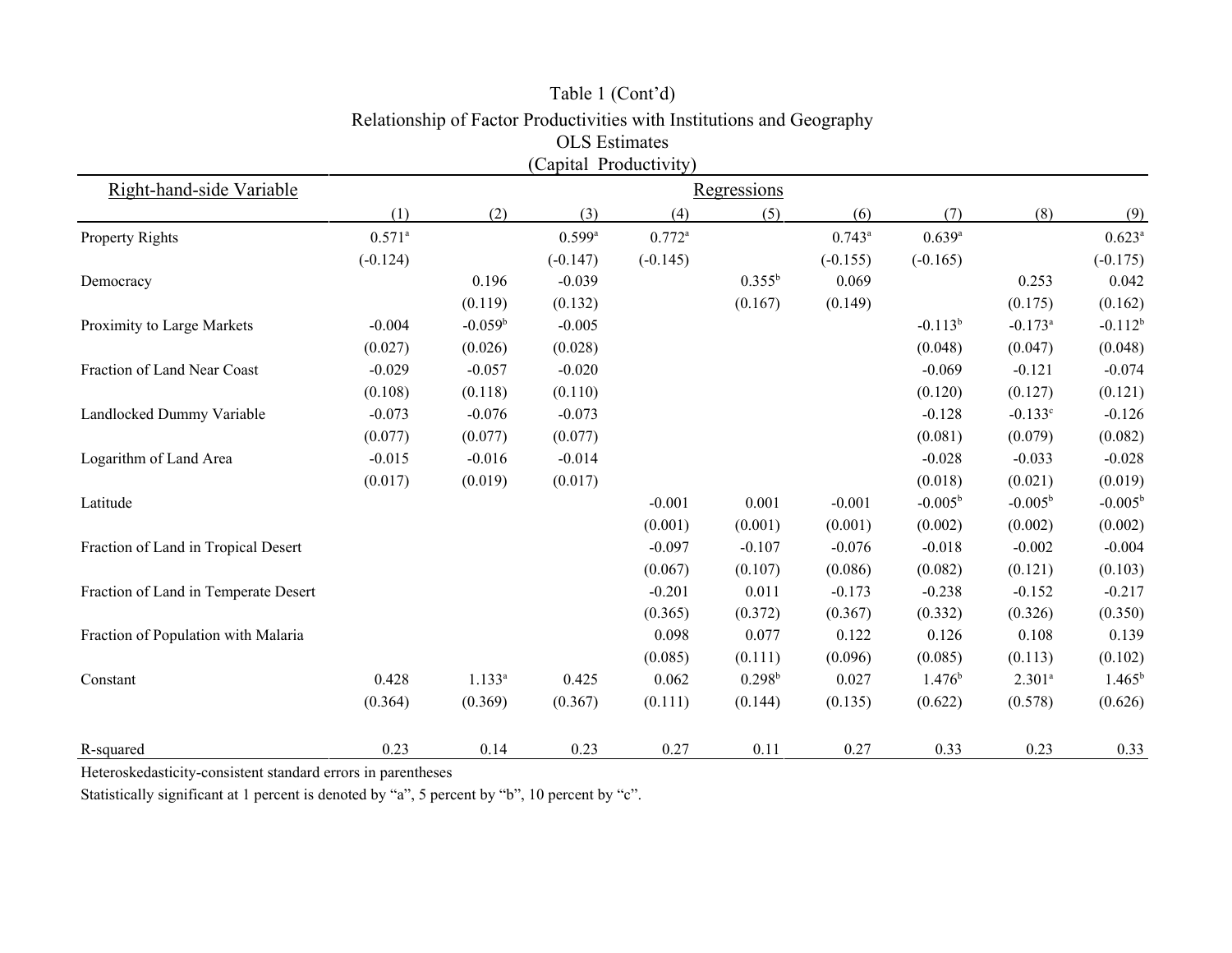| Table 2                                                                     |  |
|-----------------------------------------------------------------------------|--|
| Effect of the United Kingdom's Geography and Institutions on Productivities |  |
| Estimates by Quintile Based on OLS Estimates                                |  |
|                                                                             |  |

|                                     | <b>Bottom Quintile</b> | Fourth Quintile | Middle Quintile | Second Quintile | Top Quintile |
|-------------------------------------|------------------------|-----------------|-----------------|-----------------|--------------|
|                                     | (Percent)              | (Percent)       | (Percent)       | (Percent)       | (Percent)    |
| Labor Productivity                  |                        |                 |                 |                 |              |
| Productivity with UK's Institutions | 69.37                  | 71.37           | 79.54           | 78.76           | 91.70        |
|                                     |                        |                 |                 |                 |              |
| Productivity with UK's Geography    | 33.77                  | 34.17           | 49.58           | 67.12           | 95.96        |
| <b>Actual Labor Productivity</b>    | 2.98                   | 6.44            | 17.35           | 47.84           | 108.00       |
| Capital Productivity                |                        |                 |                 |                 |              |
| Productivity with UK's Institutions | 71.85                  | 71.75           | 76.19           | 76.00           | 78.77        |
| Productivity with UK's Geography    | 46.38                  | 52.71           | 51.67           | 63.14           | 65.84        |
| <b>Actual Capital Productivity</b>  | 22.79                  | 35.37           | 47.78           | 67.56           | 95.13        |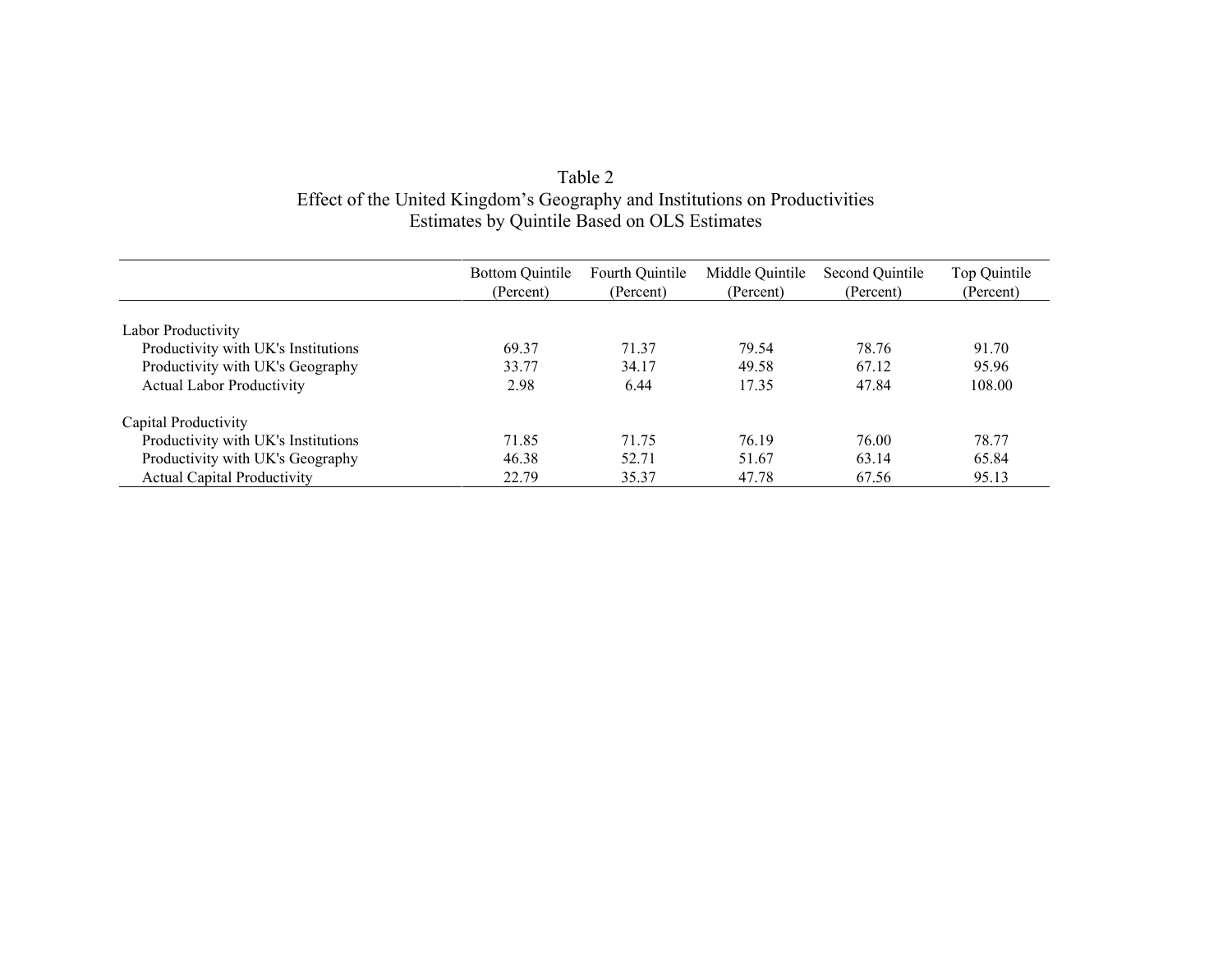|                                      |             |                    | (Labor Productivity) |             |                    |                       |           |                       |             |
|--------------------------------------|-------------|--------------------|----------------------|-------------|--------------------|-----------------------|-----------|-----------------------|-------------|
| Right-hand-side Variable             |             |                    |                      |             | Regressions        |                       |           |                       |             |
|                                      | (1)         | (2)                | (3)                  | (4)         | (5)                | (6)                   | (7)       | (8)                   | (9)         |
| Property Rights                      | $1.834^{a}$ |                    | 1.319 <sup>c</sup>   | $2.143^{a}$ |                    | $1.781^a$             | $1.915^a$ |                       | $1.529^{a}$ |
|                                      | (0.361)     |                    | (0.725)              | (0.375)     |                    | (0.475)               | (0.382)   |                       | (0.504)     |
| Democracy                            |             | 2.397 <sup>b</sup> | 0.871                |             | $1.985^{a}$        | 0.725                 |           | $2.013^{a}$           | 0.751       |
|                                      |             | (1.033)            | (1.014)              |             | (0.671)            | (0.565)               |           | (0.755)               | (0.638)     |
| Proximity to Large Markets           | $-0.006$    | 0.002              | 0.017                |             |                    |                       | $-0.053$  | $-0.173^b$            | $-0.06$     |
|                                      | (0.054)     | (0.120)            | (0.067)              |             |                    |                       | (0.066)   | (0.086)               | (0.067)     |
| Fraction of Land Near Coast          | 0.107       | $-0.442$           | $-0.099$             |             |                    |                       | 0.062     | $-0.210$              | $-0.025$    |
|                                      | (0.108)     | (0.347)            | (0.269)              |             |                    |                       | (0.120)   | (0.198)               | (0.141)     |
| Landlocked Dummy Variable            | 0.080       | 0.047              | 0.068                |             |                    |                       | 0.055     | 0.086                 | 0.074       |
|                                      | (0.087)     | (0.179)            | (0.100)              |             |                    |                       | (0.094)   | (0.148)               | (0.095)     |
| Logarithm of Land Area               | $-0.011$    | $-0.057$           | $-0.028$             |             |                    |                       | $-0.025$  | $-0.067$ <sup>c</sup> | $-0.041$    |
|                                      | (0.020)     | (0.048)            | (0.031)              |             |                    |                       | (0.023)   | (0.039)               | (0.027)     |
| Latitude                             |             |                    |                      | $-0.002$    | 0.003 <sup>c</sup> | $-0.001$              | $-0.003$  | $-0.002$              | $-0.002$    |
|                                      |             |                    |                      | (0.002)     | (0.002)            | (0.002)               | (0.002)   | (0.003)               | (0.002)     |
| Fraction of Land in Tropical Desert  |             |                    |                      | 0.028       | 0.389              | 0.240                 | 0.081     | 0.582c                | 0.307       |
|                                      |             |                    |                      | (0.152)     | (0.329)            | (0.226)               | (0.142)   | (0.345)               | (0.239)     |
| Fraction of Land in Temperate Desert |             |                    |                      | $-0.136$    | 0.808              | 0.162                 | 0.136     | 1.044                 | 0.498       |
|                                      |             |                    |                      | (0.582)     | (0.904)            | (0.636)               | (0.567)   | (0.968)               | (0.647)     |
| Fraction of Population with Malaria  |             |                    |                      | 0.014       | 0.379              | 0.241                 | 0.015     | 0.439                 | 0.232       |
|                                      |             |                    |                      | (0.112)     | (0.306)            | (0.211)               | (0.103)   | (0.312)               | (0.211)     |
| Constant                             | $-0.643$    | $-0.233$           | $-0.735$             | $-0.945^a$  | $-1.077^b$         | $-1.274$ <sup>a</sup> | $-0.089$  | 1.245                 | $-0.133$    |
|                                      | (0.680)     | (1.311)            | (0.774)              | (0.256)     | (0.534)            | (0.365)               | (0.871)   | (1.163)               | (0.874)     |
| R-squared                            | 0.70        |                    |                      | 0.64        | 0.19               |                       | 0.70      | 0.27                  |             |

Table 3 Relationship of Factor Productivities with Institutions and Geography IV Estimates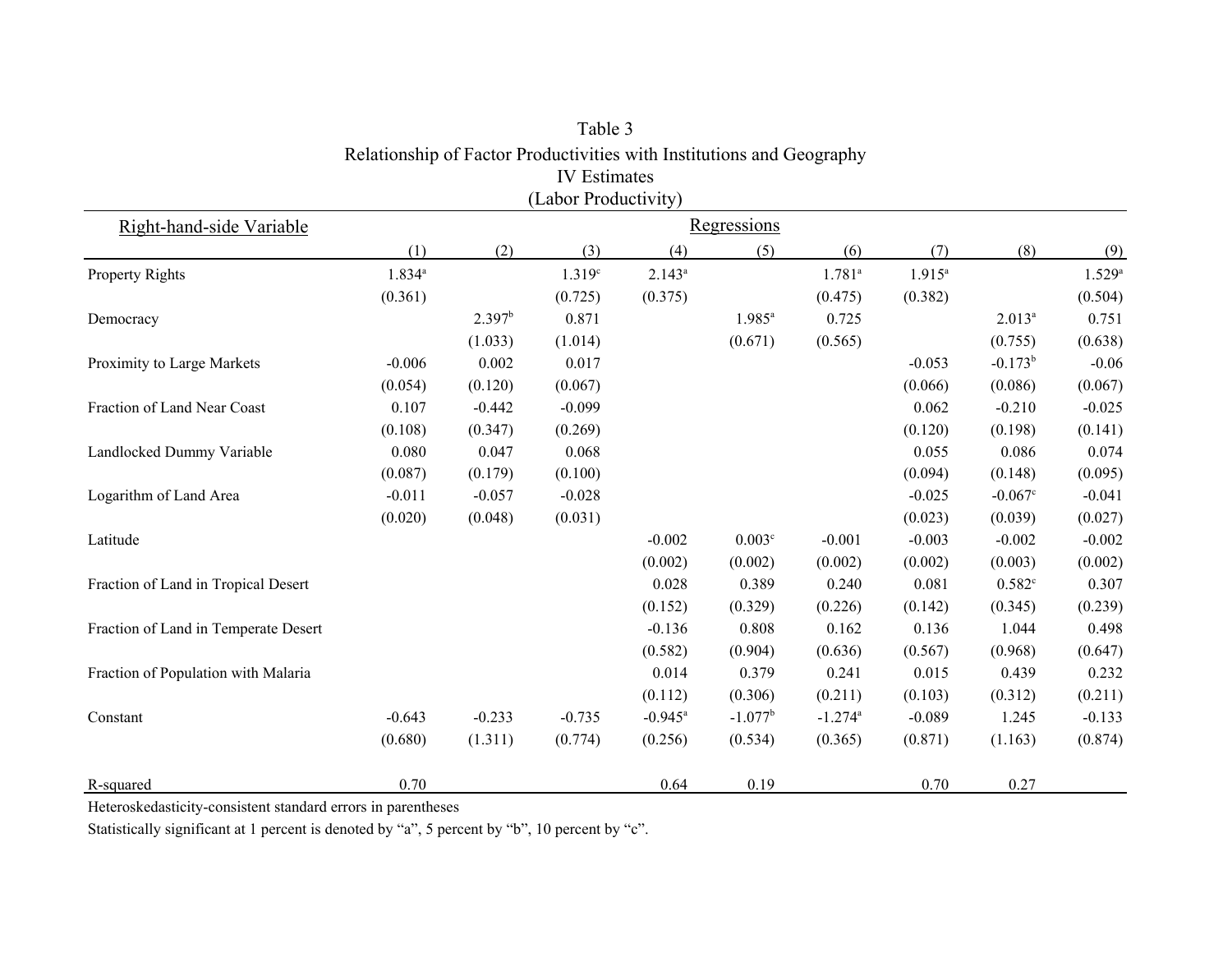|                                      |                 |          | (Capital Productivity) |             |          |                    |                    |                    |                  |  |
|--------------------------------------|-----------------|----------|------------------------|-------------|----------|--------------------|--------------------|--------------------|------------------|--|
| Right-hand-side Variable             | Regressions     |          |                        |             |          |                    |                    |                    |                  |  |
|                                      | (1)             | (2)      | (3)                    | (4)         | (5)      | (6)                | (7)                | (8)                | (9)              |  |
| Property Rights                      | $0.847^{\rm b}$ |          | $1.163^c$              | $1.053^{a}$ |          | 1.022 <sup>b</sup> | 0.921 <sup>b</sup> |                    | $1.045^{\rm b}$  |  |
|                                      | (0.381)         |          | (0.693)                | (0.352)     |          | (0.421)            | (0.374)            |                    | (0.472)          |  |
| Democracy                            |                 | 0.811    | $-0.534$               |             | 0.786c   | 0.063              |                    | 0.621              | $-0.241$         |  |
|                                      |                 | $-0.626$ | $-0.970$               |             | $-0.470$ | $-0.501$           |                    | $-0.513$           | $-0.598$         |  |
| Proximity to Large Markets           | 0.032           | 0.005    | 0.018                  |             |          |                    | $-0.080$           | $-0.155^a$         | $-0.078$         |  |
|                                      | (0.057)         | (0.073)  | (0.064)                |             |          |                    | (0.065)            | (0.058)            | (0.062)          |  |
| Fraction of Land Near Coast          | $-0.041$        | $-0.217$ | 0.085                  |             |          |                    | $-0.056$           | $-0.155$           | $-0.029$         |  |
|                                      | (0.114)         | (0.210)  | (0.257)                |             |          |                    | (0.118)            | (0.134)            | (0.132)          |  |
| Landlocked Dummy Variable            | $-0.074$        | $-0.084$ | $-0.066$               |             |          |                    | $-0.121$           | $-0.119$           | $-0.127$         |  |
|                                      | (0.092)         | (0.109)  | (0.095)                |             |          |                    | (0.092)            | (0.101)            | (0.089)          |  |
| Logarithm of Land Area               | $-0.016$        | $-0.030$ | $-0.005$               |             |          |                    | $-0.027$           | $-0.041$           | $-0.023$         |  |
|                                      | (0.021)         | (0.029)  | (0.029)                |             |          |                    | (0.023)            | (0.027)            | (0.025)          |  |
| Latitude                             |                 |          |                        | $-0.002$    | 0.000    | $-0.002$           | $-0.005$           | $-0.005^{\rm b}$   | $-0.005^{\rm b}$ |  |
|                                      |                 |          |                        | (0.002)     | (0.001)  | (0.002)            | $(0.002)$ **       | (0.002)            | (0.002)          |  |
| Fraction of Land in Tropical Desert  |                 |          |                        | $-0.044$    | 0.060    | $-0.025$           | 0.016              | 0.132              | $-0.057$         |  |
|                                      |                 |          |                        | (0.143)     | (0.231)  | (0.201)            | (0.139)            | (0.234)            | (0.224)          |  |
| Fraction of Land in Temperate Desert |                 |          |                        | $-0.233$    | 0.164    | $-0.206$           | $-0.218$           | 0.039              | $-0.334$         |  |
|                                      |                 |          |                        | (0.546)     | (0.634)  | (0.565)            | (0.557)            | (0.657)            | (0.606)          |  |
| Fraction of Population with Malaria  |                 |          |                        | 0.161       | 0.260    | 0.181              | 0.177              | 0.248              | 0.107            |  |
|                                      |                 |          |                        | (0.105)     | (0.215)  | (0.187)            | $(0.101)$ *        | (0.212)            | (0.198)          |  |
| Constant                             | $-0.012$        | 0.487    | 0.044                  | $-0.126$    | $-0.041$ | $-0.154$           | 1.011              | 1.967 <sup>b</sup> | 1.025            |  |
|                                      | (0.716)         | (0.795)  | (0.740)                | (0.240)     | (0.374)  | (0.324)            | (0.855)            | (0.790)            | (0.819)          |  |

# Table 3 (Cont'd) Relationship of Factor Productivities with Institutions and Geography IV Estimates

Heteroskedasticity-consistent standard errors in parentheses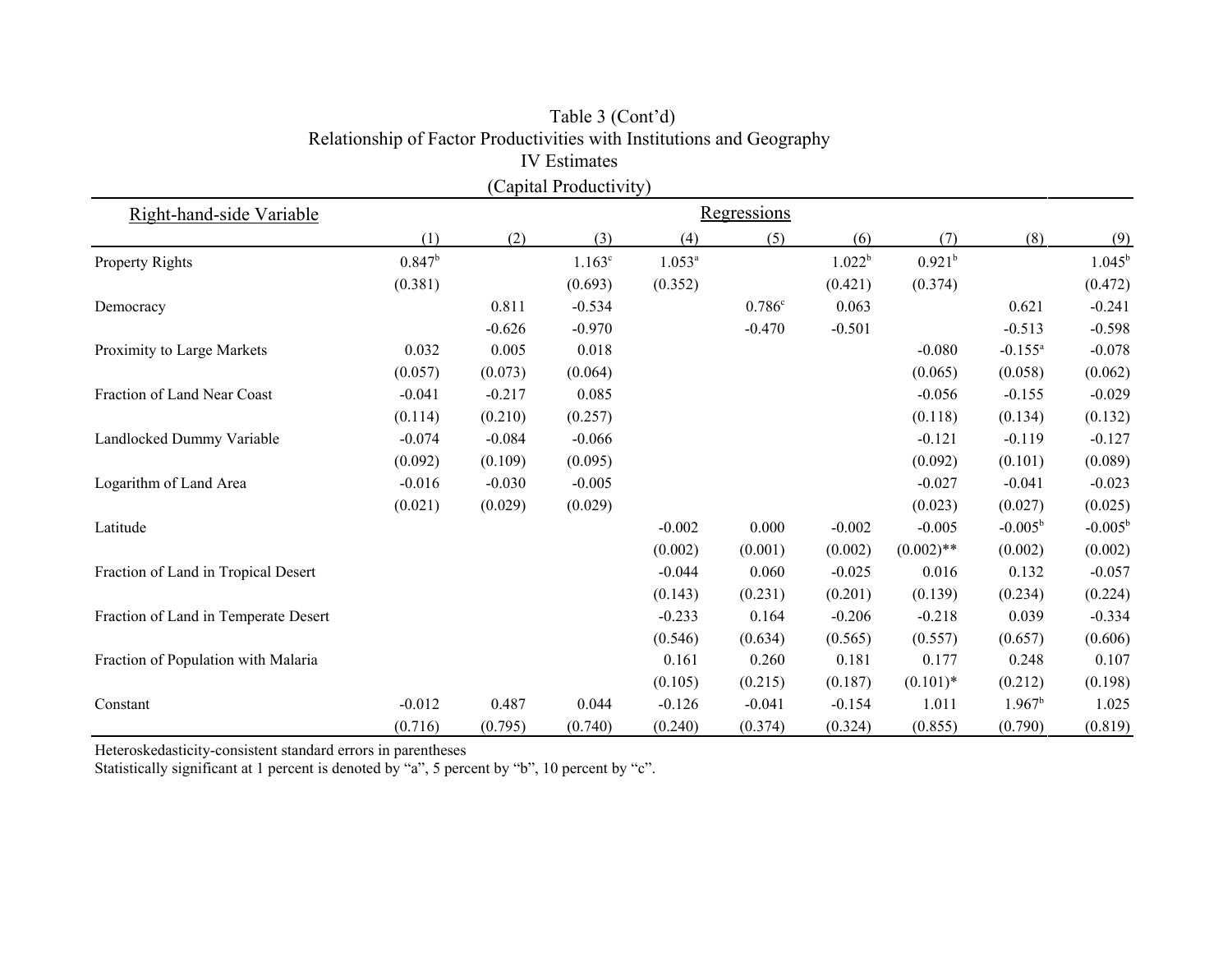|                                      |                       |                       | (Primary Education)   |                       |                    |                       |                      |              |                      |
|--------------------------------------|-----------------------|-----------------------|-----------------------|-----------------------|--------------------|-----------------------|----------------------|--------------|----------------------|
| Right-hand-side Variable             |                       |                       |                       |                       | <b>Regressions</b> |                       |                      |              |                      |
|                                      | (1)                   | (2)                   | (3)                   | (4)                   | (5)                | (6)                   | (7)                  | (8)          | (9)                  |
| <b>Property Rights</b>               | $0.643^a$             |                       | $0.638^{a}$           | $0.841$ <sup>a</sup>  |                    | $0.807$ <sup>a</sup>  | $0.657$ <sup>a</sup> |              | $0.648^{a}$          |
|                                      | (0.164)               |                       | (0.153)               | (0.132)               |                    | (0.126)               | (0.180)              |              | (0.174)              |
| Democracy                            |                       | $0.257^b$             | 0.006                 |                       | $0.392^a$          | 0.082                 |                      | $0.241$ c    | 0.021                |
|                                      |                       | (0.104)               | (0.061)               |                       | (0.139)            | (0.087)               |                      | (0.136)      | (0.083)              |
| Proximity to Large Markets           | $-0.096$ <sup>a</sup> | $-0.154$ <sup>a</sup> | $-0.096$ <sup>a</sup> |                       |                    |                       | $-0.118$             | $-0.181^{b}$ | $-0.118$             |
|                                      | (0.032)               | (0.028)               | (0.032)               |                       |                    |                       | (0.084)              | (0.074)      | (0.085)              |
| Fraction of Land Near Coast          | 0.1                   | 0.059                 | 0.098                 |                       |                    |                       | 0.093                | 0.042        | 0.091                |
|                                      | (0.083)               | (0.106)               | (0.091)               |                       |                    |                       | (0.067)              | (0.084)      | (0.069)              |
| Landlocked Dummy Variable            | 0.038                 | 0.035                 | 0.038                 |                       |                    |                       | 0.026                | $0.02\,$     | 0.027                |
|                                      | (0.053)               | (0.058)               | (0.053)               |                       |                    |                       | (0.042)              | (0.047)      | (0.042)              |
| Logarithm of Land Area               | $0.023^{\circ}$       | 0.021                 | 0.023                 |                       |                    |                       | $0.022$ <sup>c</sup> | 0.017        | $0.022$ <sup>c</sup> |
|                                      | (0.014)               | (0.018)               | (0.014)               |                       |                    |                       | (0.012)              | (0.017)      | (0.012)              |
| Latitude                             |                       |                       |                       | 0.002 <sup>b</sup>    | $0.004^{a}$        | 0.002 <sup>b</sup>    | $-0.001$             | $-0.001$     | $-0.001$             |
|                                      |                       |                       |                       | (0.001)               | (0.001)            | (0.001)               | (0.003)              | (0.003)      | (0.003)              |
| Fraction of Land in Tropical Desert  |                       |                       |                       | $-0.087^b$            | $-0.095$           | $-0.062$              | $-0.048$             | $-0.038$     | $-0.041$             |
|                                      |                       |                       |                       | (0.042)               | (0.082)            | (0.049)               | (0.078)              | (0.094)      | (0.076)              |
| Fraction of Land in Temperate Desert |                       |                       |                       | 0.176                 | 0.408              | 0.209                 | $-0.016$             | 0.063        | $-0.006$             |
|                                      |                       |                       |                       | (0.280)               | (0.358)            | (0.273)               | (0.221)              | (0.252)      | (0.227)              |
| Fraction of Population with Malaria  |                       |                       |                       | 0.004                 | $-0.017$           | 0.032                 | 0.035                | 0.009        | 0.041                |
|                                      |                       |                       |                       | (0.034)               | (0.070)            | (0.050)               | (0.035)              | (0.061)      | (0.044)              |
| Constant                             | 0.176                 | $0.932^{a}$           | 0.176                 | $-0.401$ <sup>a</sup> | $-0.148$           | $-0.443$ <sup>a</sup> | 0.371                | 1.235        | 0.365                |
|                                      | (0.226)               | (0.293)               | (0.226)               | (0.082)               | (0.108)            | (0.104)               | (0.838)              | (0.745)      | (0.851)              |
| R-squared                            | 0.63                  | 0.53                  | 0.63                  | 0.57                  | 0.39               | 0.57                  | 0.64                 | 0.54         | 0.64                 |

Table 4 Relationship of Skilled and Unstilled Workers' Productivity with Institutions and Geography OLS Estimates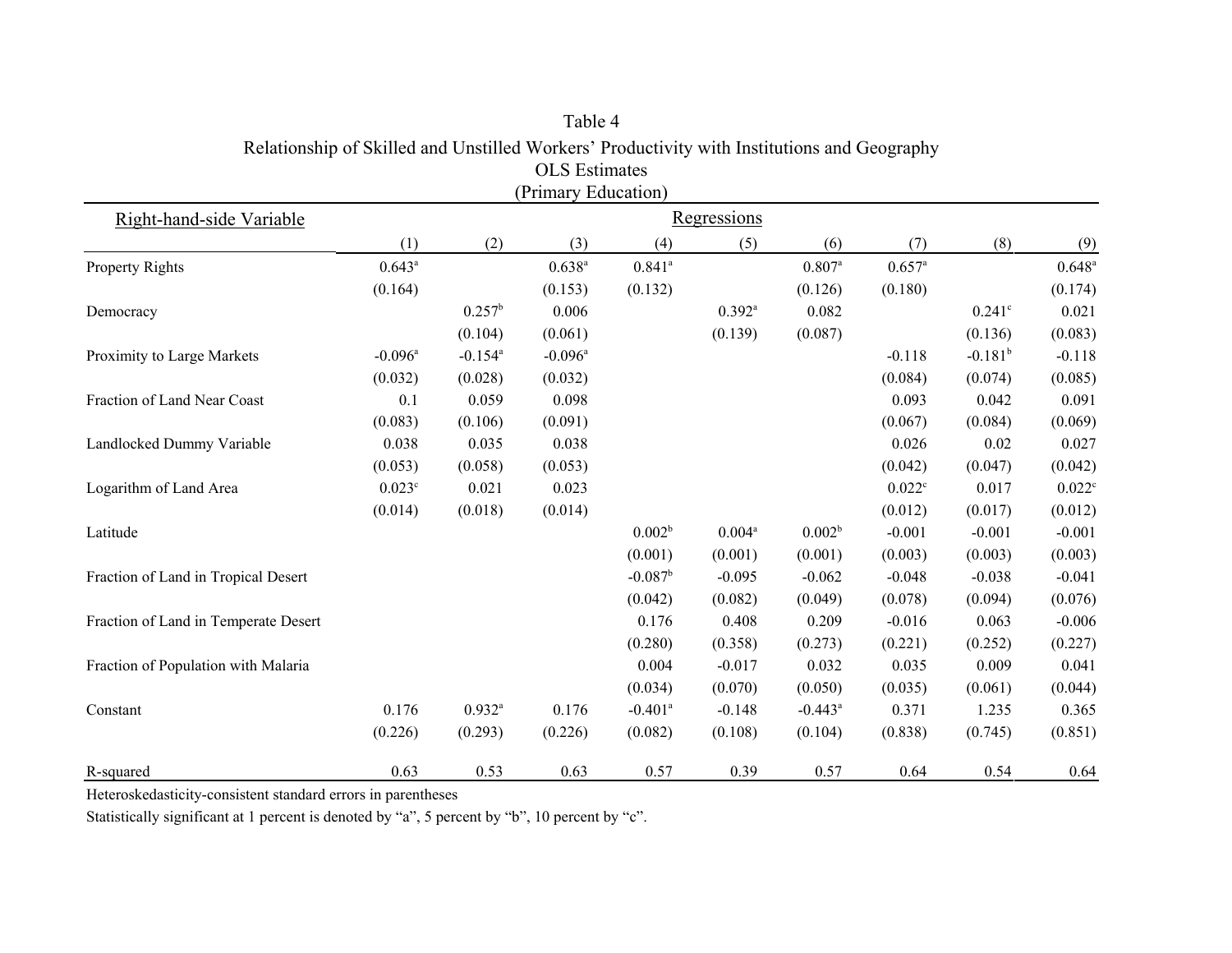|                                      |             |                       | <b>OLS</b> Estimates  |                       |                    |                       |                       |                       |                       |  |
|--------------------------------------|-------------|-----------------------|-----------------------|-----------------------|--------------------|-----------------------|-----------------------|-----------------------|-----------------------|--|
|                                      |             |                       | (Secondary Education) |                       |                    |                       |                       |                       |                       |  |
| Right-hand-side Variable             | Regressions |                       |                       |                       |                    |                       |                       |                       |                       |  |
|                                      | (1)         | (2)                   | (3)                   | (4)                   | (5)                | (6)                   | (7)                   | (8)                   | (9)                   |  |
| <b>Property Rights</b>               | $1.311^{a}$ |                       | $1.182^{a}$           | $1.331^{a}$           |                    | $1.299$ <sup>a</sup>  | $1.177^a$             |                       | $1.139^{a}$           |  |
|                                      | (0.164)     |                       | (0.213)               | (0.169)               |                    | (0.196)               | (0.182)               |                       | (0.201)               |  |
| Democracy                            |             | $0.643^a$             | 0.179                 |                       | $0.578^b$          | 0.078                 |                       | 0.481 <sup>b</sup>    | 0.095                 |  |
|                                      |             | $-0.131$              | $-0.100$              |                       | $-0.223$           | $-0.200$              |                       | $-0.216$              | $-0.200$              |  |
| Proximity to Large Markets           | $-0.053c$   | $-0.160$ <sup>a</sup> | $-0.051$ c            |                       |                    |                       | $-0.129$ <sup>a</sup> | $-0.240$ <sup>a</sup> | $-0.129$ <sup>a</sup> |  |
|                                      | (0.029)     | (0.030)               | (0.029)               |                       |                    |                       | (0.036)               | (0.044)               | (0.036)               |  |
| Fraction of Land Near Coast          | 0.110       | $-0.004$              | 0.068                 |                       |                    |                       | 0.007                 | $-0.091$              | $-0.004$              |  |
|                                      | (0.093)     | (0.134)               | (0.099)               |                       |                    |                       | (0.107)               | (0.141)               | (0.107)               |  |
| Landlocked Dummy Variable            | 0.094       | 0.086                 | 0.091                 |                       |                    |                       | 0.046                 | 0.038                 | 0.049                 |  |
|                                      | (0.080)     | (0.094)               | (0.078)               |                       |                    |                       | (0.080)               | (0.103)               | (0.082)               |  |
| Logarithm of Land Area               | $-0.005$    | $-0.013$              | $-0.009$              |                       |                    |                       | $-0.025$              | $-0.035$              | $-0.027$              |  |
|                                      | (0.026)     | (0.041)               | (0.027)               |                       |                    |                       | (0.027)               | (0.043)               | (0.028)               |  |
| Latitude                             |             |                       |                       | 0.000                 | 0.003 <sup>b</sup> | 0.000                 | $-0.004^b$            | $-0.004c$             | $-0.004b$             |  |
|                                      |             |                       |                       | (0.001)               | (0.002)            | (0.001)               | (0.002)               | (0.002)               | (0.002)               |  |
| Fraction of Land in Tropical Desert  |             |                       |                       | $-0.116$              | $-0.146$           | $-0.092$              | $-0.008$              | 0.027                 | 0.022                 |  |
|                                      |             |                       |                       | (0.073)               | (0.138)            | (0.092)               | (0.089)               | (0.134)               | (0.103)               |  |
| Fraction of Land in Temperate Desert |             |                       |                       | $-0.040$              | 0.313              | $-0.008$              | 0.078                 | 0.244                 | 0.124                 |  |
|                                      |             |                       |                       | (0.410)               | (0.518)            | (0.423)               | (0.409)               | (0.442)               | (0.407)               |  |
| Fraction of Population with Malaria  |             |                       |                       | $-0.139b$             | $-0.191$           | $-0.113$              | $-0.101$              | $-0.128$              | $-0.071$              |  |
|                                      |             |                       |                       | (0.059)               | $-0.135$           | $-0.086$              | $-0.062$              | $-0.121$              | $-0.085$              |  |
| Constant                             | $-0.029$    | 1.387 <sup>b</sup>    | $-0.012$              | $-0.417$ <sup>a</sup> | 0.017              | $-0.457$ <sup>a</sup> | 1.048c                | $2.553^{a}$           | 1.024c                |  |
|                                      | (0.385)     | (0.630)               | (0.376)               | (0.114)               | (0.202)            | (0.137)               | (0.568)               | (0.899)               | (0.581)               |  |
| R-squared                            | 0.71        | 0.55                  | 0.72                  | 0.70                  | 0.46               | 0.70                  | 0.74                  | 0.58                  | 0.74                  |  |

# Table 4 (Cont'd) Relationship of Skilled and Unstilled Workers' Productivity with Institutions and Geography

Heteroskedasticity-consistent standard errors in parentheses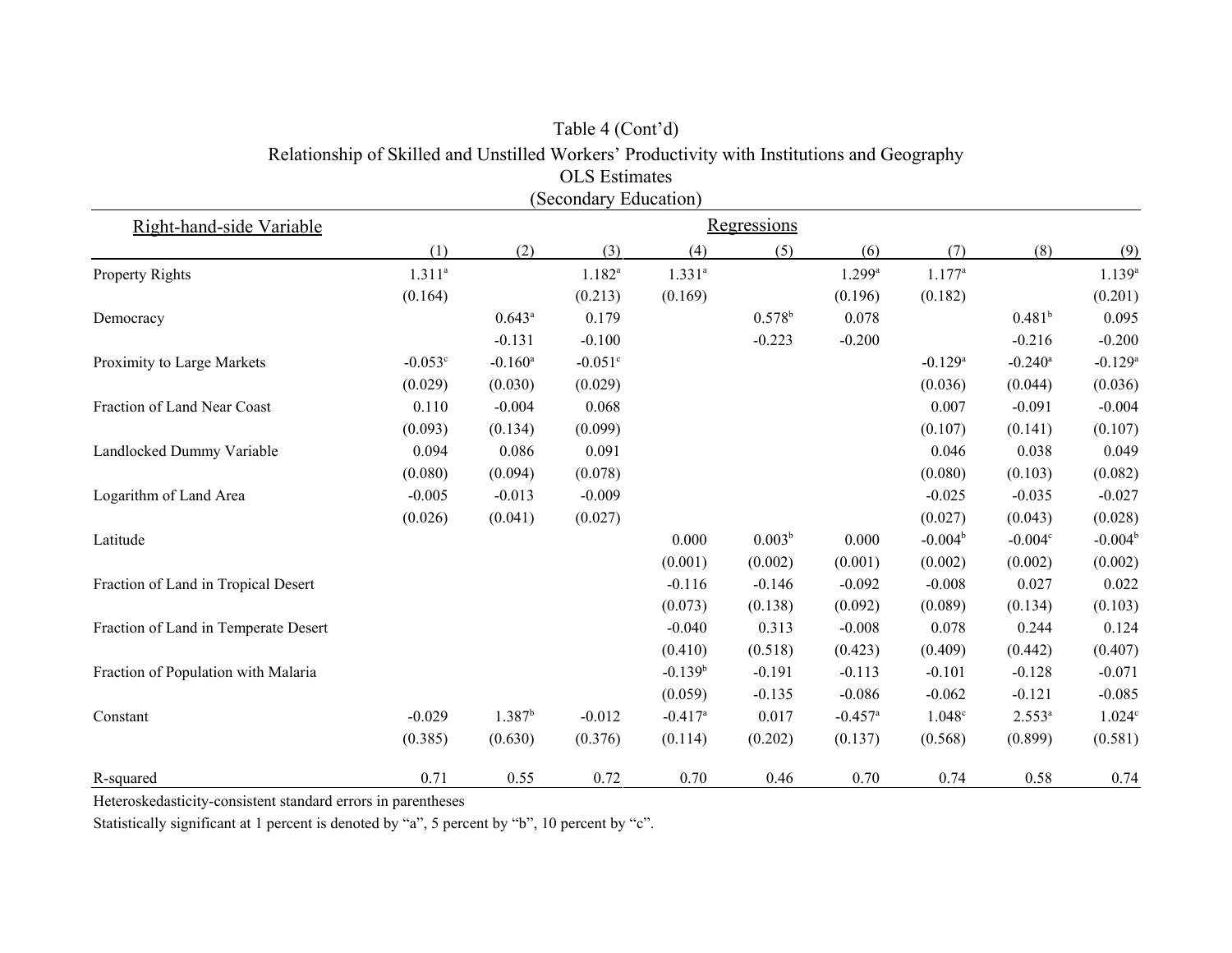|                                      |           |           | (Primary Education) |                       |                      |                       |             |                    |             |
|--------------------------------------|-----------|-----------|---------------------|-----------------------|----------------------|-----------------------|-------------|--------------------|-------------|
| Right-hand-side Variable             |           |           |                     |                       | <b>Regressions</b>   |                       |             |                    |             |
|                                      | (1)       | (2)       | (3)                 | (4)                   | (5)                  | (6)                   | (7)         | (8)                | (9)         |
| Property Rights                      | $1.446^a$ |           | 1.441 <sup>b</sup>  | 1.560                 |                      | $1.457^{\rm a}$       | $1.475^a$   |                    | $1.459^{a}$ |
|                                      | (0.455)   |           | (0.574)             | (0.397)               |                      | (0.382)               | (0.437)     |                    | (0.419)     |
| Democracy                            |           | $1.675^b$ | 0.008               |                       | $1.237^a$            | 0.206                 |             | $1.234^{a}$        | 0.030       |
|                                      |           | (0.803)   | (0.803)             |                       | (0.310)              | (0.455)               |             | (0.461)            | (0.531)     |
| Proximity to Large Markets           | 0.011     | $-0.006$  | 0.011               |                       |                      |                       | $-0.024$    | $-0.132$           | $-0.024$    |
|                                      | (0.059)   | (0.081)   | (0.053)             |                       |                      |                       | (0.094)     | (0.085)            | (0.055)     |
| Fraction of Land Near Coast          | 0.067     | $-0.310$  | 0.065               |                       |                      |                       | 0.130       | $-0.050$           | 0.127       |
|                                      | (0.111)   | (0.274)   | (0.213)             |                       |                      |                       | (0.097)     | (0.160)            | (0.117)     |
| Landlocked Dummy Variable            | 0.038     | 0.015     | 0.038               |                       |                      |                       | 0.044       | 0.056              | 0.045       |
|                                      | (0.068)   | (0.137)   | (0.079)             |                       |                      |                       | (0.064)     | (0.083)            | (0.079)     |
| Logarithm of Land Area               | 0.019     | $-0.012$  | 0.019               |                       |                      |                       | 0.023       | $-0.003$           | 0.022       |
|                                      | (0.019)   | (0.041)   | (0.024)             |                       |                      |                       | (0.016)     | (0.037)            | (0.022)     |
| Latitude                             |           |           |                     | 0.000                 | $0.004^a$            | 0.000                 | 0.000       | 0.000              | 0.000       |
|                                      |           |           |                     | (0.001)               | (0.001)              | (0.001)               | (0.003)     | (0.003)            | (0.002)     |
| Fraction of Land in Tropical Desert  |           |           |                     | 0.050                 | $0.232$ <sup>c</sup> | 0.110                 | 0.049       | 0.321 <sup>b</sup> | 0.058       |
|                                      |           |           |                     | (0.083)               | (0.121)              | (0.182)               | (0.086)     | (0.157)            | (0.199)     |
| Fraction of Land in Temperate Desert |           |           |                     | 0.096                 | 0.709c               | 0.181                 | 0.042       | 0.578              | 0.056       |
|                                      |           |           |                     | (0.308)               | (0.391)              | (0.512)               | (0.314)     | (0.458)            | (0.538)     |
| Fraction of Population with Malaria  |           |           |                     | $0.165^{\circ}$       | $0.342^b$            | 0.230                 | $0.181^{b}$ | $0.387^b$          | 0.190       |
|                                      |           |           |                     | (0.095)               | (0.144)              | (0.169)               | (0.091)     | (0.167)            | (0.176)     |
| Constant                             | $-1.105$  | $-0.558$  | $-1.106^c$          | $-0.881$ <sup>a</sup> | $-0.813^a$           | $-0.974$ <sup>a</sup> | $-0.979$    | 0.334              | $-0.980$    |
|                                      | (0.728)   | (0.876)   | (0.612)             | (0.261)               | (0.239)              | (0.294)               | (1.067)     | (0.998)            | (0.727)     |

Table 5 Relationship of Skilled and Unstilled Workers' Productivity with Institutions and Geography IV Estimates (Primary Education)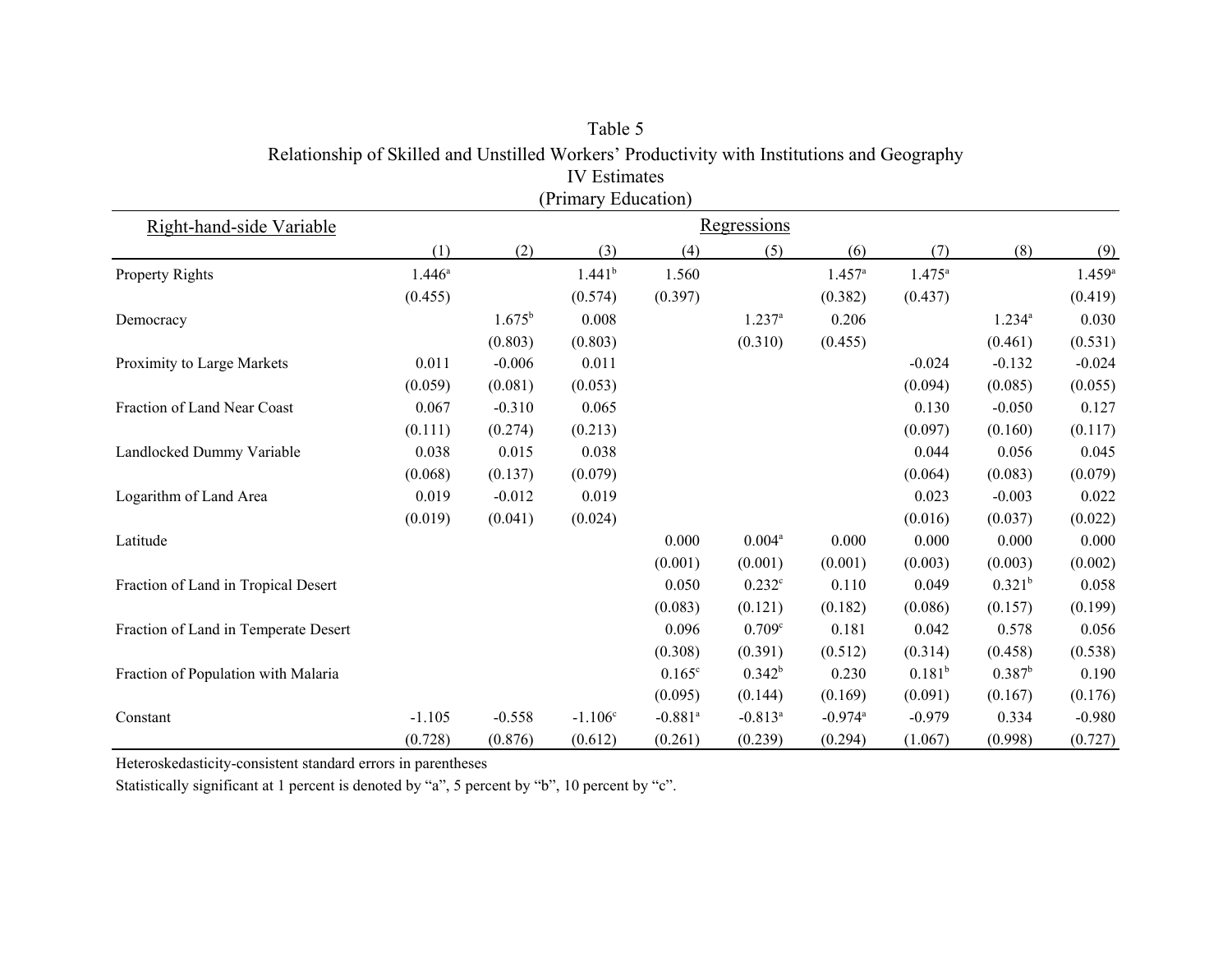|                                      |                    |                      | <b>IV</b> Estimates   |                       |                       |              |             |                       |                    |  |
|--------------------------------------|--------------------|----------------------|-----------------------|-----------------------|-----------------------|--------------|-------------|-----------------------|--------------------|--|
|                                      |                    |                      | (Secondary Education) |                       |                       |              |             |                       |                    |  |
| Right-hand-side Variable             | <b>Regressions</b> |                      |                       |                       |                       |              |             |                       |                    |  |
|                                      | (1)                | (2)                  | (3)                   | (4)                   | (5)                   | (6)          | (7)         | (8)                   | (9)                |  |
| Property Rights                      | $1.505^a$          |                      | 0.942                 | $1.843^a$             |                       | $1.426^a$    | $1.603^{a}$ |                       | 1.102 <sup>b</sup> |  |
|                                      | $(-0.329)$         |                      | $-0.689$              | $(-0.363)$            |                       | $(-0.446)$   | $(-0.362)$  |                       | $(-0.491)$         |  |
| Democracy                            |                    | $2.041$ <sup>a</sup> | 0.951                 |                       | $1.845^a$             | 0.836        |             | $1.885^{a}$           | 0.976              |  |
|                                      |                    | (0.759)              | (0.964)               |                       | (0.399)               | (0.531)      |             | (0.553)               | (0.622)            |  |
| Proximity to Large Markets           | $-0.027$           | $-0.013$             | $-0.002$              |                       |                       |              | $-0.080$    | $-0.171$ <sup>a</sup> | $-0.090$           |  |
|                                      | (0.044)            | (0.082)              | (0.063)               |                       |                       |              | (0.050)     | (0.053)               | (0.065)            |  |
| Fraction of Land Near Coast          | 0.102              | $-0.368$             | $-0.123$              |                       |                       |              | 0.026       | $-0.220$              | $-0.087$           |  |
|                                      | (0.096)            | (0.273)              | (0.255)               |                       |                       |              | (0.109)     | (0.239)               | (0.137)            |  |
| Landlocked Dummy Variable            | 0.094              | 0.066                | 0.081                 |                       |                       |              | 0.056       | 0.089                 | 0.080              |  |
|                                      | (0.080)            | (0.155)              | (0.095)               |                       |                       |              | (0.081)     | (0.142)               | (0.093)            |  |
| Logarithm of Land Area               | $-0.007$           | $-0.046$             | $-0.026$              |                       |                       |              | $-0.025$    | $-0.064$              | $-0.045^{\circ}$   |  |
|                                      | $-0.024$           | $-0.057$             | $-0.029$              |                       |                       |              | $-0.024$    | $-0.071$              | $(-0.026)$         |  |
| Latitude                             |                    |                      |                       | $-0.002$              | 0.003                 | $-0.001$     | $-0.003b$   | $-0.003$              | $-0.003$           |  |
|                                      |                    |                      |                       | $-0.002$              | $-0.002$              | $-0.002$     | $(-0.002)$  | $-0.003$              | $-0.002$           |  |
| Fraction of Land in Tropical Desert  |                    |                      |                       | $-0.018$              | $0.345^b$             | 0.226        | 0.042       | $0.534^{b}$           | 0.336              |  |
|                                      |                    |                      |                       | (0.102)               | (0.172)               | (0.213)      | (0.097)     | (0.249)               | (0.233)            |  |
| Fraction of Land in Temperate Desert |                    |                      |                       | $-0.096$              | 0.765                 | 0.247        | 0.108       | 0.972                 | 0.579              |  |
|                                      |                    |                      |                       | (0.420)               | (0.523)               | (0.598)      | (0.420)     | (0.612)               | (0.630)            |  |
| Fraction of Population with Malaria  |                    |                      |                       | $-0.025$              | 0.347c                | 0.237        | $-0.024$    | $0.407^{\circ}$       | 0.258              |  |
|                                      |                    |                      |                       | (0.098)               | (0.184)               | (0.198)      | (0.090)     | (0.231)               | (0.206)            |  |
| Constant                             | $-0.338$           | $-0.080$             | $-0.439$              | $-0.759$ <sup>a</sup> | $-0.980$ <sup>a</sup> | $-1.138^{a}$ | 0.345       | 1.279                 | 0.287              |  |
|                                      | (0.605)            | (1.008)              | (0.735)               | (0.242)               | (0.293)               | (0.343)      | (0.745)     | (1.105)               | (0.852)            |  |

# Table 5 (Cont'd) Relationship of Skilled and Unstilled Workers' Productivity with Institutions and Geography

Heteroskedasticity-consistent standard errors in parentheses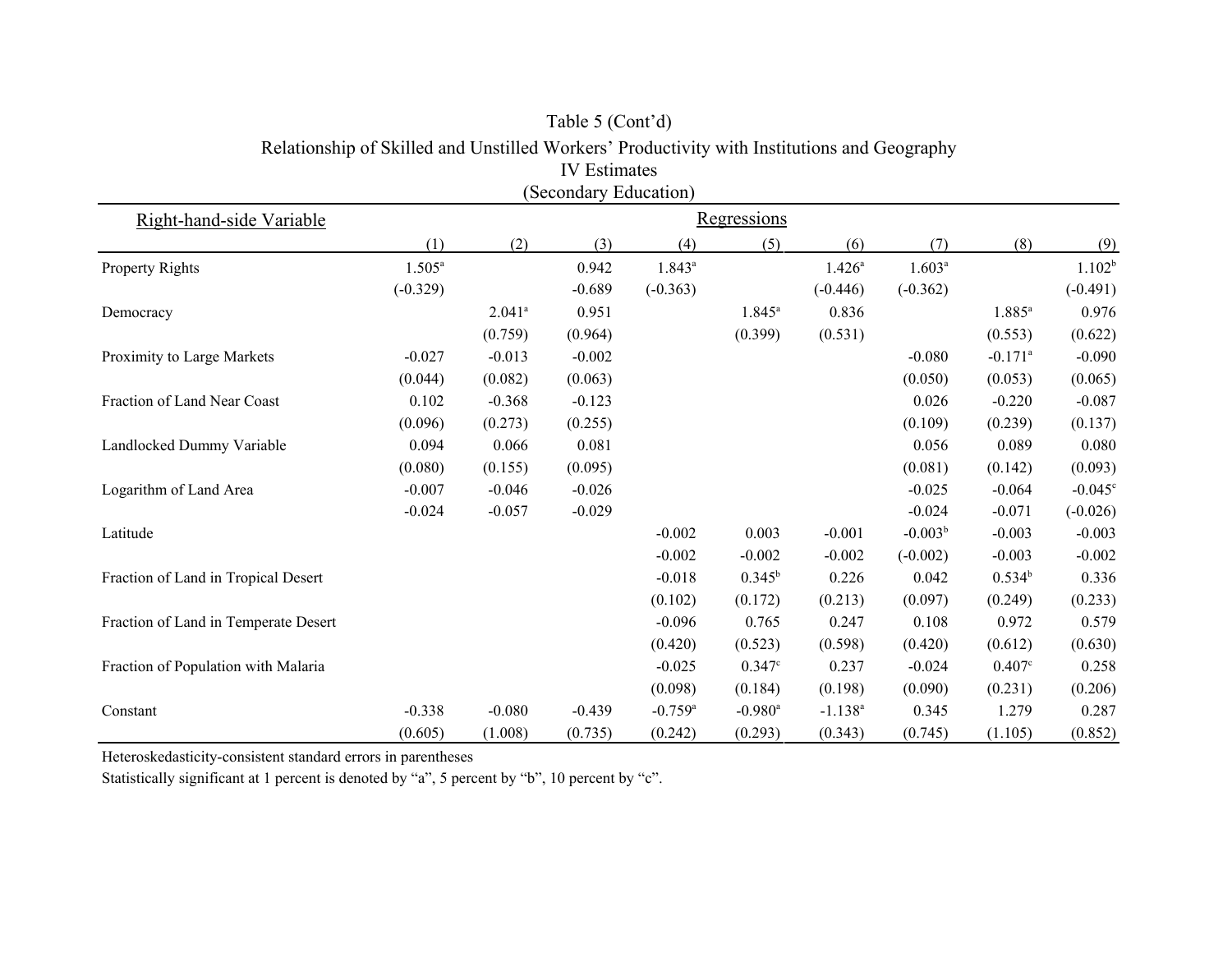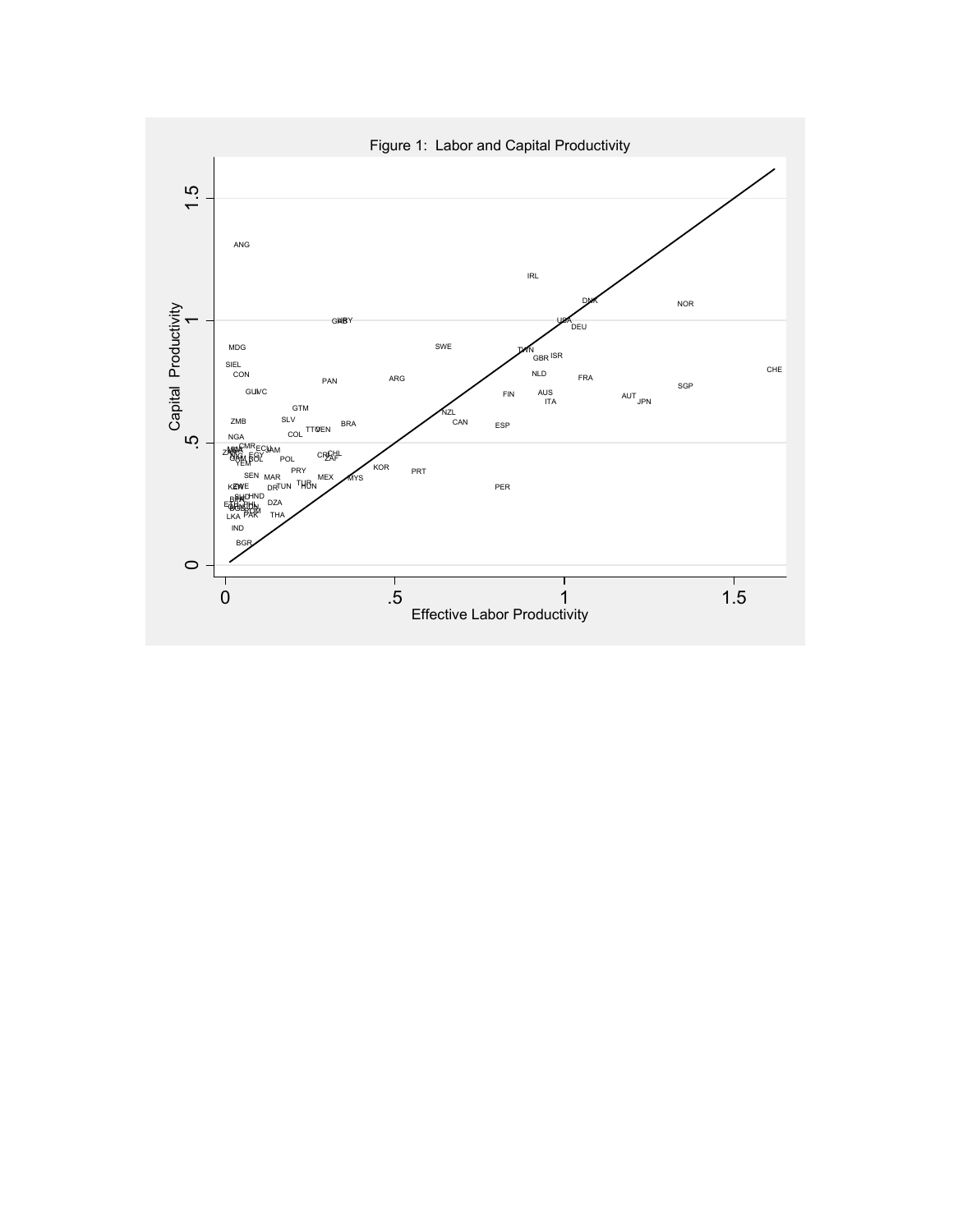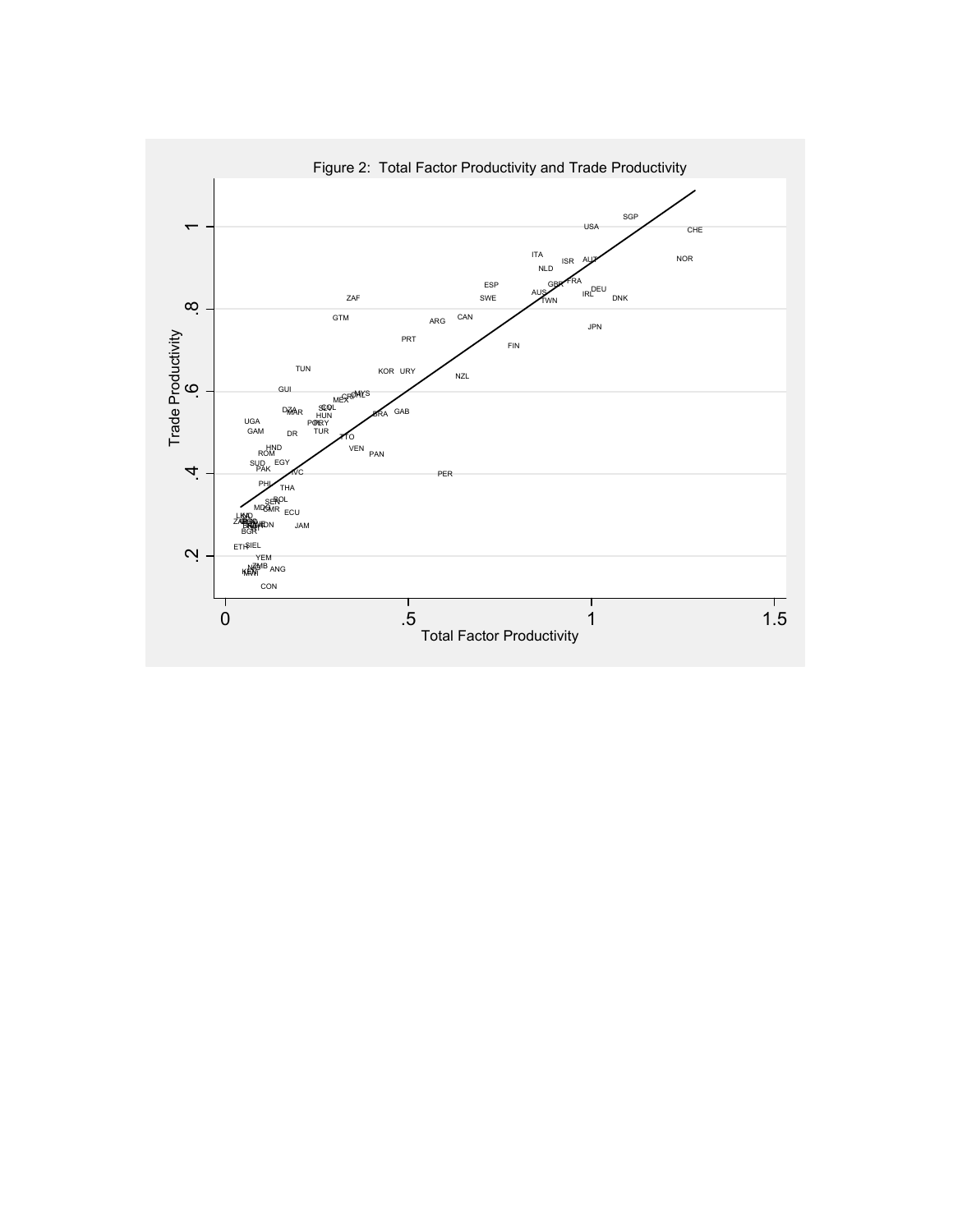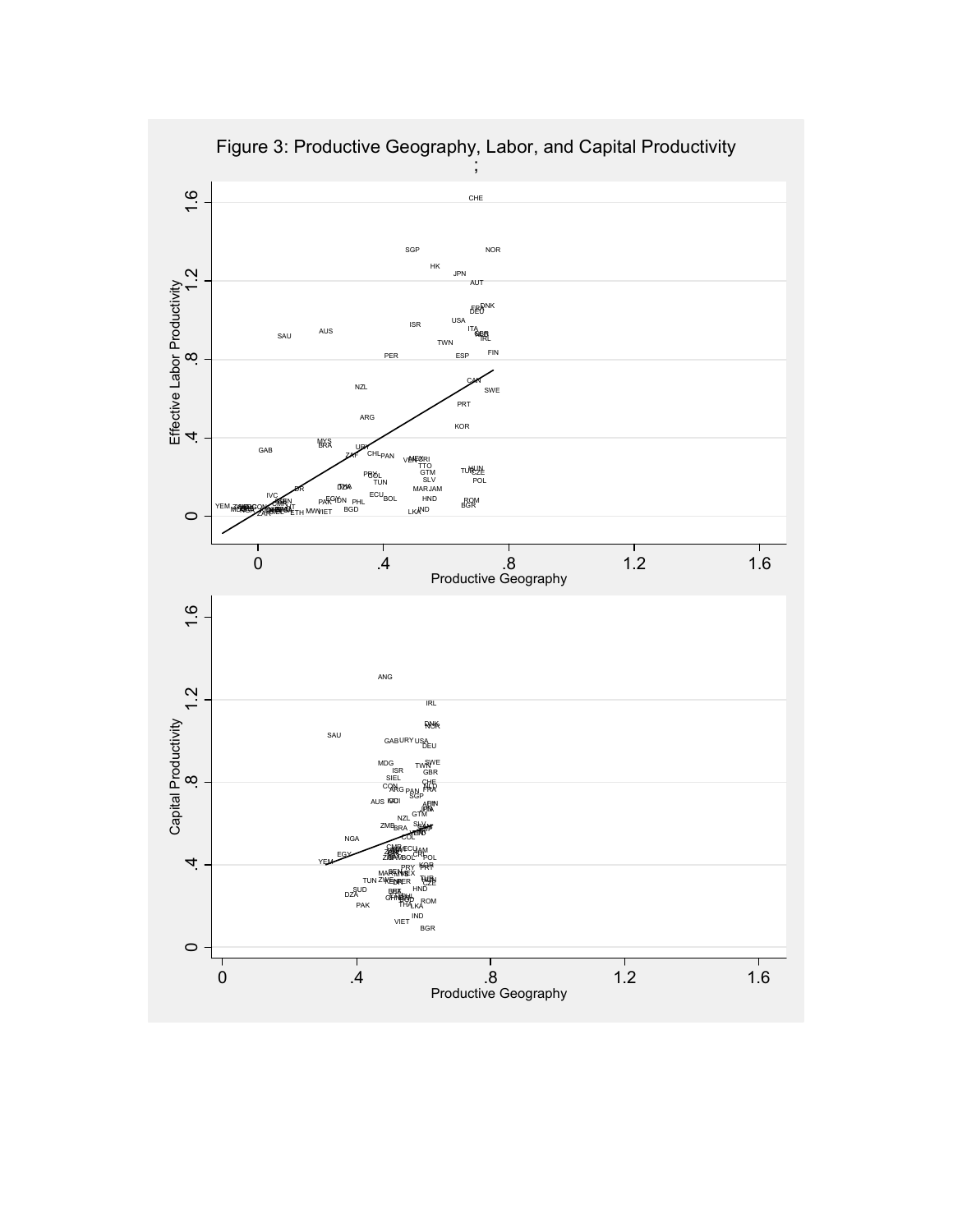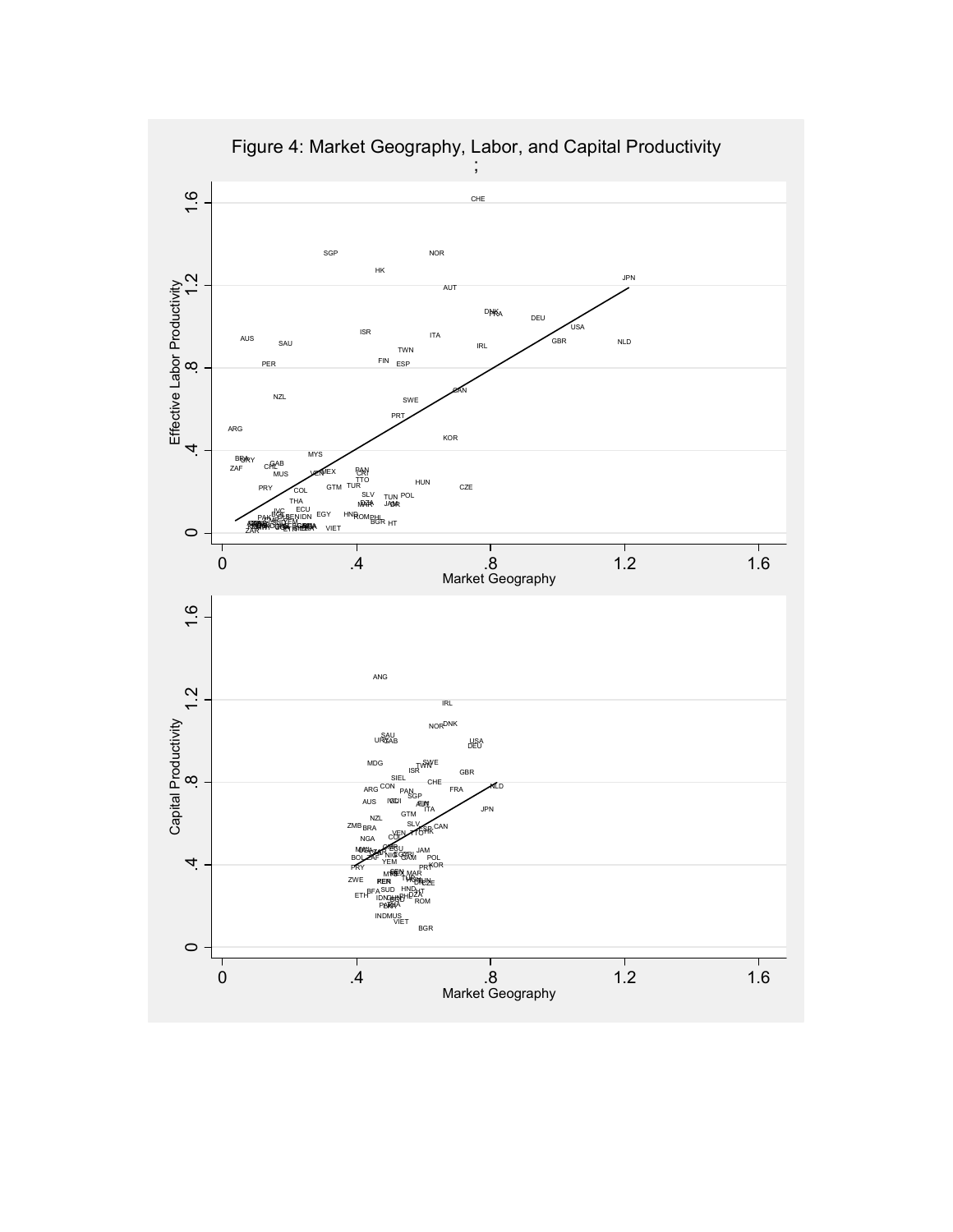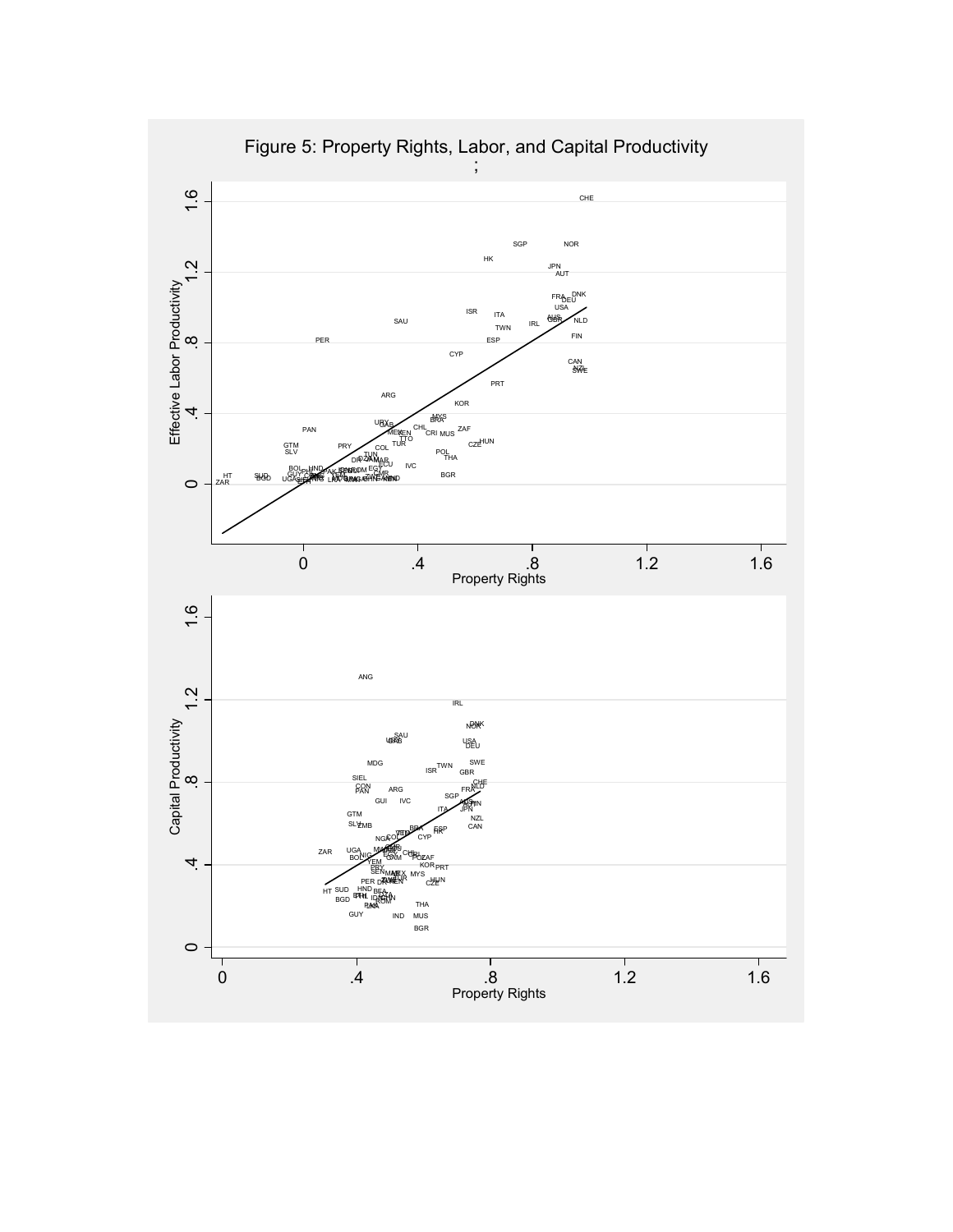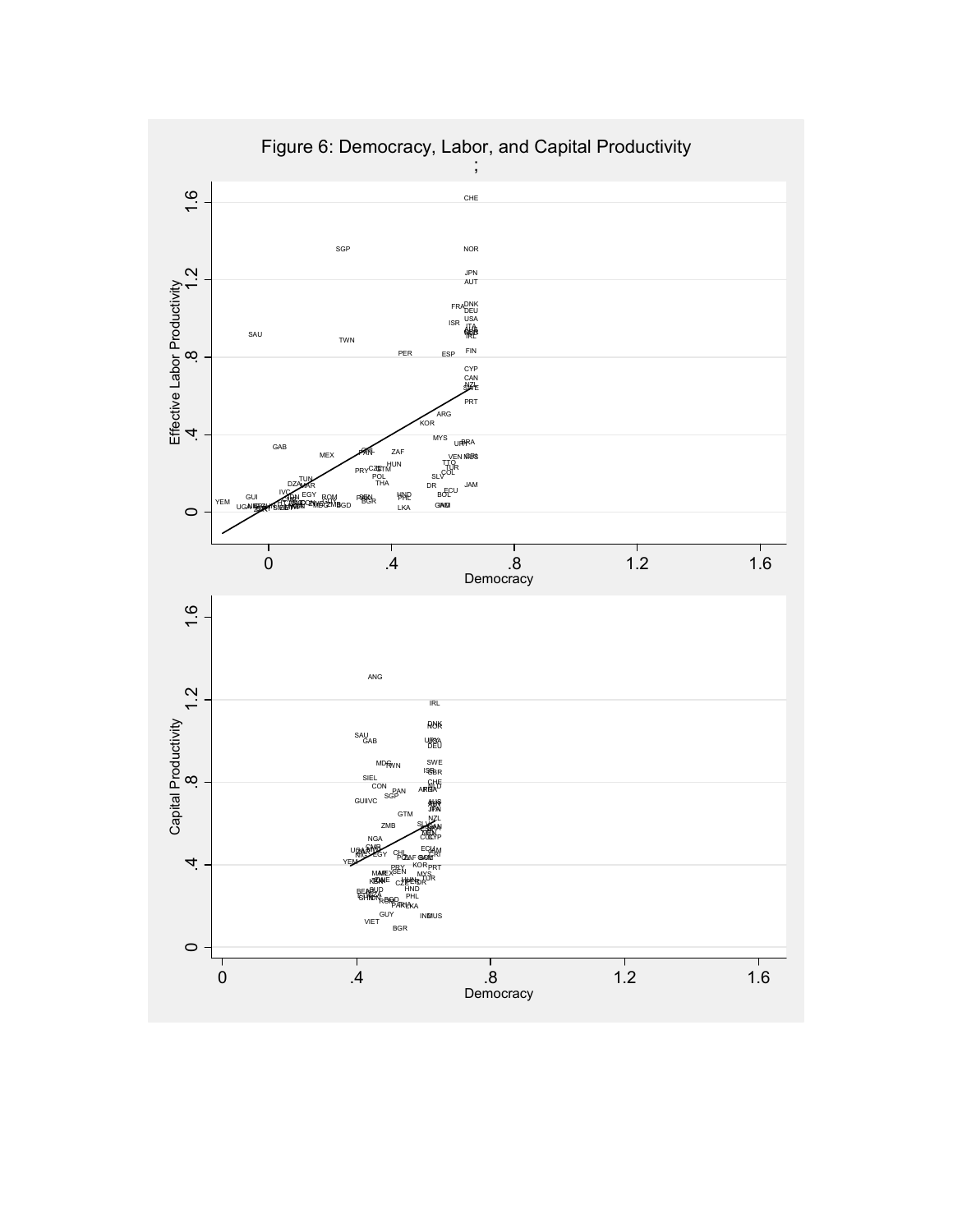| Algeria                    | Haiti              | Senegal              |
|----------------------------|--------------------|----------------------|
| Angola                     | Honduras           | Sierra Leone         |
| Argentina                  | Hungary            | Singapore            |
| Australia                  | India              | South Africa         |
| Austria                    | Indonesia          | Spain                |
| Bangladesh                 | Ireland            | Sri Lanka            |
| Bolivia                    | Israel             | Sudan                |
| <b>Brazil</b>              | Italy              | Sweden               |
| Bulgaria                   | <b>Ivory Coast</b> | Switzerland          |
| <b>Burkina Faso</b>        | Jamaica            | Tawain               |
| Cameroon                   | Japan              | Thailand             |
| Canada                     | Kenya              | Trinidad and Tobago  |
| Chile                      | Korea, Rep.        | Tunisia              |
| Colombia                   | Madagascar         | Turkey               |
| Congo                      | Malawi             | Uganda               |
| Congo, Democratic Republic | Malaysia           | United Kingdom       |
| Costa Rica                 | Mexico             | <b>United States</b> |
| Denmark                    | Morocco            | Uruguay              |
| Dominican Republic         | Netherlands        | Venezuela, RB        |
| Ecuador                    | New Zealand        | Yemen, Rep.          |
| Egypt, Arab Rep.           | Niger              | Zambia               |
| El Salvador                | Nigeria            | Zimbabwe             |
| Ethiopia                   | Norway             |                      |
| Finland                    | Pakistan           |                      |
| France                     | Panama             |                      |
| Gabon                      | Paraguay           |                      |
| Gambia                     | Peru               |                      |
| Germany                    | Philippines        |                      |
| Ghana                      | Poland             |                      |
| Guatemala                  | Portugal           |                      |
| Guinea                     | Romania            |                      |

# Appendix Table 1 Countries (84) Included in Empirical Analysis